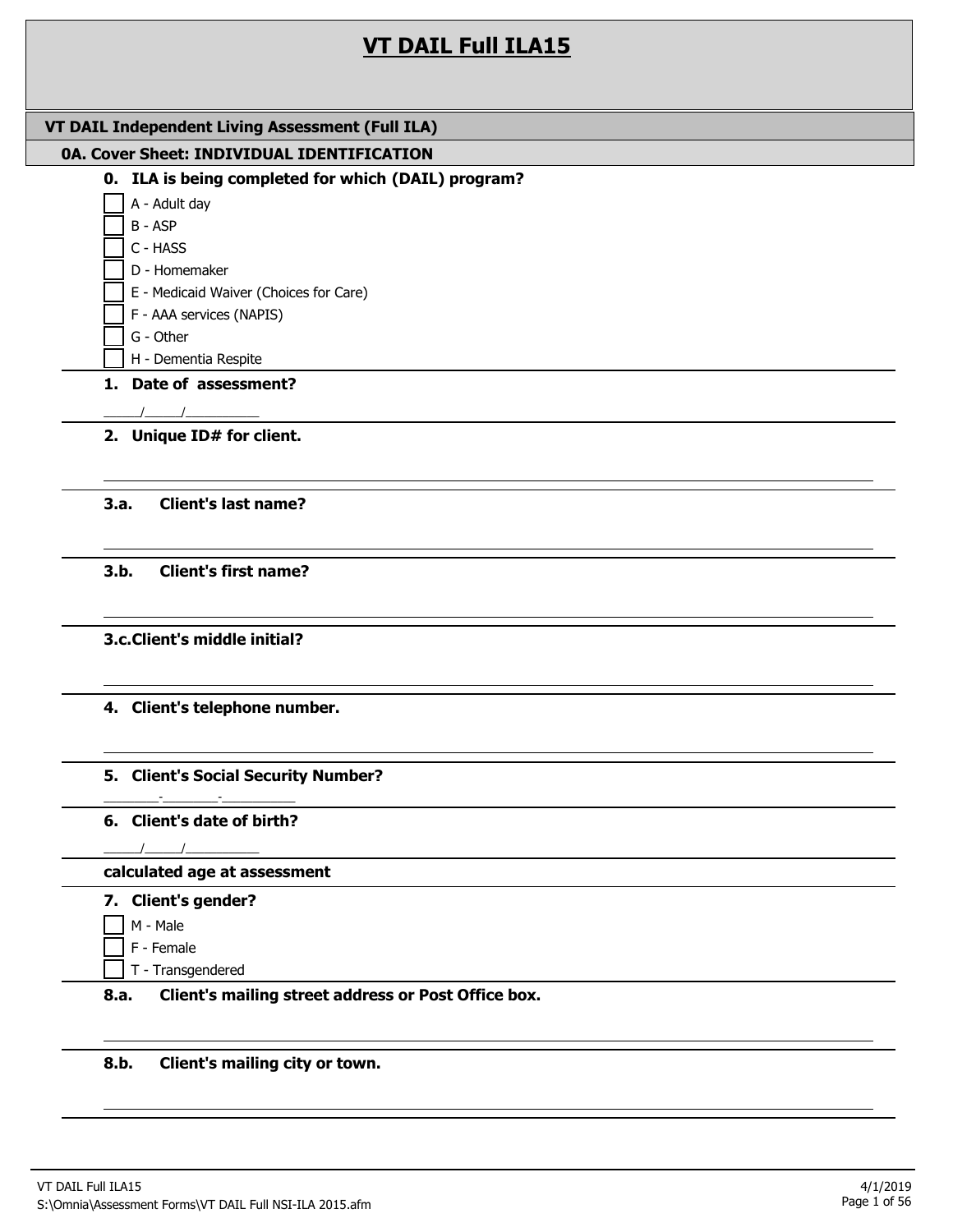**8.c.Client's mailing state.**

**8.d. Client's mailing ZIP code.**

**9.a. Residential street address or Post Office box.**

**9.b. Residential city or town.**

**9.c.Client's state of residence.**

**9.d. Client's residential zip code.**

| 9.e.                        | Are you living in the setting of your choice? |
|-----------------------------|-----------------------------------------------|
| $\overline{\phantom{a}}$ No |                                               |
| Yes                         |                                               |

**Describe the client's goals and objectives in the narrative section of this assessment.**

## **0B. Cover Sheet: ASSESSOR INFORMATION**

- **1. Agency the assessor works for?**
- **2. ILA completed by? (name of assessor)**

#### **0C. Cover Sheet: EMERGENCY CONTACT INFORMATION**

**1.a. Primary Emergency contact name?**

**1.a.1. Primary Emergency contact relationship?**

**1.b. Primary Emergency contact home phone?**

## **1.b.1. Primary Emergency contact work phone?**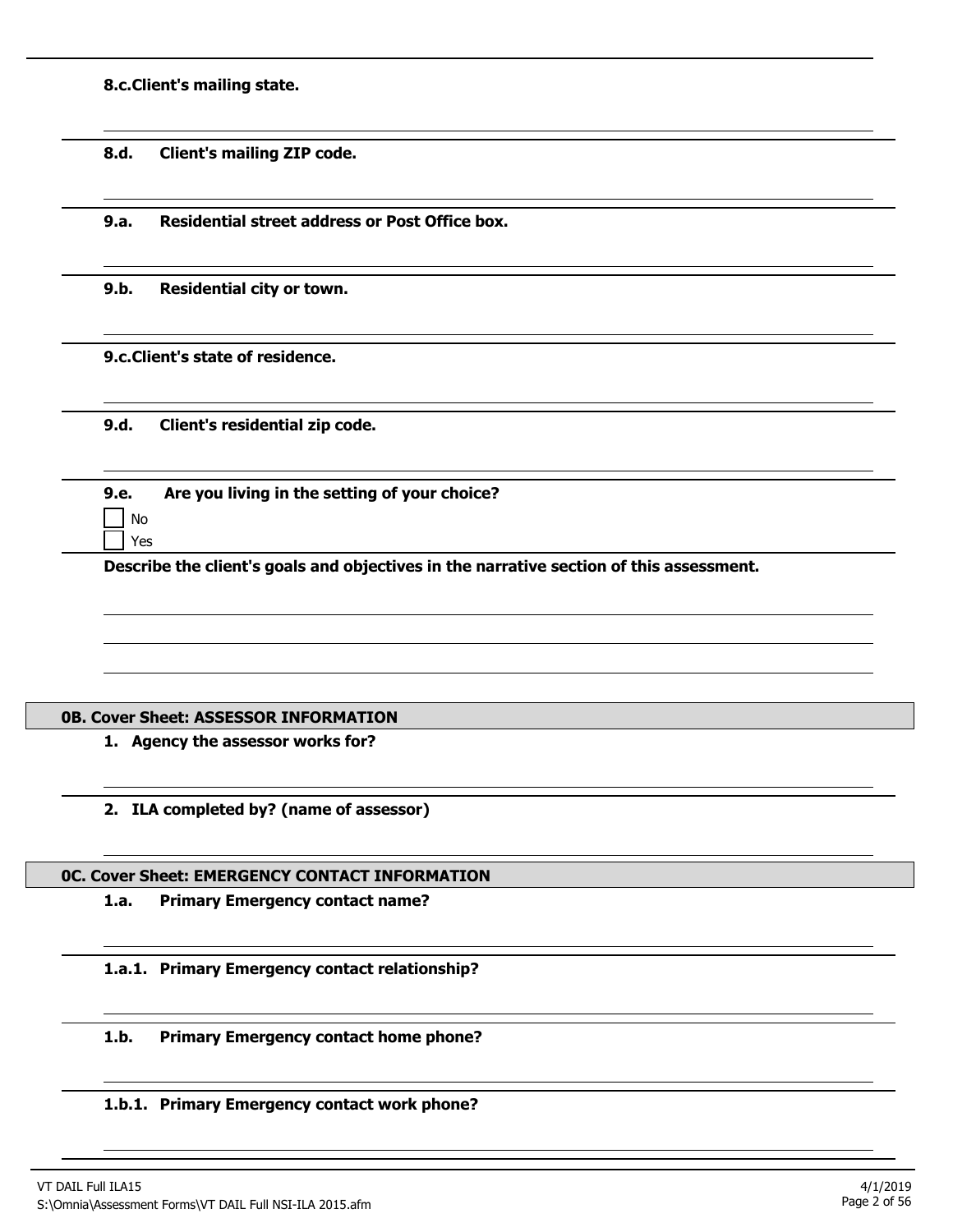**1.c.Street address of Primary Emergency Contact?**

**1.d. City or town of Primary Emergency Contact?**

**1.e. State of Primary Emergency Contact?**

**1.f. Zip code for Promary Emergency contact?**

**1.g. Emergency Contact #1's relationship to client**

**2.a. Name of Emergency Contact 2?**

**2.b. Phone number of the client's Emergency Contact #2?**

**2.c.Street address or P.O box of the client's emergency contact #2?**

**2.d. City or town of the client's emergency contact #2?**

**2.e. State of client's Emergency Contact #2?**

**2.f. ZIP code of the client's emergency contact #2?**

**3.a. Client's primary care physician?**

**3.b. Phone number for the client's primary care physician?**

| 4. Does the client know what to do if there is an emergency?                                 |
|----------------------------------------------------------------------------------------------|
| $A - Yes$                                                                                    |
| —<br>1 в - No                                                                                |
| 5. In the case of an emergency, would the client be able to get out of his /her home safely? |
| $\frac{1}{2}$ A - Yes                                                                        |
|                                                                                              |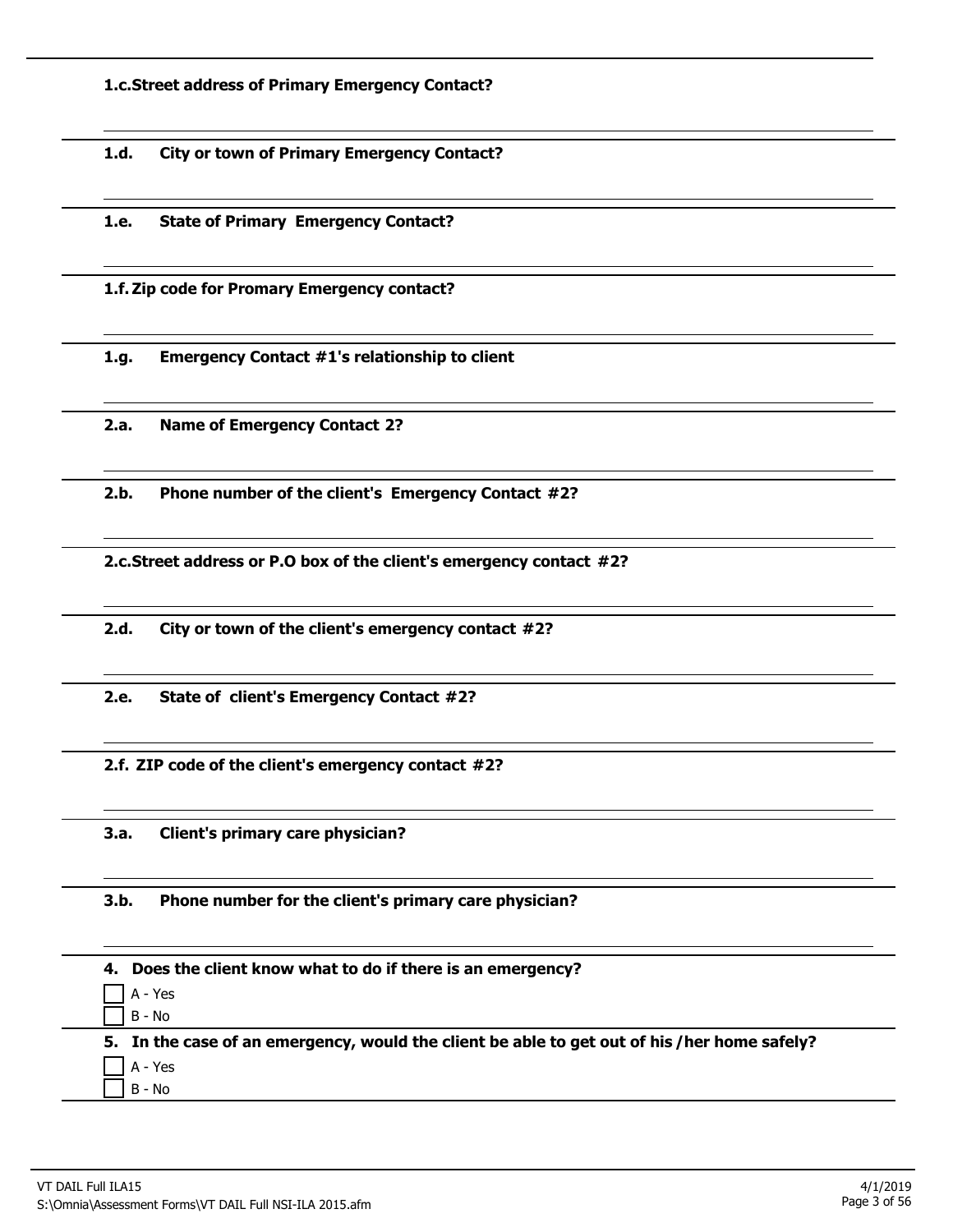| 7. Does the client require immediate assistance from Emergency Services in a man-made or<br>natural disaster? |
|---------------------------------------------------------------------------------------------------------------|
|                                                                                                               |
| A - Yes                                                                                                       |
| B - No                                                                                                        |
| 8. Who is the client's provider for emergency response services?                                              |
|                                                                                                               |
|                                                                                                               |
| 9. Comments regarding Emergency Response                                                                      |
| <b>0D. Cover Sheet: DIRECTIONS TO CLIENT'S HOME</b>                                                           |
| Directions to client's home.                                                                                  |
|                                                                                                               |
|                                                                                                               |
|                                                                                                               |
|                                                                                                               |
|                                                                                                               |
| 1A. Intake: ASSESSMENT INFORMATION                                                                            |
| 1. Type of assessment                                                                                         |
| A - Initial assessment                                                                                        |
| B - Reassessment                                                                                              |
| C - Update for Significant change in status assessment                                                        |
| 2. Are there communication barriers for which you need assistance?                                            |
| A - Yes                                                                                                       |
| $B - No$                                                                                                      |
| 3. If yes, type of assistance?                                                                                |
|                                                                                                               |
|                                                                                                               |
|                                                                                                               |
|                                                                                                               |
|                                                                                                               |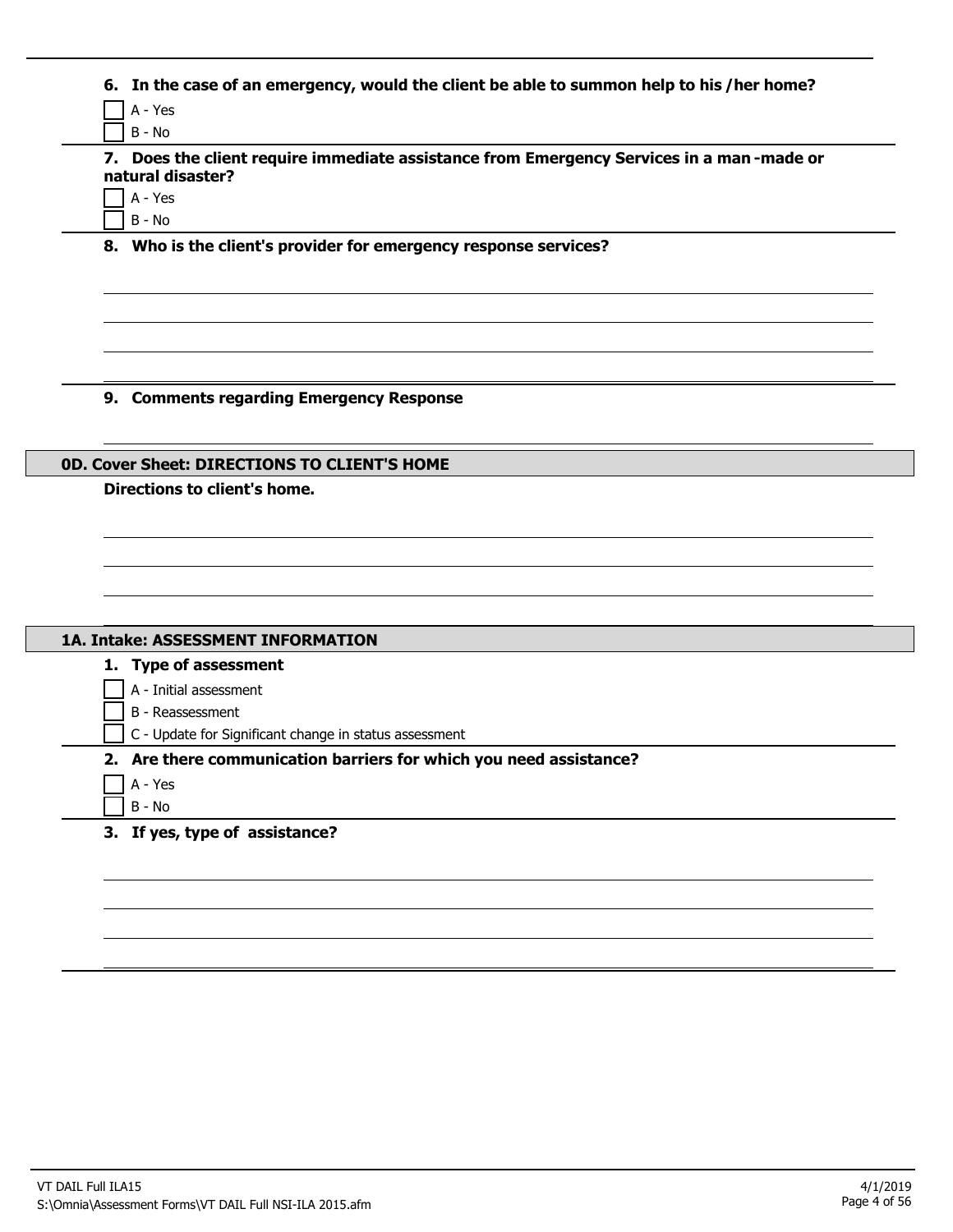# **4. Client's primary language.**

| E - English                |  |
|----------------------------|--|
| L - American Sign Language |  |
| F - French                 |  |
| B - Bosnian                |  |
| G - German                 |  |
| I - Italian                |  |
| S - Spanish                |  |
| P - Polish                 |  |
| T - Portuguese             |  |
| M - Romanian               |  |
| R - Russian                |  |
| C - Other Chinese          |  |
| V - Vietnamese             |  |
| O - Other                  |  |

**4.a. Please specify or describe the client's primary language that is other than in the list.**

# **1B. Intake: LEGAL REPRESENTATIVE 1.a. Does the client have an agent with Power of Attorney?** A - Yes B - No **1.b. Name of client's agent with Power of Attorney?**

**1.c.Work phone number of the client's agent with Power of Attorney.**

**1.d. Home phone number of the client's agent with Power of Attorney.**

| 2.a.      | Does the client have a Representative Payee? |
|-----------|----------------------------------------------|
| $A - Yes$ |                                              |
|           |                                              |

 $\Box$  B - No

**2.b. Name of client's Representative Payee?**

**2.c.Work phone number of the client's Representative Payee.**

**2.d. Home phone number of the client's Representative Payee.**

|                              |  | 3.a. Does the client have a Legal Guardian? |
|------------------------------|--|---------------------------------------------|
| $\Box$ $\Lambda$ - $\vee$ oc |  |                                             |

A - Yes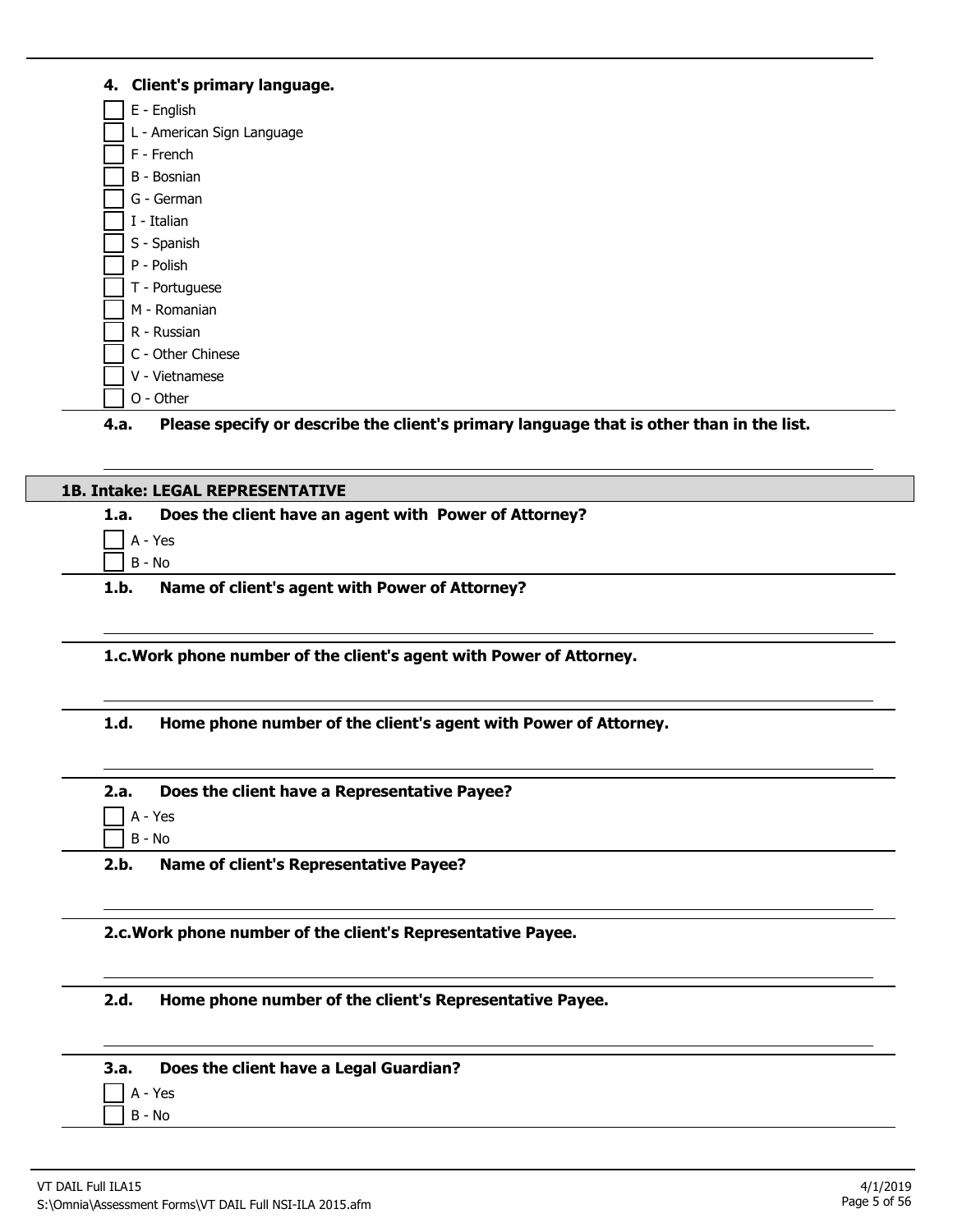| 3.b. |  |  |  |  | Name of the client's Legal Guardian? |
|------|--|--|--|--|--------------------------------------|
|------|--|--|--|--|--------------------------------------|

**3.c.Work phone number of the client's Legal Guardian.**

**3.d. Home phone number of the client's Legal Guardian.**

| 4.a. Does client have Advanced Directives for health care? |
|------------------------------------------------------------|
| $\Box$ A - Yes                                             |
| $\Box$ B - No                                              |

**4.b. Name of agent for client's Advanced Directives?**

**4.c.Work phone number of the client's agent for Advanced Directives?**

**4.d. Home phone number of the client's agent for Advanced Directives.**

| <b>1C. Intake: DEMOGRAPHICS</b>     |                                                                  |  |
|-------------------------------------|------------------------------------------------------------------|--|
| 1. What is client's marital status? |                                                                  |  |
| A - Single                          |                                                                  |  |
| <b>B</b> - Married                  |                                                                  |  |
| C - Civil union                     |                                                                  |  |
| D - Widowed                         |                                                                  |  |
| E - Separated                       |                                                                  |  |
| F - Divorced                        |                                                                  |  |
| G - Unknown                         |                                                                  |  |
|                                     | 2a. Enter the client's self-described ethnic background if OTHER |  |

| A - Not Hispanic or Latino |
|----------------------------|
| B - Hispanic or Latino     |
| C - Unknown                |
|                            |
|                            |
|                            |

L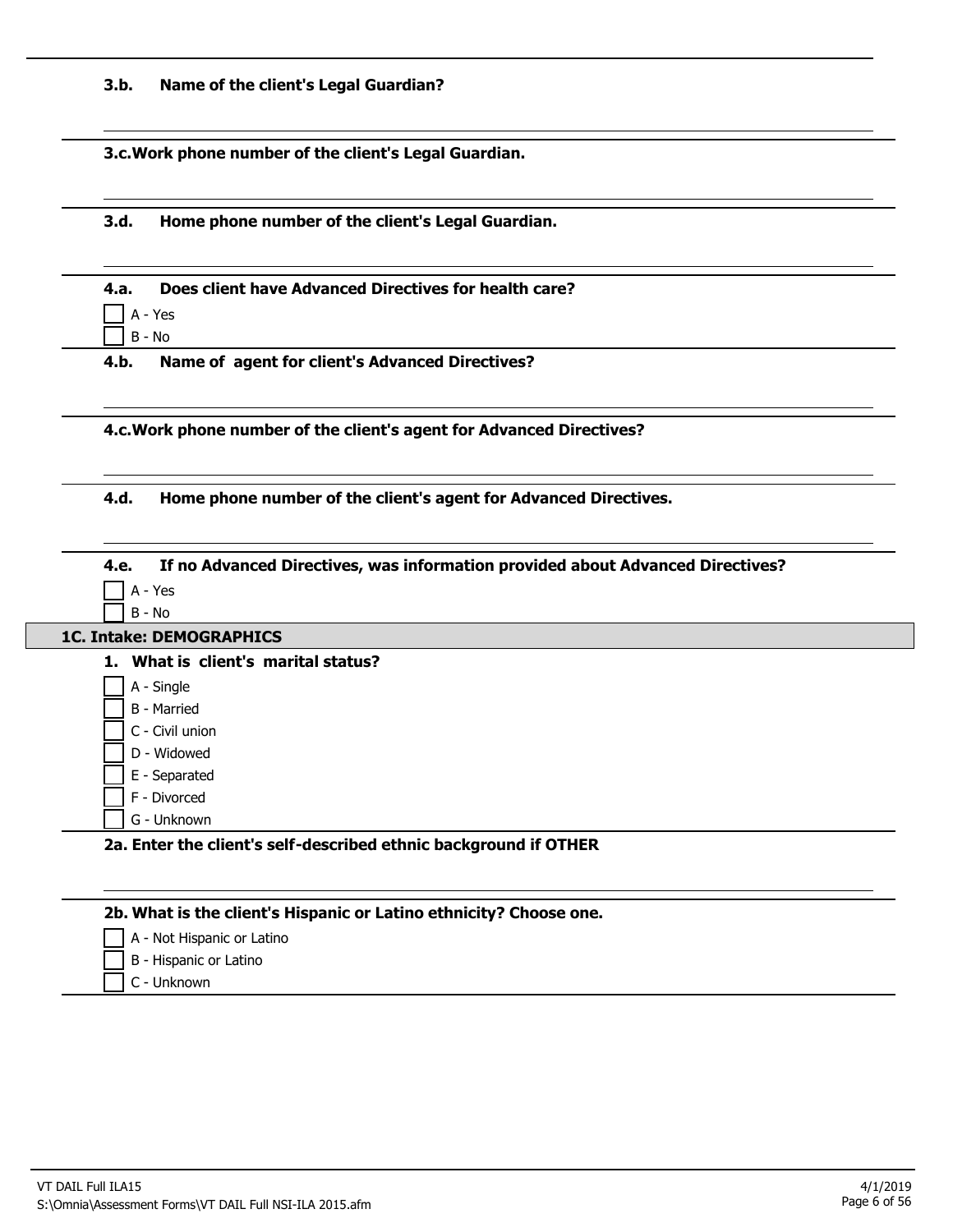|    | 2c. What is the client's race? Choose multiple.                                                    |
|----|----------------------------------------------------------------------------------------------------|
|    | A - Non-Minority (White, non-Hispanic)                                                             |
|    | B - Black/African American                                                                         |
|    | C - Asian                                                                                          |
|    | D - American Indian/Native Alaskan                                                                 |
|    | E - White-Hispanic                                                                                 |
|    | F - Unknown                                                                                        |
|    | H - Native Hawaiian/Other Pacific Islander                                                         |
|    | G - Other                                                                                          |
|    | 3. What type of residence do you live in?                                                          |
|    | A - House                                                                                          |
|    | B - Mobile home                                                                                    |
|    | C - Private apartment                                                                              |
|    | D - Private apartment in senior housing                                                            |
|    | E - Assisted Living (AL/RC with 24 hour supervision)                                               |
|    | F - Residential care home                                                                          |
|    | G - Nursing home                                                                                   |
|    | H - Unknown                                                                                        |
|    | I - Other                                                                                          |
|    | 4. Client's Living arrangement? Who do you live with?                                              |
|    | A - Lives Alone                                                                                    |
|    | B - Lives with others                                                                              |
|    | 5. Does the client reside in a rural area? Must answer yes for NAPIS                               |
|    |                                                                                                    |
|    | A - Yes                                                                                            |
|    | $B - No$                                                                                           |
|    | 1D. Intake: HEALTH RELATED QUESTIONS: General                                                      |
|    | 1. Were you admitted to a hospital for any reason in the last 30 days?                             |
|    | A - Yes                                                                                            |
|    | $B - No$                                                                                           |
| 2. | In the past year, how many times have you stayed overnight in a hospital?                          |
|    | A - Not at all                                                                                     |
|    | B - Once                                                                                           |
|    | C - 2 or 3 times                                                                                   |
|    | D - More than 3 times                                                                              |
|    | 3. Have you ever stayed in a nursing home, residential care home, or other institution? (including |
|    | <b>Brandon Training School and Vermont state Hospital)</b>                                         |
|    | A - Yes                                                                                            |
|    | $B - No$                                                                                           |
|    | 4. Have you fallen in the past three months?                                                       |
|    | A - Yes                                                                                            |
|    | B - No                                                                                             |
|    | 5. Do you use a walker or four prong cane (or equivalent), at least some of the time, to get       |
|    | around?                                                                                            |
|    | A - Yes<br>B - No                                                                                  |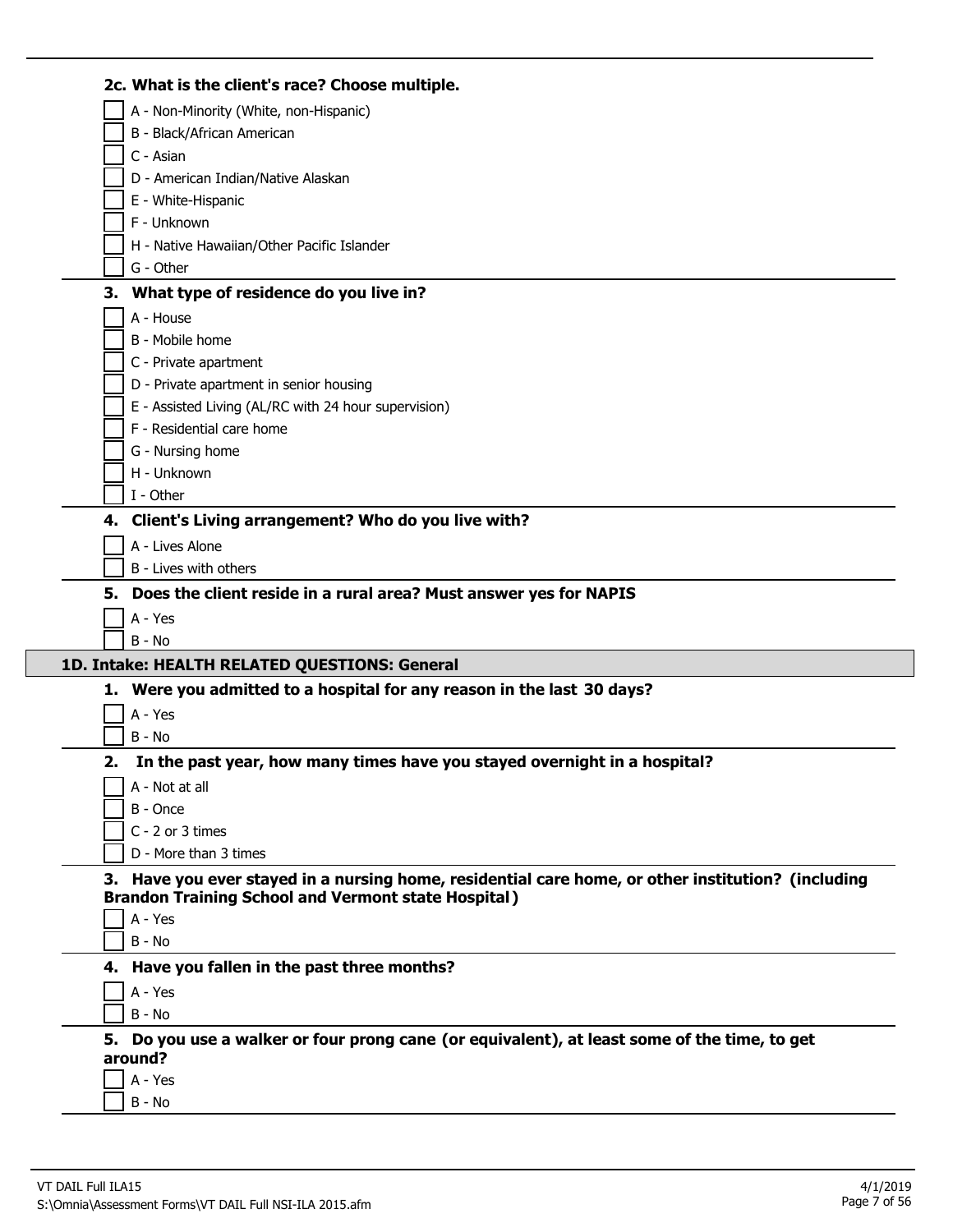|      | 6. Do you use a wheelchair, at least some of the time, to get around?                                         |
|------|---------------------------------------------------------------------------------------------------------------|
|      | A - Yes                                                                                                       |
|      | $B - No$                                                                                                      |
|      | 7. In the past month how many days a week have you usually gone out of the house /building<br>where you live? |
|      | A - Two or more days a week                                                                                   |
|      | B - One day a week or less                                                                                    |
|      | 8. Do you need assistance obtaining or repairing any of the following? (Check all that apply)                 |
|      | A - Eyeglasses                                                                                                |
|      | B - Cane or walker                                                                                            |
|      | C - Wheelchair                                                                                                |
|      | D - Assistive feeding devices                                                                                 |
|      | E - Assistive dressing devices                                                                                |
|      | F - Hearing aid                                                                                               |
|      | G - Dentures                                                                                                  |
|      | H - Ramp                                                                                                      |
|      | I - Doorways widened<br>J - Kitchen/bathroom modifications                                                    |
|      | K - Other                                                                                                     |
|      | L - None of the above                                                                                         |
|      | 1E. Intake: THE NSI DETERMINE Your Nutritional Health Checklist                                               |
|      | 1. Have you made any changes in lifelong eating habits because of health problems?                            |
|      | $A - Yes (Score = 2)$                                                                                         |
|      | $B - No$                                                                                                      |
|      | 2. Do you eat fewer than 2 meals per day?                                                                     |
|      | A - Yes (Score = $3$ )                                                                                        |
|      | $B - No$                                                                                                      |
| 3.   | Do you eat fewer than five (5) servings (1/2 cup each) of fruits or vegetables every day?                     |
|      | A - Yes (Score = $1$ )                                                                                        |
|      | B - No                                                                                                        |
|      | 4. Do you eat fewer than two servings of dairy products (such as milk, yogurt, or cheese) every               |
| day? |                                                                                                               |
|      | A - Yes (Score = $1$ )                                                                                        |
|      | B - No                                                                                                        |
|      | 5. Do you have trouble eating due to problems with chewing / swallowing?                                      |
|      | A - Yes (Score = $2$ )                                                                                        |
|      | B - No                                                                                                        |
|      | 6. Do you sometimes not have enough money to buy food?                                                        |
|      | A - Yes (Score = $4$ )                                                                                        |
|      | $B - No$                                                                                                      |
|      | 7. Do you eat alone most of the time?                                                                         |
|      | A - Yes (Score = $1$ )                                                                                        |
|      | $B - No$                                                                                                      |
|      | 8. Do you take 3 or more different prescribed or over-the-counter drugs per day?                              |
|      | A - Yes (Score = $1$ )                                                                                        |
|      | B - No                                                                                                        |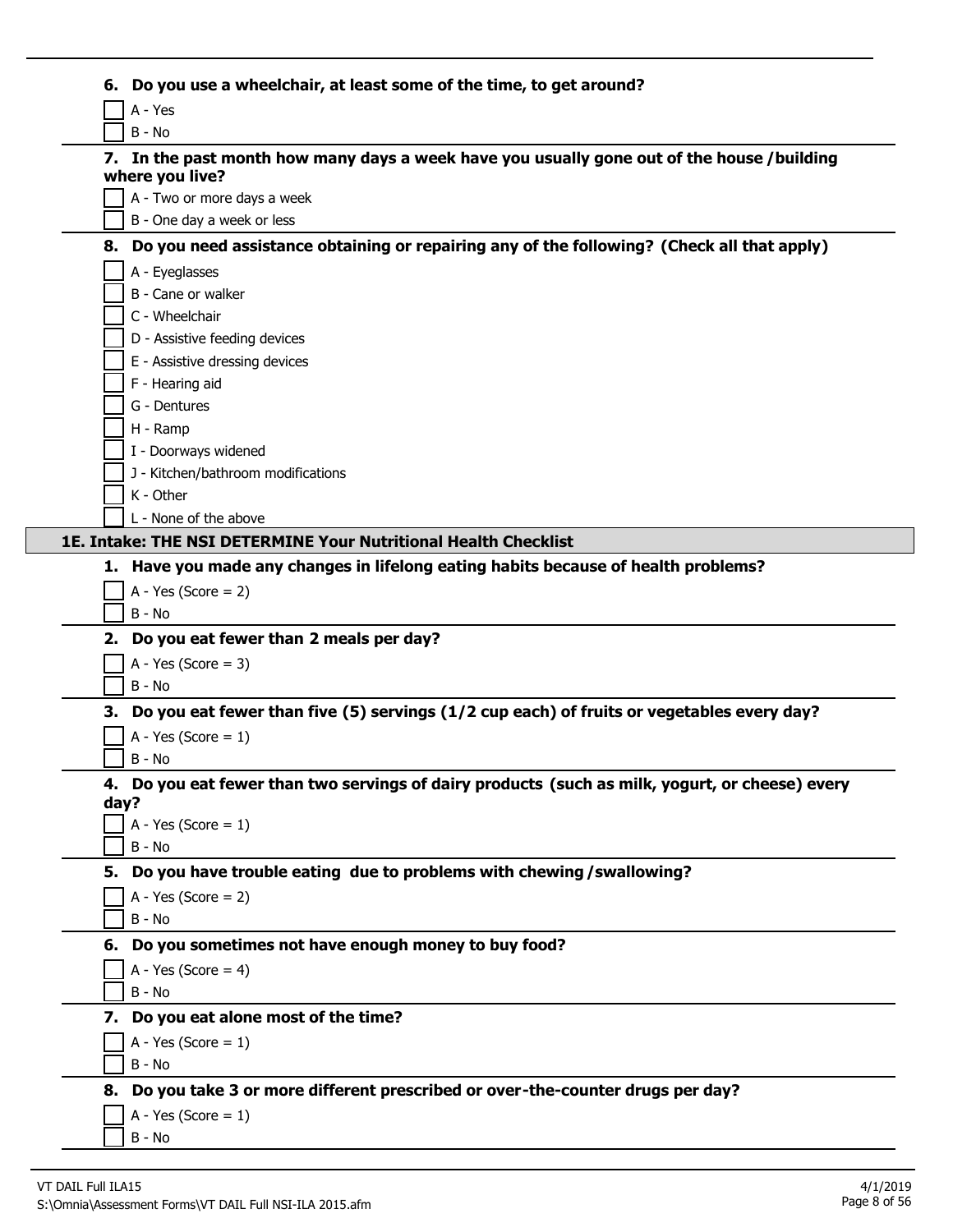| 9.                                   | Without wanting to, have you lost or gained 10 pounds or more in the past 6 months?                 |
|--------------------------------------|-----------------------------------------------------------------------------------------------------|
| A - Yes (Score = $2$ )               |                                                                                                     |
| B - No                               |                                                                                                     |
| L - Yes, lost 10 pounds or more      |                                                                                                     |
| G - Yes, gained 10 pounds or more    |                                                                                                     |
|                                      | 10. Are there times when you are not always physically able to shop, cook and /or feed yourself (or |
| to get someone to do it for you)?    |                                                                                                     |
| $A - Yes (Score = 2)$                |                                                                                                     |
| B - No                               |                                                                                                     |
|                                      | 11. Do you have 3 or more drinks of beer, liquor or wine almost every day?                          |
| A - Yes (Score = $2$ )               |                                                                                                     |
| B - No                               |                                                                                                     |
|                                      | What is the client's nutritional risk score?                                                        |
| <b>NUTRITIONAL RISK SCORE means:</b> |                                                                                                     |
| 0-2 GOOD:                            | Recheck your score in 6 months                                                                      |
| <b>3-5 MODERATE RISK:</b>            | Recheck your score in 3 months                                                                      |
| 6+ HIGH RISK:                        | May need to talk to Doctor or Dietitian<br>Enter any comments                                       |
|                                      |                                                                                                     |
|                                      |                                                                                                     |
| A - Yes                              | 12. Is the client interested in talking to a nutritionist about food intake and diet needs?         |
| B - No                               |                                                                                                     |
| C - Don't know                       | 13. How many prescription medications do you take?                                                  |
|                                      |                                                                                                     |
|                                      |                                                                                                     |
|                                      |                                                                                                     |
|                                      | 14. About how tall are you in inches without your shoes?                                            |
|                                      |                                                                                                     |
|                                      |                                                                                                     |
|                                      | 15. About how much do you weigh in pounds without your shoes?                                       |
|                                      |                                                                                                     |
|                                      |                                                                                                     |

# **1F. Intake: SERVICE PROGRAM CHECKLIST**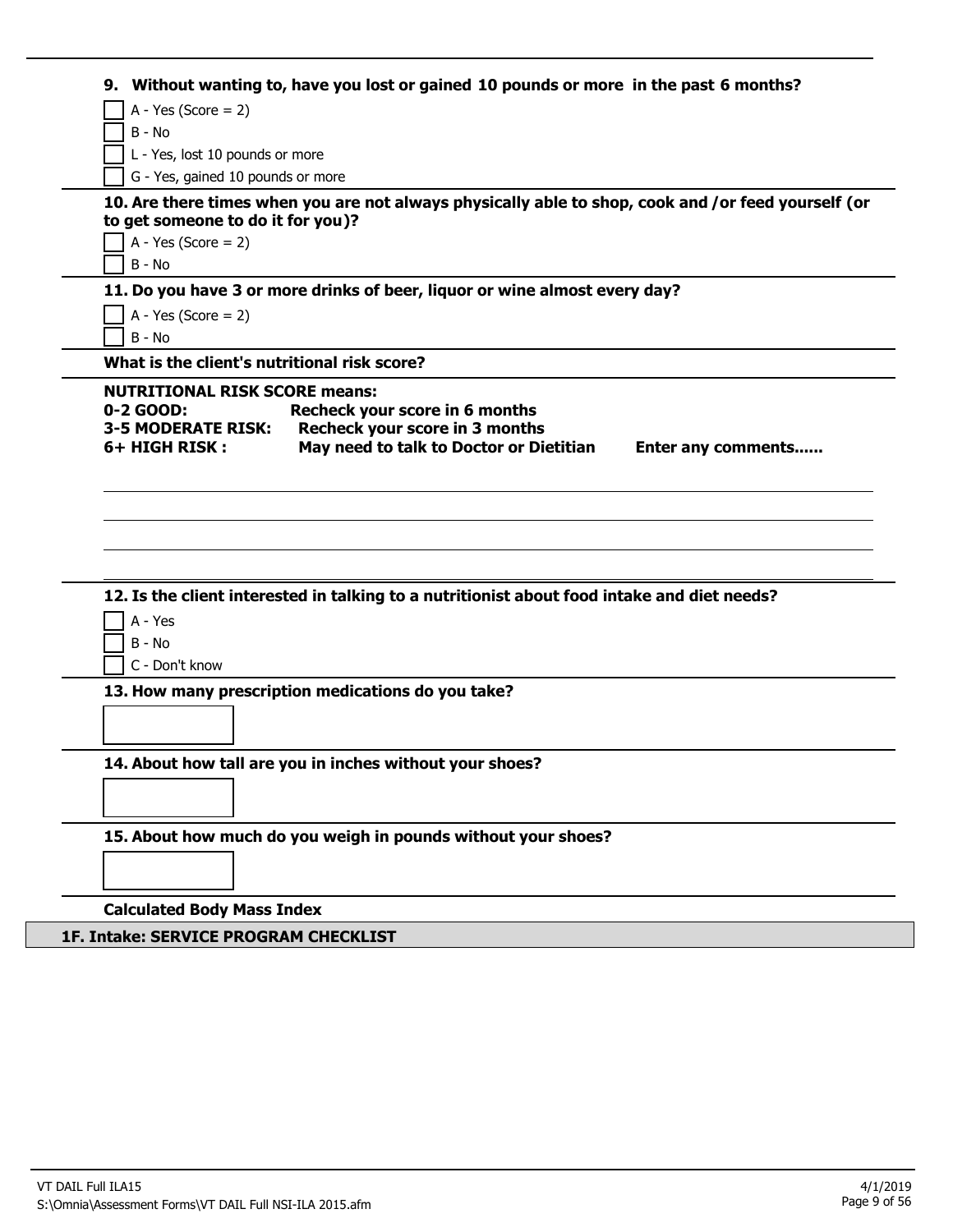# **1.a. Is the client participating in any of the following services or programs?**

A - Home health aide (LNA) B - Homemaker program C - Hospice D - Nursing (RN) E - Social work services F1 - Physical therapy F2 - Occupational therapy F3 - Speech therapy G - Adult Day Health Services/Day Health Rehab H - Attendant Services Program I - Developmental Disability Services J - Choices for Care Medicaid Waiver (HB/ERC) K - Medicaid High-Tech services L - Traumatic Brain Injury waiver M - USDA Commodity Supplemental Food Program N - Congregate meals (Sr. Center) O - Emergency Food Shelf/Pantry P - Home Delivered Meals Q - Senior Farmer's Market Nutrition Program Q1 - Nutritional Counseling R - AAA Case Management S - Community Action Program (CAP) T - Community Mental Health services U - Dementia Respite grant/NFCSP Grant V - Eldercare Clinician W - Job counseling/vocational rehabilitation X - Office of Public Guardian Y - Senior companion Z - VCIL peer counseling AA - Association for the Blind and Visually Impaired BB - Legal Aid services CC - Assistive Community Care Services (ACCS) DD - Housing and Supportive Services (HASS) EE - Section 8 voucher, housing FF - Subsidized housing GG - ANFC HH - Essential Persons program II - Food Stamps JJ - Fuel Assistance KK - General Assistance program LL - Medicaid MM - QMB/SLMB NN - Telephone Lifeline OO - VHAP PP - VPharm (VHAP Pharmacy) RR - Emergency Response System SS - SSI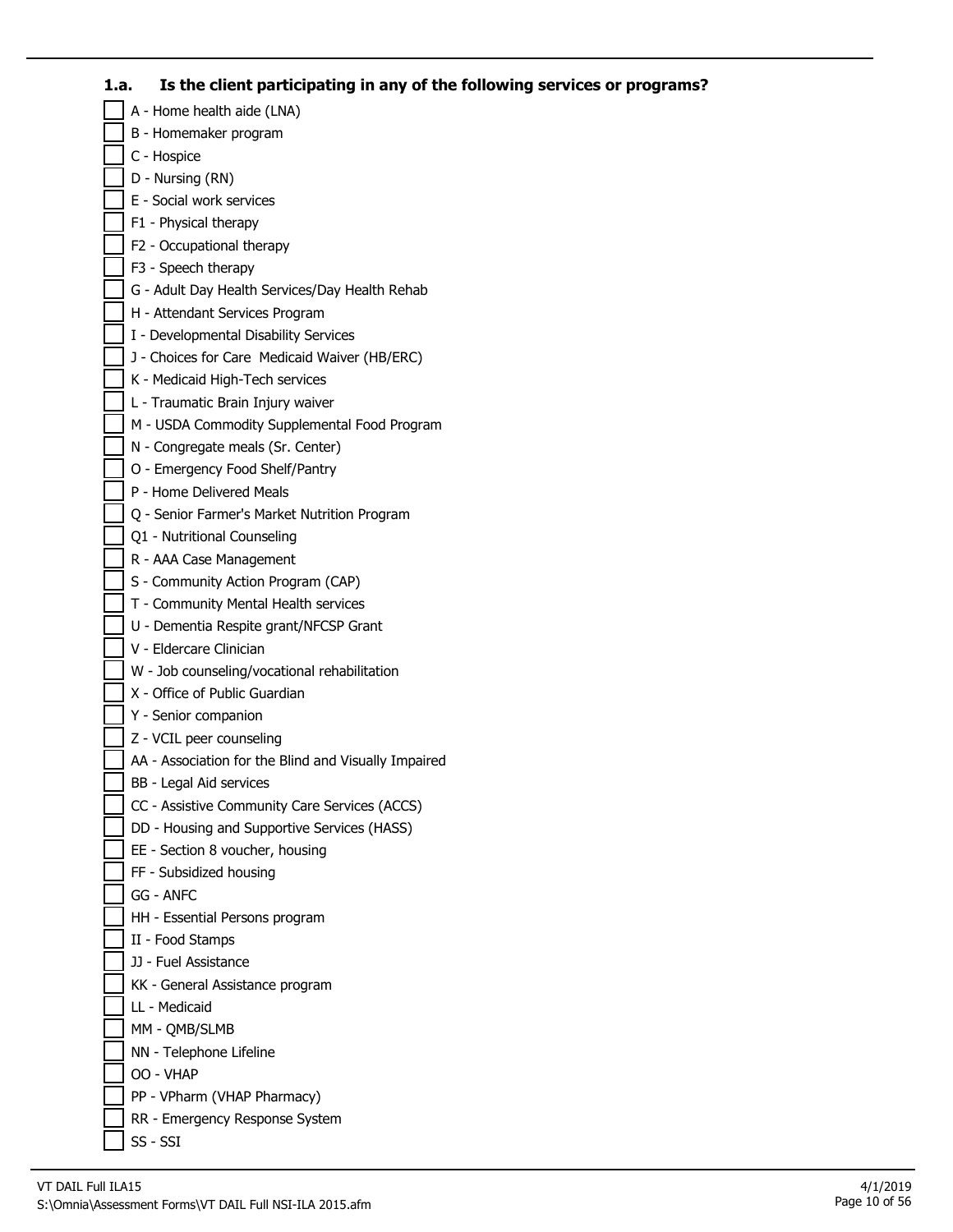# **1.a. Is the client participating in any of the following services or programs?**

TT - Veterans benefits

UU - Weatherization

VV - Assistive Devices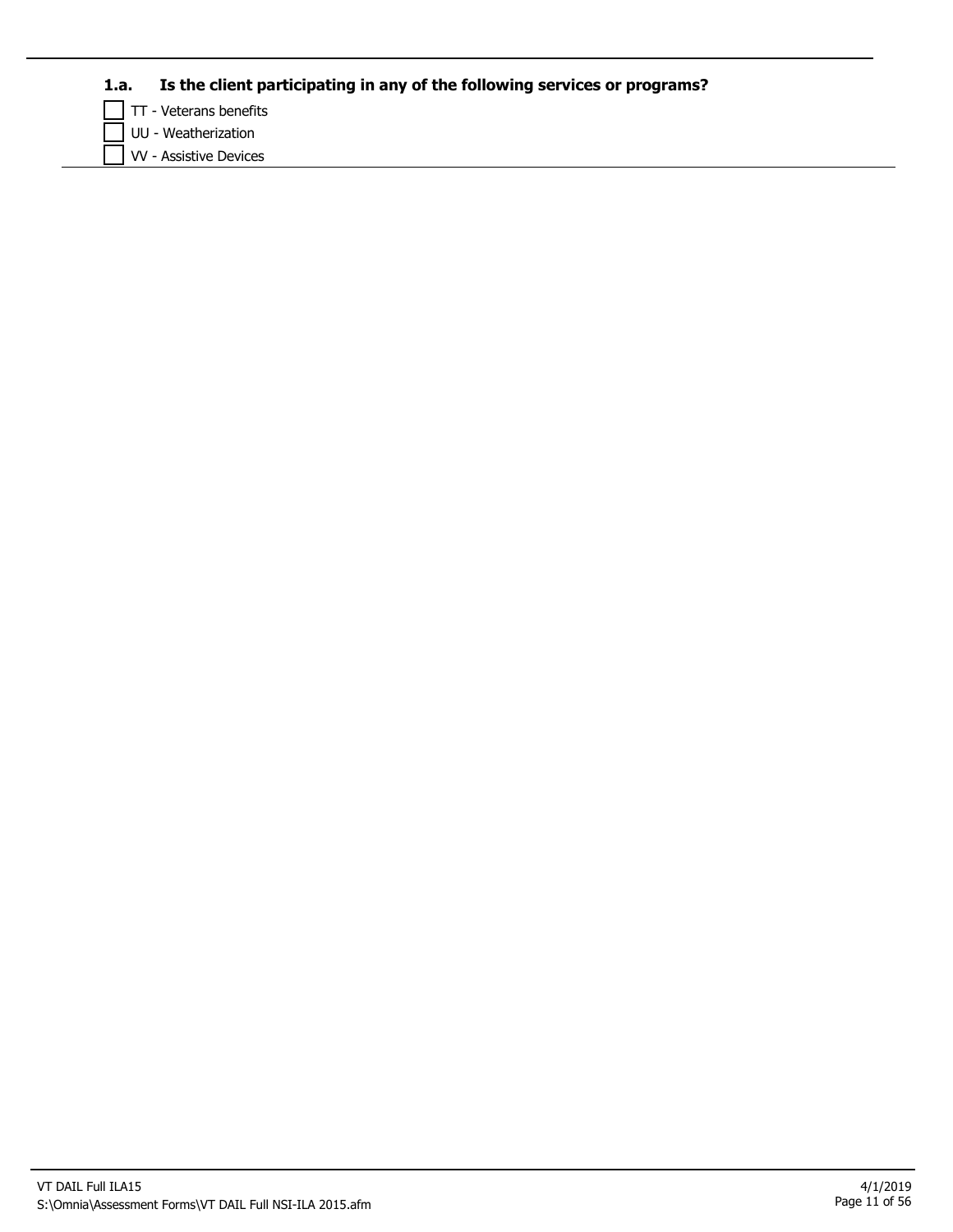## **1.b. Does the client want to apply for any of the following services or programs?**

A - Home health aide (LNA) B - Homemaker program C - Hospice D - Nursing (RN) E - Social Work Services F1 - Physical therapy F2 - Occupational therapy F3 - Speech therapy G - Adult day services/Day Health Rehab H - Attendant Services Program I - Developmental Disability Services J - Choices for Care Medicaid Waiver (HB/ERC) K - Medicaid High-Tech Services L - Traumatic Brain Injury Waiver M - USDA Commodity Supplemental Food Program N - Congregate Meals (Sr. Center) O - Emergency Food Shelf/Pantry P - Home Delivered Meals Q - Senior Farmer's Market Nutrition Program Q1 - Nutrition Counseling R - AAA Case Management S - Community Action Program T - Community Mental Health Services U - Dementia Respite Grant Program/NFCSP Grant V - Eldercare Clinician W - Job counseling/vocational rehabilitation X - Office of Public Guardian Y - Senior companion Z - VCIL peer counseling AA - Association for the Blind and Visually Impaired BB - Legal Aid services CC - Assistive Community Care Services (ACCS) DD - Housing and Supportive Services (HASS) EE - Section 8 Voucher (Housing Choice) FF - Subsidized Housing GG - ANFC HH - Essential Persons program II - Food stamps JJ - Fuel Assistance KK - General Assistance Program LL - Medicaid MM - QMB/SLMB NN - Telephone Lifeline OO - VHAP PP - VPharm (VHAP Pharmacy) RR - Emergency Response System SS - SSI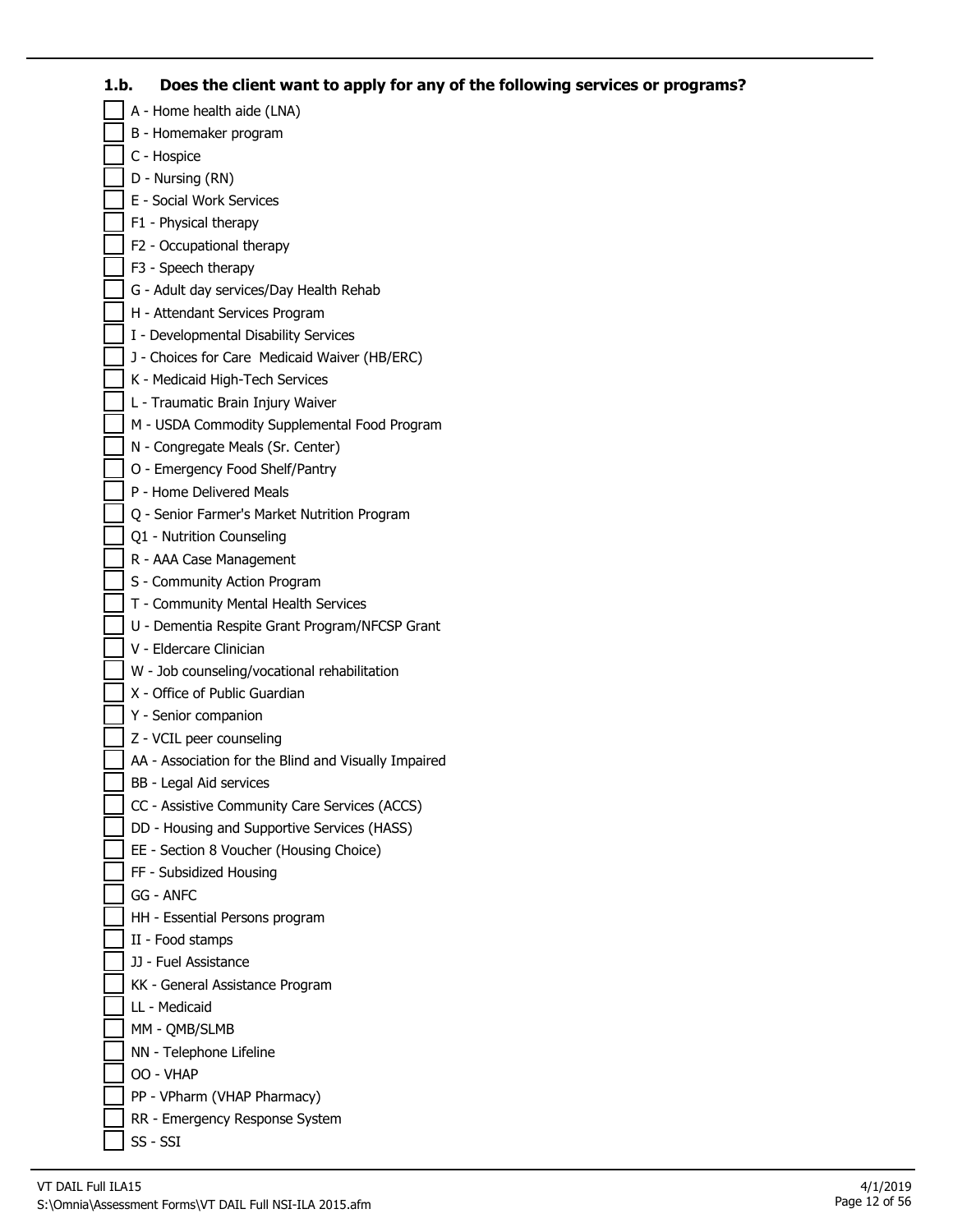| Does the client want to apply for any of the following services or programs?<br>1.b.  |
|---------------------------------------------------------------------------------------|
| TT - Veterans Benefits                                                                |
| UU - Weatherization                                                                   |
| <b>W</b> - Assistive Devices                                                          |
| 1G. intake: POVERTY LEVEL ASSESSMENT                                                  |
| 1. Are you currently employed?<br>A - Yes                                             |
| $B - No$                                                                              |
| 2. How many people reside in the client's household, including the client?            |
|                                                                                       |
|                                                                                       |
| HOUSEHOLD INCOME: Estimate the total client's HOUSEHOLD gross income per month?<br>З. |
| \$                                                                                    |
| 4. CLIENT INCOME: Specify the client's monthly income.                                |
|                                                                                       |
| \$                                                                                    |
| Is the client's income level below the national poverty level?<br>5.                  |
| A - Yes                                                                               |
| $B - No$                                                                              |
| C - Don't know                                                                        |
| <b>Current year used for Federal Poverty Level</b>                                    |
| <b>Poverty Income test current yr Client only</b>                                     |
| Percent of poverty for client current year (if less than 1.0 client is in poverty)    |
| <b>Poverty Income Test current yr household</b>                                       |
| Percent of Poverty for household Current year                                         |
| <b>Food Stamp Eligibility Current Year</b>                                            |
| <b>Food Stamp Monthly Gross Income Limit</b>                                          |
| Food Stamp Income Test current yr household                                           |
| Food Stamp Eligible $(1 = yes)$                                                       |
| <b>Fuel Assistance Current Year</b>                                                   |
| <b>Fuel Assistance Seasonal Percent Poverty Test</b>                                  |
| <b>Fuel Assistance Crisis Percent Poverty Test</b>                                    |
| <b>Fuel Assistance Shareheat Percent Poverty Test</b>                                 |
| Fuel Household Income - Fuel 60+ deduction                                            |
| <b>Fuel Percent of Poverty household current yr</b>                                   |
| 1H1. Intake: FINANCIAL RESOURCES: Monthly Income                                      |
| 1.a.1. Client's monthly social security income.                                       |
| \$                                                                                    |
|                                                                                       |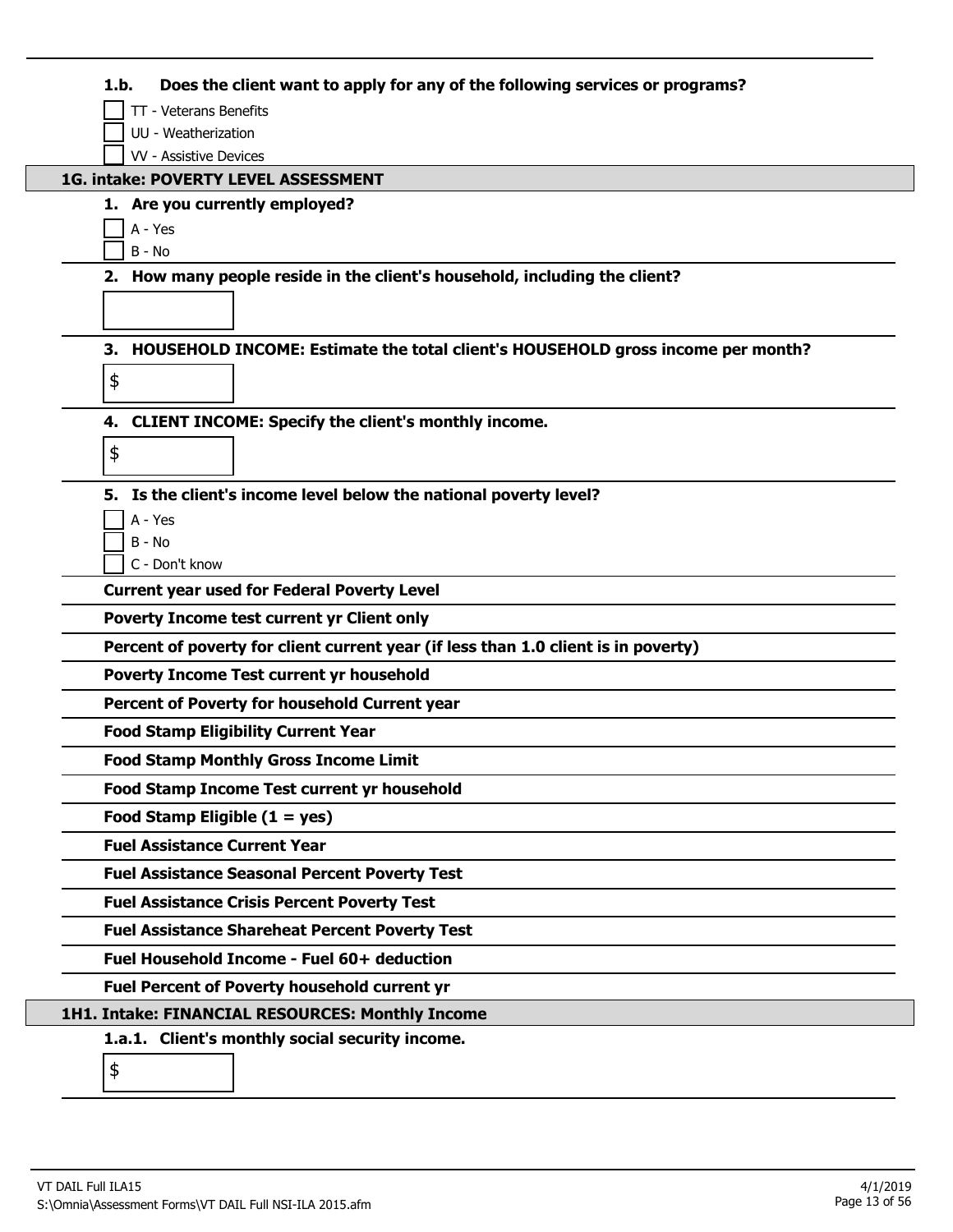|            | 1.a.2. Monthly social security income of the client's spouse     |
|------------|------------------------------------------------------------------|
| \$         |                                                                  |
|            | 1.b.1. Client's monthly SSI income                               |
| \$         |                                                                  |
|            | 1.b.2. Monthly SSI income of the client's spouse                 |
| \$         |                                                                  |
|            | 1.c.1. Client's monthly retirement/pension income                |
| \$         |                                                                  |
|            | 1.c.2. Monthly retirement/pension income of the client's spouse. |
| \$         |                                                                  |
|            | 1.d.1. Client's monthly interest income.                         |
| \$         |                                                                  |
|            | 1.d.2. Monthly interest income of the client's spouse.           |
| \$         |                                                                  |
|            | 1.e.1. Client's monthly VA benefits income.                      |
| \$         |                                                                  |
|            | 1.e.2. Monthly VA benefits income of the client's spouse.        |
| \$         |                                                                  |
|            | 1.f.1. Client's monthly wage/salary/earnings income              |
| \$         |                                                                  |
| 1.f.2.     | Monthly wage/salary/earnings income of the client's spouse.      |
| \$         |                                                                  |
|            | 1.g.1. Client's other monthly income.                            |
| \$         |                                                                  |
|            | 1.g.2. Other monthly income of the client's spouse.              |
| \$         |                                                                  |
|            | 1H2. Intake: FINANCIAL RESOURCES: Monthly Expenses               |
| 2.a.<br>\$ | Client's monthly rent.                                           |
|            |                                                                  |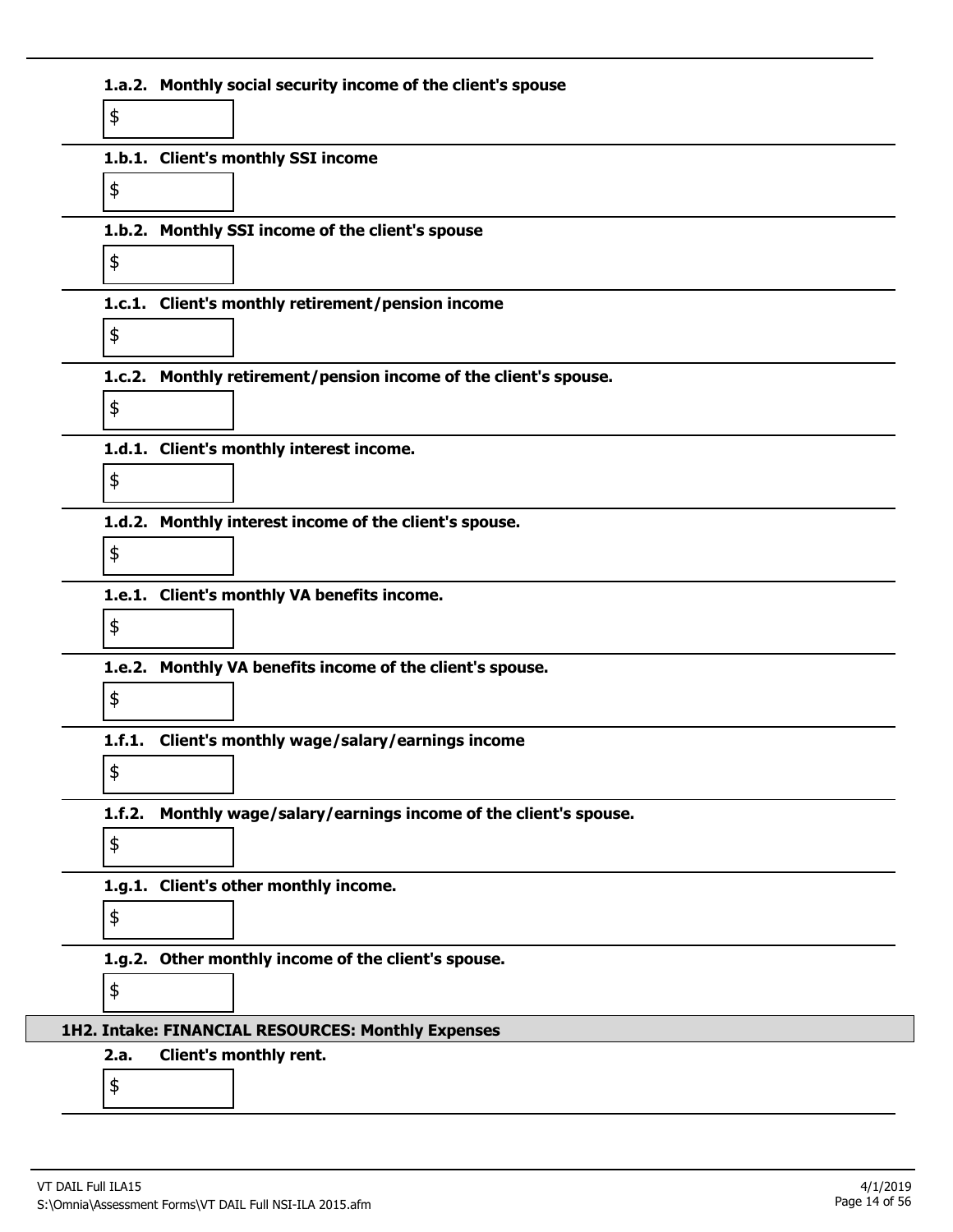| \$            |                                                                                                 |
|---------------|-------------------------------------------------------------------------------------------------|
| 2.b.          | Client's monthly property tax.                                                                  |
| \$            |                                                                                                 |
|               | 2.c. Client's monthly heat bill.                                                                |
| \$            |                                                                                                 |
| 2.d.          | Client's monthly utilities bill.                                                                |
| $\frac{1}{2}$ |                                                                                                 |
| 2.e.          | Client's monthly house insurance cost.                                                          |
| \$            |                                                                                                 |
|               | 2.f. Client's monthly telephone bill.                                                           |
| \$            |                                                                                                 |
| 2.g.          | Monthly amount of medical expense the client incurs.                                            |
| \$            |                                                                                                 |
|               |                                                                                                 |
|               | 2.h.1. Describe other expenses                                                                  |
|               |                                                                                                 |
|               |                                                                                                 |
|               |                                                                                                 |
|               | 2.h.2. Monthly amount of other expenses?                                                        |
| \$            |                                                                                                 |
|               | 1H3. Intake: FINANCIAL RESOURCES: Savings/Assets                                                |
|               | 3.a.1. What is the name of the bank/institution where the client's checking account is located? |
|               |                                                                                                 |
|               |                                                                                                 |
|               |                                                                                                 |
|               | 3.a.2. What is the client's checking account number?                                            |
|               |                                                                                                 |
|               | 3.a.3. What is the client's checking account balance?                                           |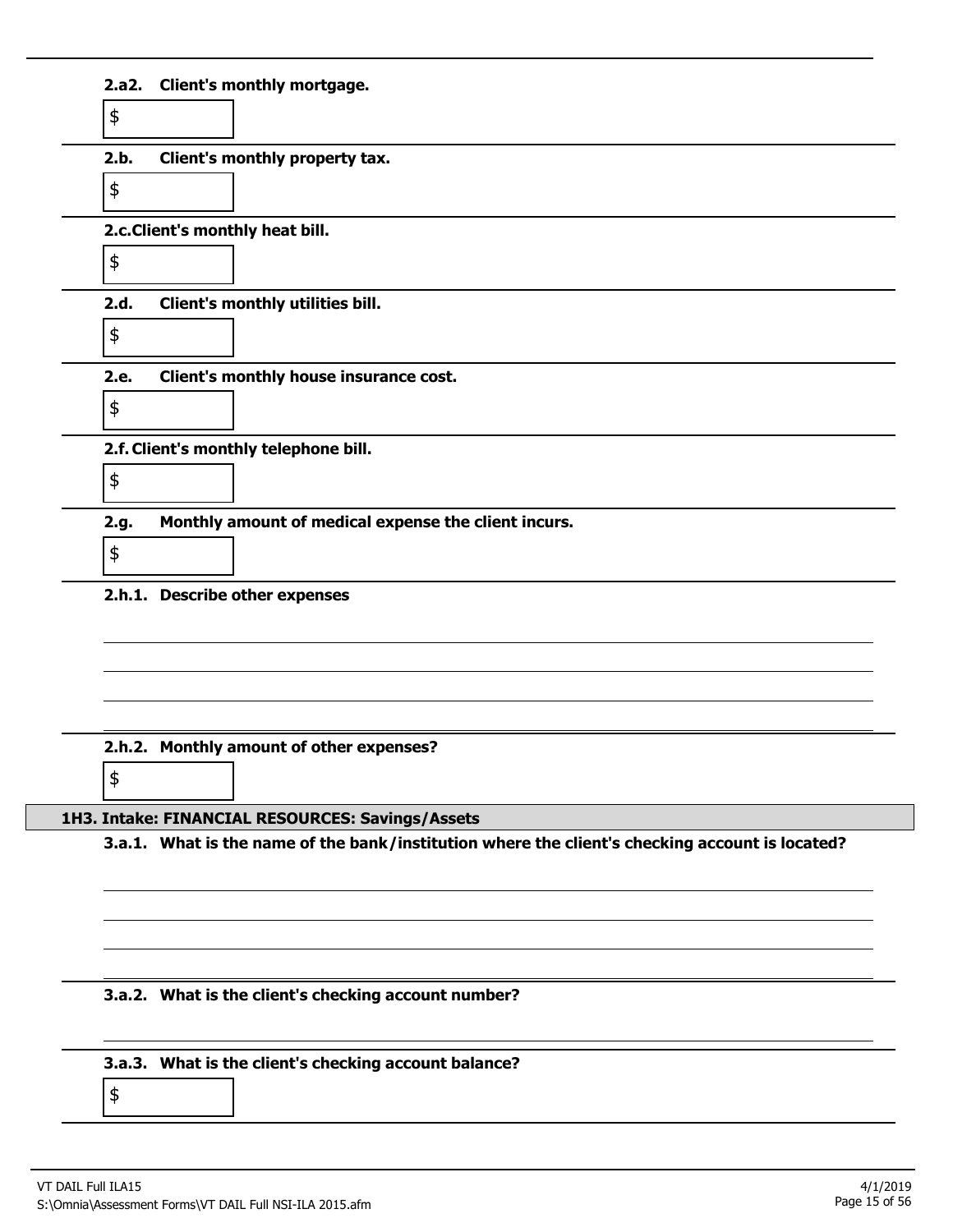**3.b.1. What is the name of the bank/institution where the client's primary savings account is located?**

|  |  | 3.b.2. What is the client's primary savings account number? |
|--|--|-------------------------------------------------------------|
|  |  |                                                             |

| \$ | 3.b.3. What is the client's primary savings account balance?                                  |
|----|-----------------------------------------------------------------------------------------------|
|    | 3.c.1. What is the source of Stocks/Bonds/CDs resources?                                      |
|    |                                                                                               |
| \$ | 3.c.2. What is the amount from Stock/Bonds/CDs?                                               |
|    | 3.d.1. What is the name of the bank/institution where the client's burial account is located? |
|    |                                                                                               |
|    |                                                                                               |
|    | 3.d.2. What is the client's burial account number?                                            |
|    |                                                                                               |
| \$ | 3.d.3. What is the client's burial account balance?                                           |
|    | 3.e.1. What is the name of the client's primary life insurance company?                       |
|    |                                                                                               |
|    |                                                                                               |
|    | 3.e.2. What is the client's primary life insurance policy number?                             |
| \$ | 3.e.3. What is the face value of the client's primary life insurance policy?                  |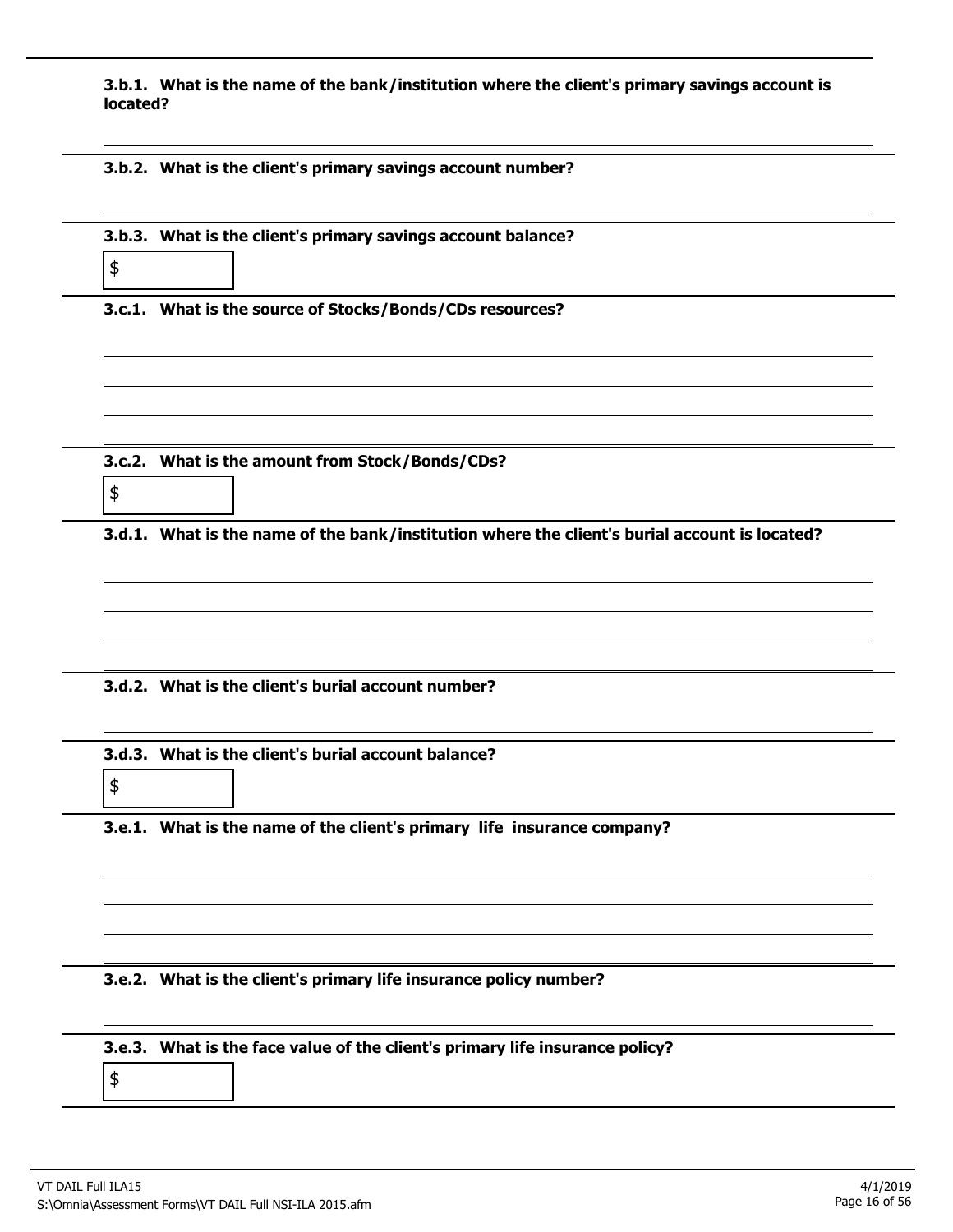| \$            | 3.e.4. What is the cash surrender value of the client's primary life insurance policy?          |
|---------------|-------------------------------------------------------------------------------------------------|
|               | 3.f.1. What is the name of the bank/institution where the client's other account #1 is located? |
|               | 3.f.2. What is the client's other account number #1?                                            |
|               |                                                                                                 |
| $\frac{1}{2}$ | 3.f.3. What is the client's other account #1 balance?                                           |
|               | 3.g.1. What is the name of the bank/institution where the client's other account #2 is located? |
|               |                                                                                                 |
|               | 3.g.2. What is the client's other account number #2?                                            |
|               |                                                                                                 |
| \$            | 3.g.3. What is the client's other account #2 balance?                                           |
|               | 1H4. Intake: FINANCIAL RESOURCES: Health Insurance                                              |
|               | 4.a.1. Does the client have Medicare A health insurance?<br>A - Yes<br>$B - No$                 |
|               | 4.a.2. What is the effective date of the client's Medicare A policy?                            |
|               | 4.a.3. What is the client's Medicare A policy number?                                           |
|               | 4.a.4. What is the client's monthly Medicare A premium? (enter 0 if no premium)                 |
| \$            |                                                                                                 |
|               | 4.b.1. Does the client have Medicare B health insurance?<br>A - Yes                             |
|               | B - No<br>4.b.2. What is the effective date of the client's Medicare B policy?                  |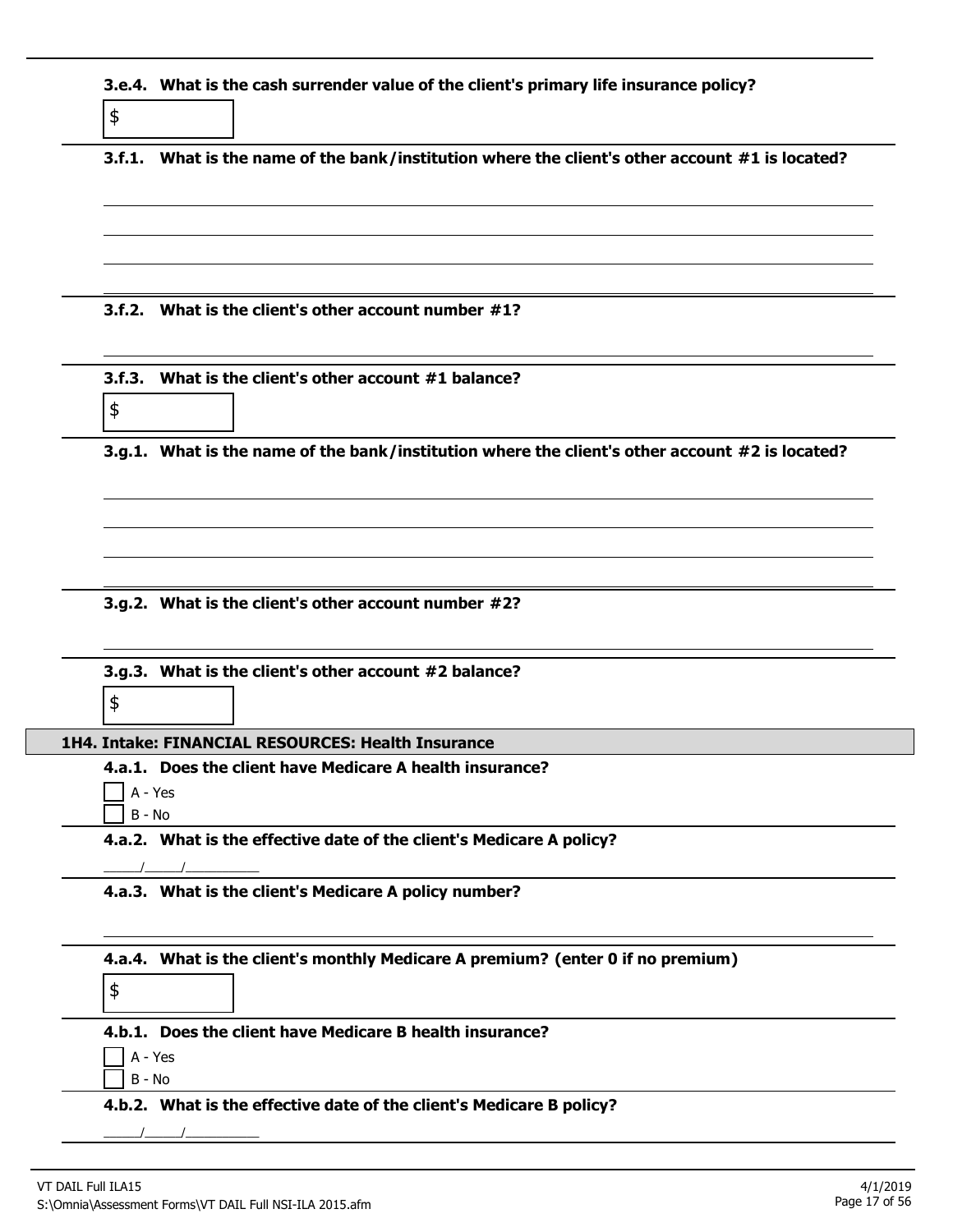# **4.b.3. What is the client's Medicare B policy number?**

|                     | 4.b.4. What is the client's monthly Medicare B premium? (Enter 0 if no premium) |  |
|---------------------|---------------------------------------------------------------------------------|--|
| \$                  |                                                                                 |  |
|                     |                                                                                 |  |
|                     | 4.c.1. Does the client have Medicare C health insurance?                        |  |
| A - Yes<br>$B - No$ |                                                                                 |  |
|                     | 4.c.2. What is the name of the client's Medicare C plan?                        |  |
|                     |                                                                                 |  |
|                     |                                                                                 |  |
|                     | 4.c.3. What is the effective date of the client's Medicare C policy?            |  |
|                     |                                                                                 |  |
|                     | 4.c.4. What is the client's Medicare C plan premium? (Enter 0 if no premium)    |  |
| \$                  |                                                                                 |  |
|                     |                                                                                 |  |
|                     | 4.d.1. Does the client have Medicare D health insurance?                        |  |
| A - Yes<br>$B - No$ |                                                                                 |  |
|                     |                                                                                 |  |
|                     | 4.d.2. What is the name of the client's Medicare D plan?                        |  |
|                     |                                                                                 |  |
|                     |                                                                                 |  |
|                     |                                                                                 |  |
|                     | 4.d.3. What is the effective date of the client's Medicare D plan?              |  |
|                     |                                                                                 |  |
|                     | 4.d.4. What is the client's Medicare D plan premium? (Enter 0 if no premium)    |  |
| \$                  |                                                                                 |  |
|                     |                                                                                 |  |
| A - Yes             | 4.e.1. Does the client have Medigap health insurance?                           |  |
| B - No              |                                                                                 |  |
|                     | 4.e.2. What is the name of the client's Medigap health insurer?                 |  |
|                     |                                                                                 |  |
|                     |                                                                                 |  |
|                     |                                                                                 |  |
|                     |                                                                                 |  |
|                     |                                                                                 |  |
|                     |                                                                                 |  |
|                     | 4.e.3. What is the client's monthly Medigap premium? (Enter 0 if no premium)    |  |
| \$                  |                                                                                 |  |
|                     | 4.f.1. Does the client have LTC health insurance?                               |  |
| A - Yes             |                                                                                 |  |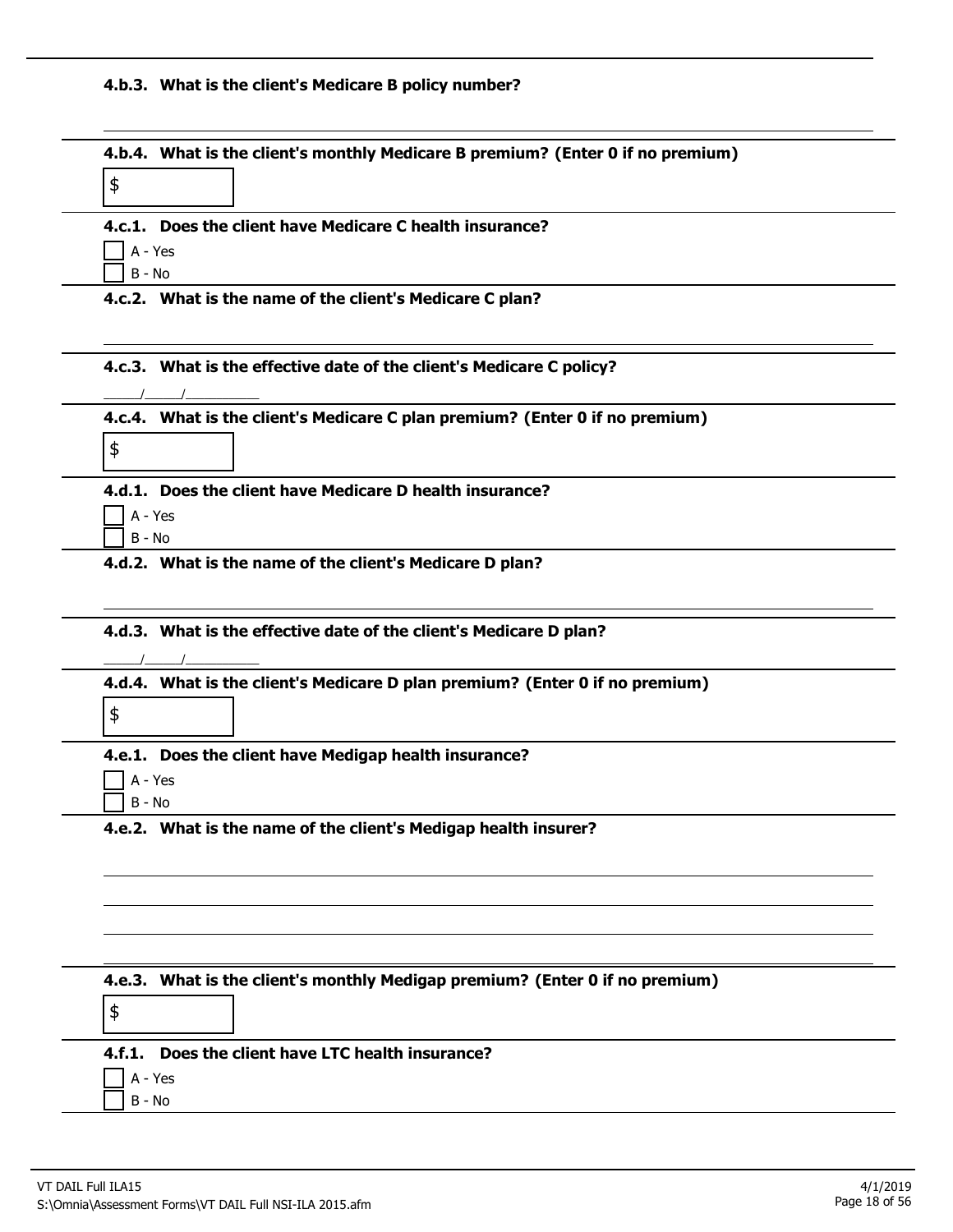|  |  | 4.f.2. What is the name of the client's LTC health insurer? |
|--|--|-------------------------------------------------------------|
|--|--|-------------------------------------------------------------|

| 4.f.3. What is the client's monthly LTC premium? (Enter 0 if no premium)                                  |
|-----------------------------------------------------------------------------------------------------------|
| \$                                                                                                        |
| 4.g.1. Does the client have other health insurance?                                                       |
| A - Yes                                                                                                   |
| B - No                                                                                                    |
| C - Don't know                                                                                            |
| 4.g.2. Enter the name of the client's other health insurance carrier, if applicable.                      |
| 4.g.3. What is the client's other monthly premium? (Enter 0 if no premium)                                |
| \$                                                                                                        |
| 4.h.1. Does the client have VPharm insurance?                                                             |
| A - Yes                                                                                                   |
| $B - No$                                                                                                  |
| 4.h.2. What is the effective date of VPharm insurance?                                                    |
|                                                                                                           |
| <b>1H5. Intake: FINANCIAL RESOURCES: Comments</b><br>Comment on the client's current financial situation. |
|                                                                                                           |
|                                                                                                           |
|                                                                                                           |
|                                                                                                           |
|                                                                                                           |
| <b>1H6. intake: FINANCIAL CALCULATIONS</b>                                                                |
| <b>Calculated Total Client Income</b>                                                                     |
| <b>Calculated Client + Spouse Income</b>                                                                  |
| <b>Calculated Monthly Insurance Expenses</b>                                                              |
| <b>Calculated Monthly non-insurance Expenses</b>                                                          |
| <b>Calculated Total Monthly Expenses</b>                                                                  |
| <b>Calculated Total Income - Expenses</b>                                                                 |
| <b>Calculated total assets balance</b>                                                                    |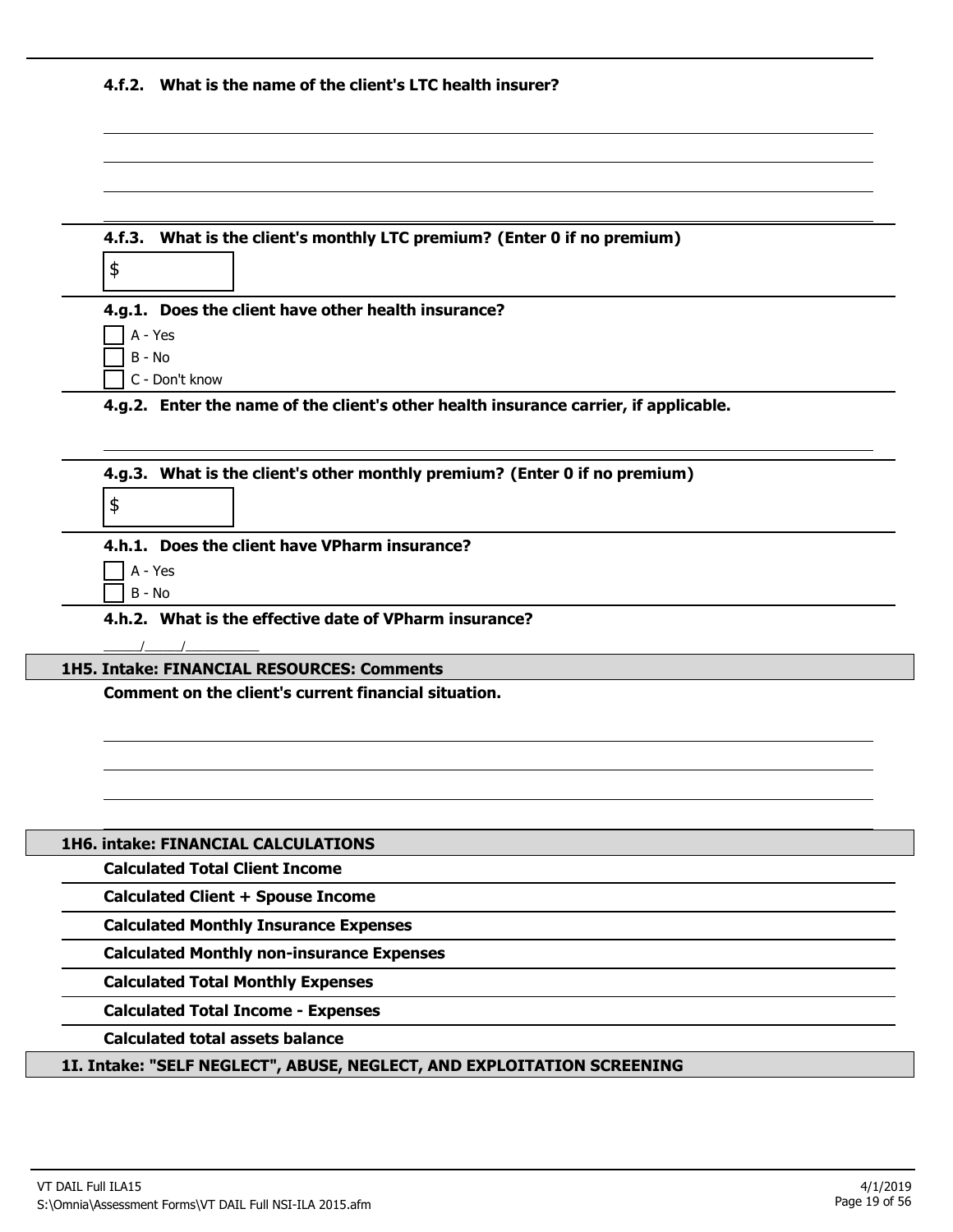| Is the client refusing services and putting him/her self or others at risk of harm?                                           |
|-------------------------------------------------------------------------------------------------------------------------------|
| A - Yes                                                                                                                       |
| $B - No$                                                                                                                      |
| C - Information unavailable                                                                                                   |
| Does the client exhibit dangerous behaviors that could potentially put him / her self or others at<br>2.<br>risk of harm?     |
| A - Yes                                                                                                                       |
| B - No                                                                                                                        |
| C - Information unavailable                                                                                                   |
| 3. Can the Client make clear, informed decisions about his/her care needs (Regardless of the<br>consequence of the decision)? |
| A - Yes                                                                                                                       |
| $B - No$                                                                                                                      |
| C - Information unavailable                                                                                                   |
| 4. Is there evidence (Observed or reported) of suspected abuse, neglect or exploitation of the<br>client by another person?   |
| A - Yes                                                                                                                       |
| $B - No$                                                                                                                      |
| C - Information unavailable                                                                                                   |
| 5.                                                                                                                            |

**ASSESSOR ACTION: If answer to 1 or 2 is yes refer clients >60 to Area Agency on Aging or if < 60 to Adult Protective Services. If 3 is yes, consider a negotiated risk contract. if 4 is yes mandated reportes must file a report of abuse...Enter comments..**

| 2. Supportive Assistance                                                         |
|----------------------------------------------------------------------------------|
| Who is the primary unpaid person who usually helps the client?                   |
| A - Spouse or significant other                                                  |
| B - Daughter or son                                                              |
| C - Other family member                                                          |
| D - Friend, neighbor or community member                                         |
| E - None                                                                         |
| 2. How often does the client receive help from his/her primary unpaid caregiver? |
| A - Several times during day and night                                           |
| B - Several times during day                                                     |
| C - Once daily                                                                   |
| F - Less often than weekly                                                       |
| D - Three or more times per week                                                 |
| E - One to two times per week                                                    |
| G - Unknown                                                                      |
|                                                                                  |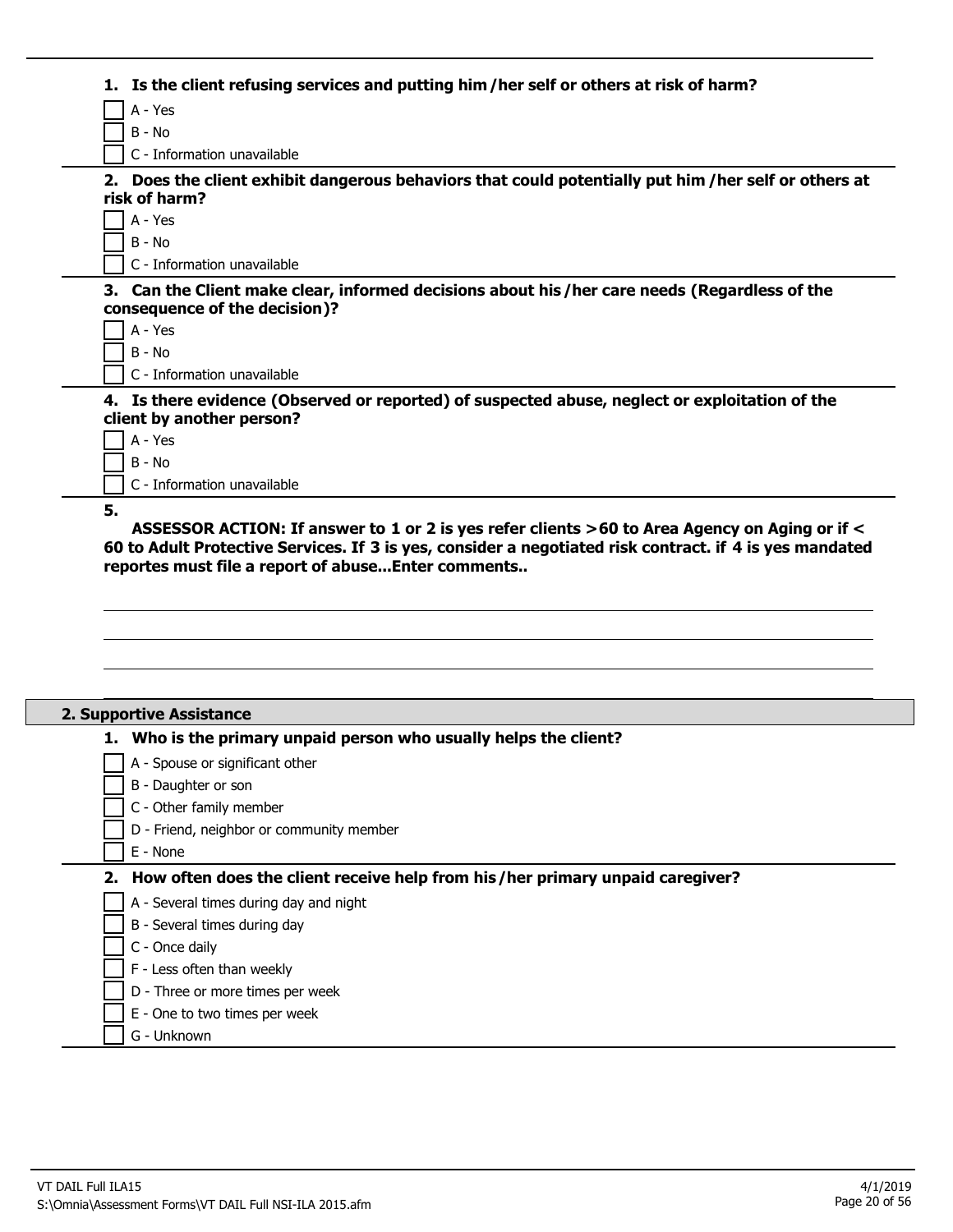|    | A - ADL assistance                                                                                                                        |
|----|-------------------------------------------------------------------------------------------------------------------------------------------|
|    | B - IADL assistance                                                                                                                       |
|    | C - Environmental support                                                                                                                 |
|    | D - Psychosocial support                                                                                                                  |
|    | E - Medical care                                                                                                                          |
|    | F - Financial help                                                                                                                        |
|    | G - Health care                                                                                                                           |
|    | H - Unknown                                                                                                                               |
|    | 4. What is the name of the client's primary unpaid caregiver?                                                                             |
| 5. | What is the relationship of the primary unpaid caregiver to the client?                                                                   |
|    |                                                                                                                                           |
|    | 6. What is the phone number of the client's primary unpaid caregiver?<br>7. What is the address of the client's primary unpaid caregiver? |
|    |                                                                                                                                           |
|    |                                                                                                                                           |
|    | 8. In your role as a caregiver do you need assistance in any of the following areas?                                                      |
|    | A - Job                                                                                                                                   |
|    | <b>B</b> - Finances                                                                                                                       |
|    | C - Family responsibilities                                                                                                               |
|    | D - Physical health                                                                                                                       |
|    | E - Emotional health<br>F - Other                                                                                                         |
|    | 9. ASSESSOR ACTION:                                                                                                                       |

# **3A. Living Environment: LIVING ENVIRONMENT HAZARDS**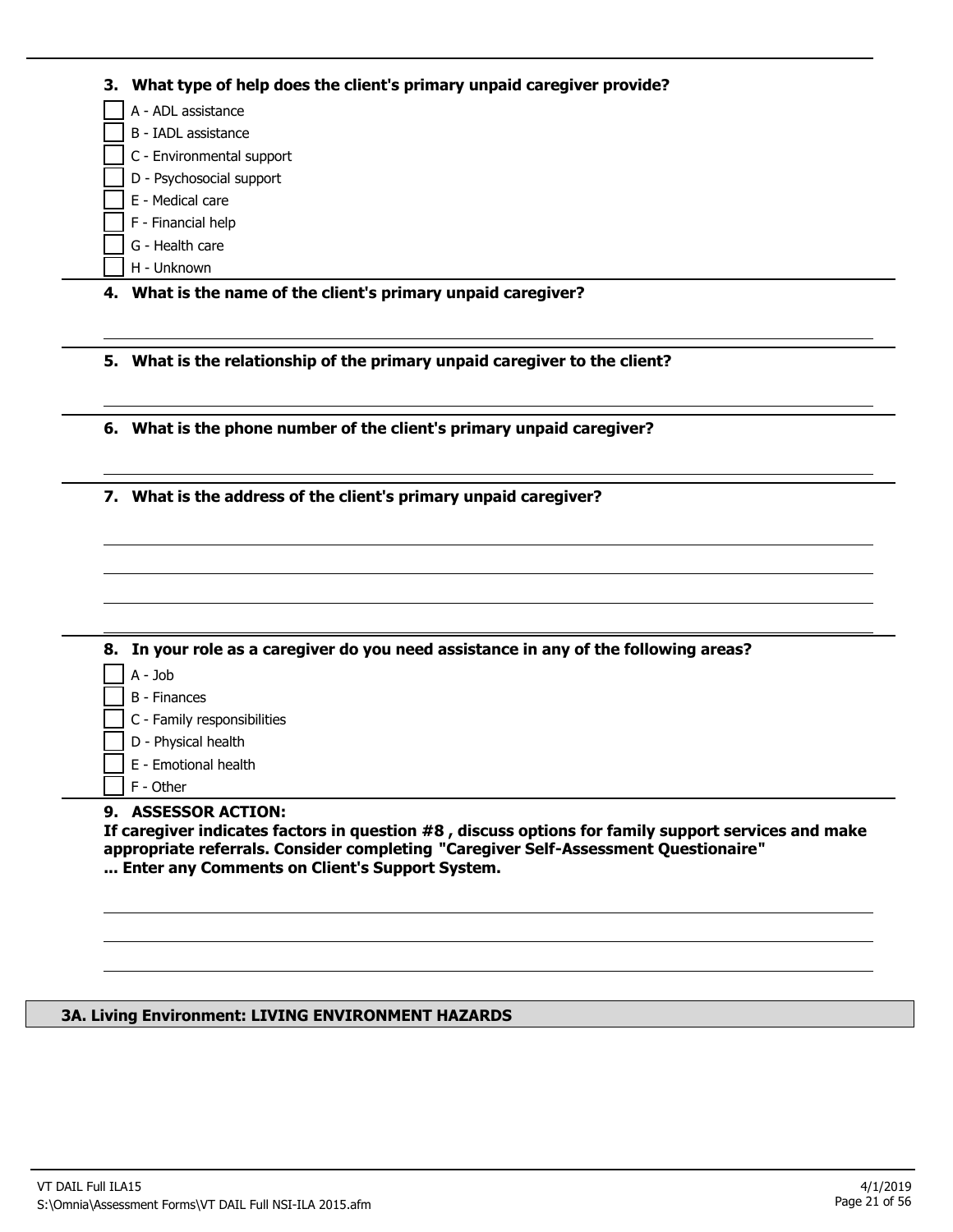| 1. | Do any structural barriers make it difficult for you to get around your home?  |
|----|--------------------------------------------------------------------------------|
|    | A - Stairs inside home - must be used                                          |
|    | B - Stairs inside home - optionally used                                       |
|    | C - Stairs outside                                                             |
|    | D - Narrow or obstructed doorways                                              |
|    | E - Other                                                                      |
|    | F - None                                                                       |
| 2. | Do any of the following safety issues exist in your home?                      |
|    | A - Inadequate floor, roof or windows                                          |
|    | B - Inadequate/insufficient lighting                                           |
|    | C - Unsafe gas/electric appliance                                              |
|    | D - Inadequate heating                                                         |
|    | E - Inadequate cooling                                                         |
|    | F - Lack of fire safety devices                                                |
|    | G - Flooring or carpeting problems                                             |
|    | H - Inadequate stair railings                                                  |
|    | I - Improperly stored hazardous materials                                      |
|    | J - Lead-based paint                                                           |
|    | K - Other                                                                      |
|    | L - None of the above                                                          |
|    | Other safety hazards found in the client's current place of residence.<br>2.a. |

| Do any of the following sanitation issues exist in your home?<br>З. |
|---------------------------------------------------------------------|
| A - No running water                                                |
| B - Contaminated water                                              |
| C - No toileting facilities                                         |
| D - Outdoor toileting facilities                                    |
| E - Inadequate sewage disposal                                      |
| F - Inadequate/improper food storage                                |
| G - No food refrigeration                                           |
| H - No cooking facilities                                           |
| I - Insects/rodents present                                         |
| J - No trash pickup                                                 |
| K - Cluttered/soiled living area                                    |
| L - Other                                                           |
| M - None                                                            |

# **3.a. Other sanitation hazards found in the client's current place of residence.**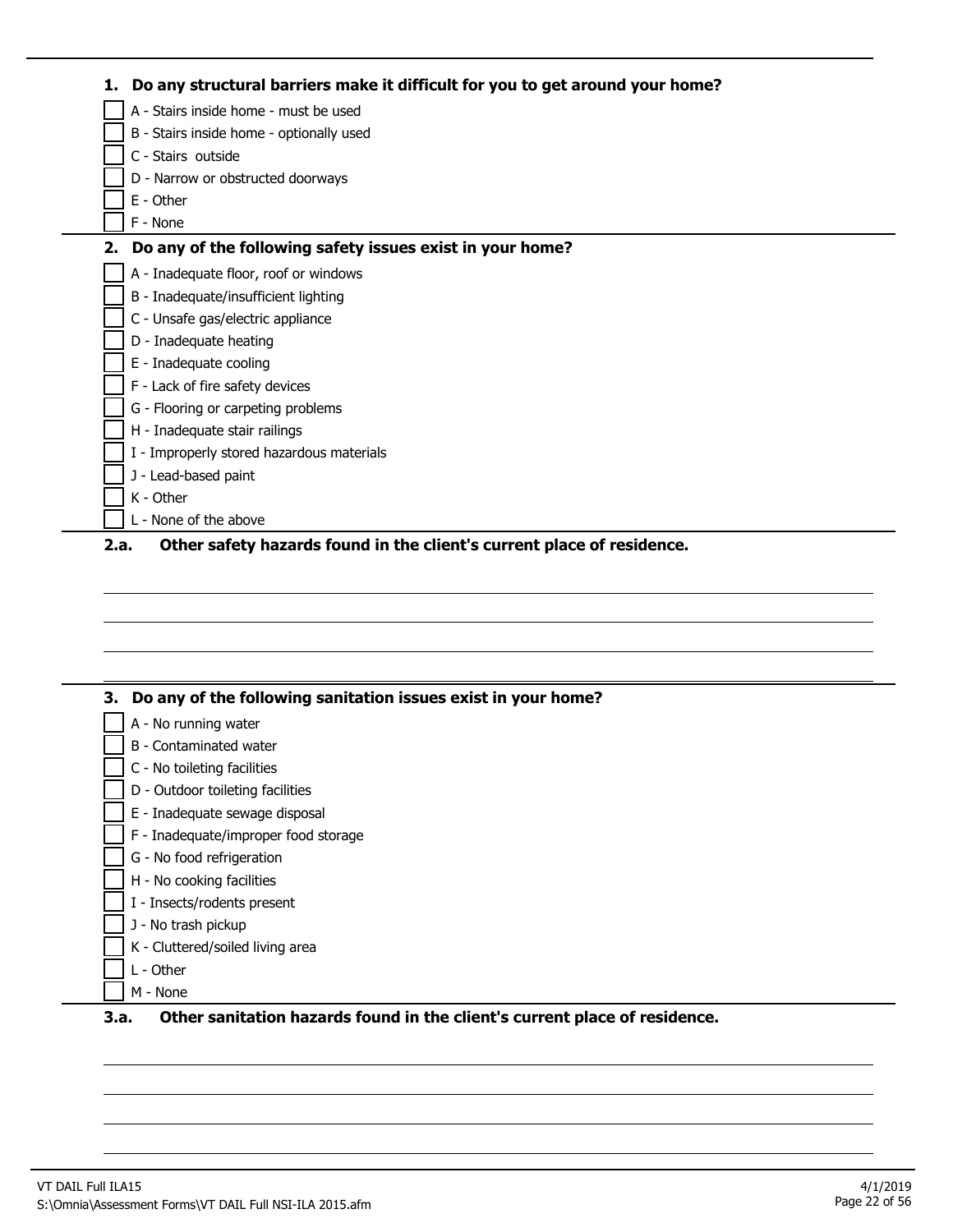| 4A. Emotional/Behavior/Cognitive Status: EMOTIONAL WELL BEING            |
|--------------------------------------------------------------------------|
| 1. Have you been anxious a lot or bothered by nerves?                    |
| A - Yes                                                                  |
| B - No                                                                   |
| C - No response                                                          |
| 2. Have you felt down, depressed, hopeless or helpless?                  |
| A - Yes                                                                  |
| B - No                                                                   |
| C - No response                                                          |
| 3. Are you bothered by little interest or pleasure in doing things?      |
| A - Yes                                                                  |
| $B - No$                                                                 |
| C - No response                                                          |
| 4. Have you felt satisfied with your life?                               |
| A - Yes                                                                  |
| $B - No$                                                                 |
| C - No response                                                          |
| 5. Have you had a change in sleeping patterns?                           |
| A - Yes                                                                  |
| $B - No$                                                                 |
| C - No response                                                          |
| 6. Have you had a change in appetite?                                    |
| A - Yes                                                                  |
| B - No                                                                   |
| C - No response                                                          |
| 7. Have you thought about harming yourself?                              |
| A - Yes                                                                  |
| $B - No$                                                                 |
| C - No response                                                          |
| 8. Do you have a plan for harming yourself?                              |
| A - Yes                                                                  |
| $B - No$                                                                 |
| 9. Do you have the means for carrying out the plan for harming yourself? |
| A - Yes                                                                  |
| $B - No$                                                                 |
| 10. Do you intend to carry out the plan to harm yourself?                |
| A - Yes<br>$B - No$                                                      |
|                                                                          |
| 11. Have you harmed yourself before?                                     |
| A - Yes<br>$B - No$                                                      |
|                                                                          |
| 12. Are you currently being treated for a psychiatric problem?           |
| A - Yes<br>B - No                                                        |
|                                                                          |

L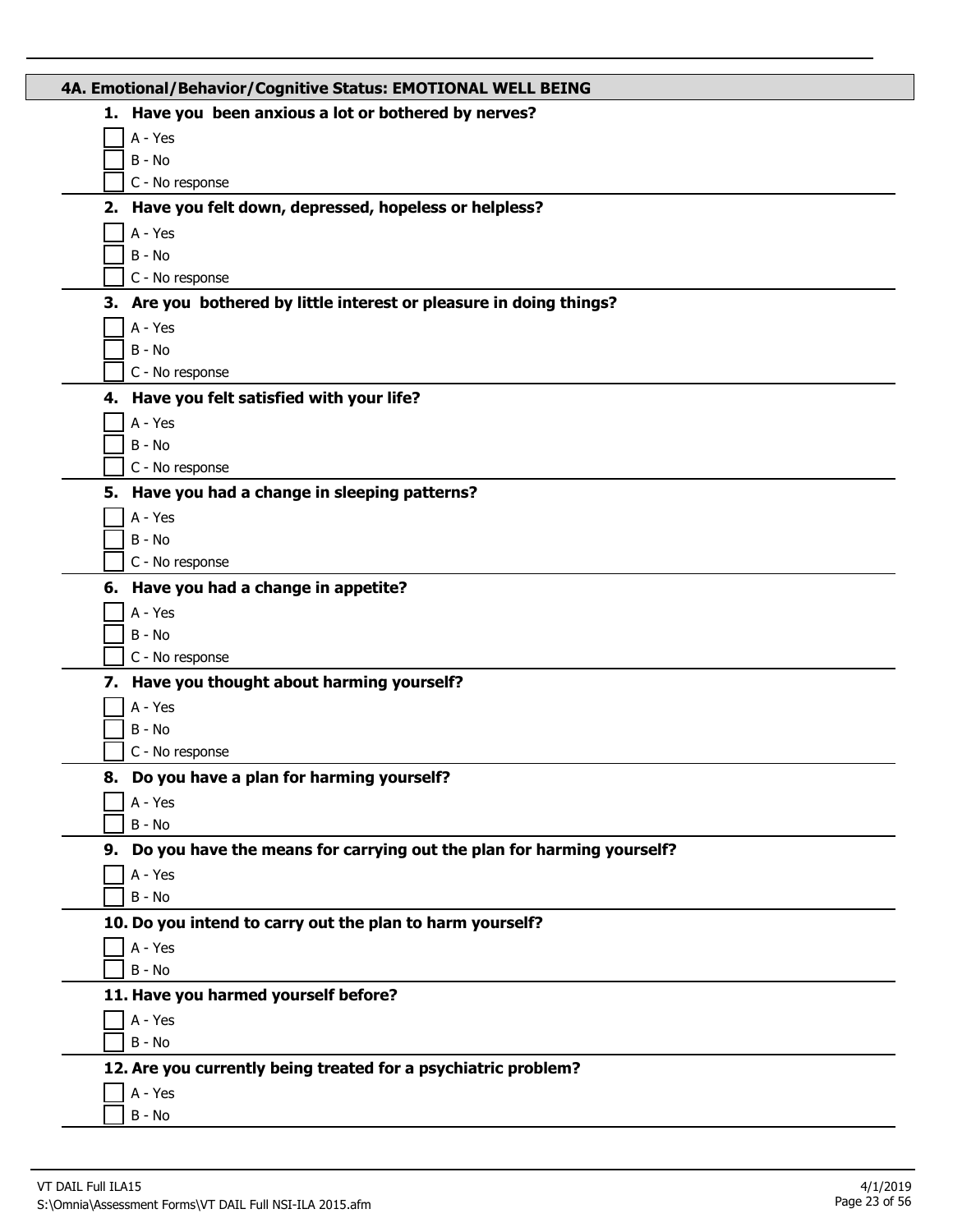#### **13. Where are you receiving psychiatric services?**

A - At home

B - In the community

C - Both at home and in the community

**14. If any question in this section was answered yes, what action did the assessor take?**

**15.READ. You have just expressed concerns about your emotional health. There are some resources and services that might be helpful; if you are interested I will initiate a referral or help you refer yourself**

**...............Enter comments if any...**

| 4B. Emotional/Behavior/Cognitive Status: COGNITIVE STATUS                                       |
|-------------------------------------------------------------------------------------------------|
| 1. What was the client's response when asked, 'What year is it?'                                |
| A - Correct answer                                                                              |
| B - Incorrect answer                                                                            |
| C - No response                                                                                 |
| 2. What was the client's response when asked, 'What month is it?'                               |
| A - Correct answer                                                                              |
| B - Incorrect answer                                                                            |
| C - No response                                                                                 |
| 3. What was the client's response when asked, 'What day of the week is it?'                     |
| A - Correct answer                                                                              |
| B - Incorrect answer                                                                            |
| C - No response                                                                                 |
| 4. Select the choice that most accurately describes the client's memory and use of information. |
| A - No difficulty remembering                                                                   |
| B - Minimal difficulty remembering (cueing 1-3/day)                                             |
| C - Difficulty remembering (cueing 4+/day)                                                      |
| D - Cannot remember                                                                             |
| 5. Select the choice that most accurately describes the client's global confusion.              |
| A - Appropriately responsive to environment                                                     |
| B - Nocturnal confusion on awakening                                                            |
| C - Periodic confusion in daytime                                                               |
| D - Nearly always confused                                                                      |
| 6. Indicate the client's ability to speak and verbally express him or herself.                  |
| A - Speaks normally (No observable impairment)                                                  |
| B - Minimal or minor difficulty                                                                 |
| C - Moderate difficulty (can only carry simple conversations)                                   |
| D - Unable to express basic needs                                                               |
| 7. What is the client's ability to make decisions regarding tasks of daily life?                |
| A - Independent - decisions consistent/reasonable                                               |
| B - Modified independence - some difficulty in new situations only                              |
| C - Moderately impaired - decisions poor; cues/supervision                                      |
| D - Severely impaired - never/rarely makes decisions                                            |
|                                                                                                 |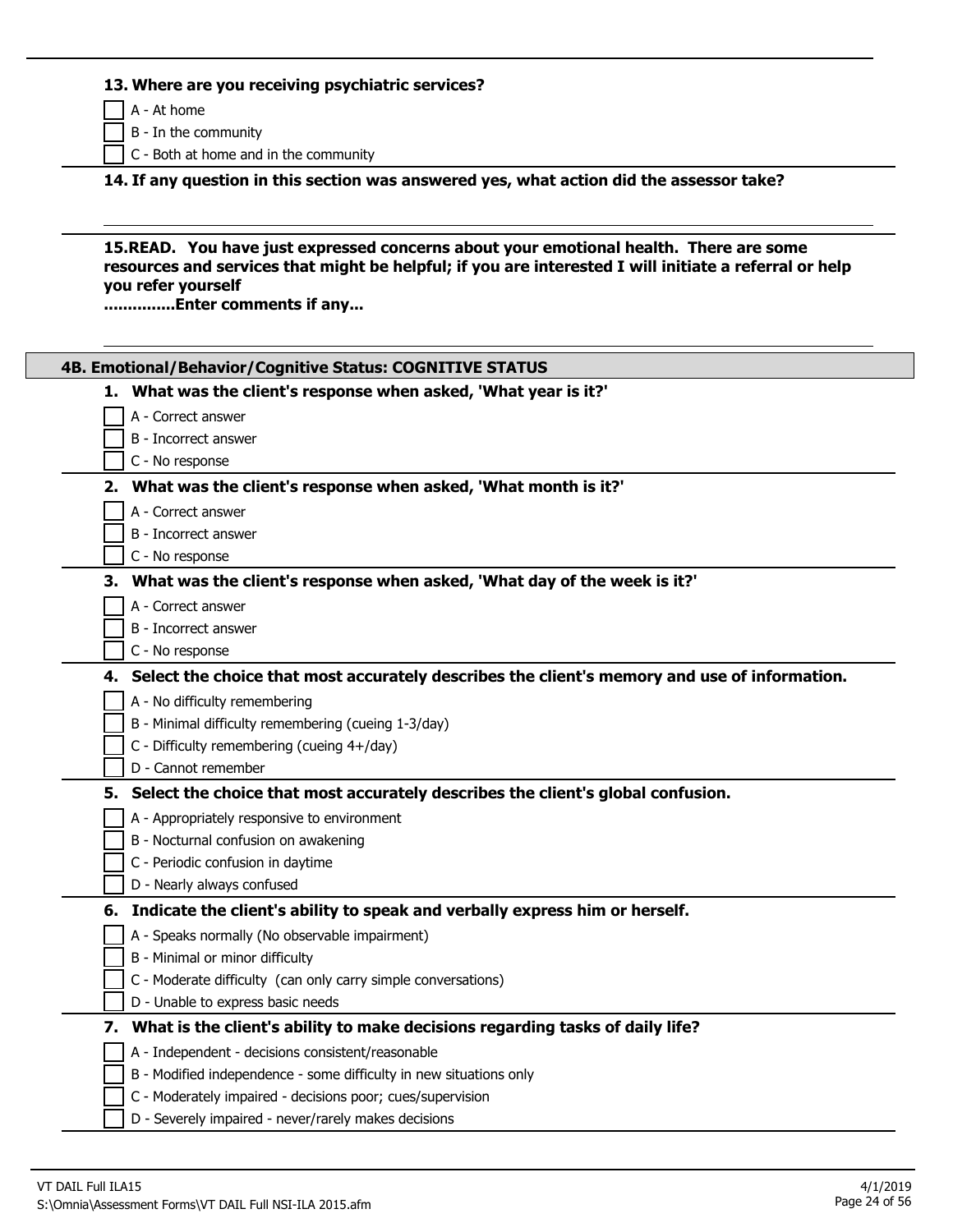#### **ASSESSOR ACTION: If EMOTIONAL HEALTH issues refer to Area Agency on Aging/Eldercare Clinician or Community mental health If COGNITION issues refer to Doctor or Mental Health professional**

| 1.a. | How often does the client get lost or wander?                                                                                                            |
|------|----------------------------------------------------------------------------------------------------------------------------------------------------------|
|      | 0 - Never                                                                                                                                                |
|      | 1 - Less than daily                                                                                                                                      |
|      | 2 - Daily                                                                                                                                                |
| 1.b. | In the last 7 days was the client's wandering behavior alterable?                                                                                        |
|      | 0 - Behavior not present OR behavior easily altered                                                                                                      |
|      | 1 - Behavior was not easily altered                                                                                                                      |
| 2.a. | How often is the client verbally abusive?                                                                                                                |
|      | 0 - Never                                                                                                                                                |
|      | 1 - Less than daily                                                                                                                                      |
|      | 2 - Daily                                                                                                                                                |
| 2.b. | In the last 7 days was the client's verbally abusive behavior alterable?                                                                                 |
|      | 0 - Behavior not present OR behavior easily altered                                                                                                      |
|      | 1 - Behavior was not easily altered                                                                                                                      |
|      | 3a. How often is the client physically abusive to others?                                                                                                |
|      | 0 - Never                                                                                                                                                |
|      | 1 - Less than daily                                                                                                                                      |
|      | 2 - Daily                                                                                                                                                |
| 3.b. | In the last 7 days was the client's physically abusive behavior alterable?                                                                               |
|      | 0 - Behavior not present OR behavior easily altered                                                                                                      |
|      | 1 - Behavior was not easily altered                                                                                                                      |
| 4.a. | How often does the client exhibit socially inappropriate/disruptive behavior? (e.g.<br>disruptive sounds, noisiness, screaming, self-abusive acts, etc.) |
|      | 0 - Never                                                                                                                                                |
|      | 1 - Less than daily                                                                                                                                      |
|      | 2 - Daily                                                                                                                                                |
| 4.b. | In the last 7 days was the client's socially inappropriate or disruptive behavior symptoms                                                               |
|      | alterable?                                                                                                                                               |
|      | 0 - Behavior not present OR behavior easily altered                                                                                                      |
|      | 1 - Behavior was not easily altered                                                                                                                      |
| 5.a. |                                                                                                                                                          |
|      | How often did the client display symptoms of resisting care (resisted taking medications -inject<br>ions, ADL assistance, or eating) in the last 7 days? |
|      | 0 - Never                                                                                                                                                |
|      | 1 - Less than daily                                                                                                                                      |
|      | 2 - Daily                                                                                                                                                |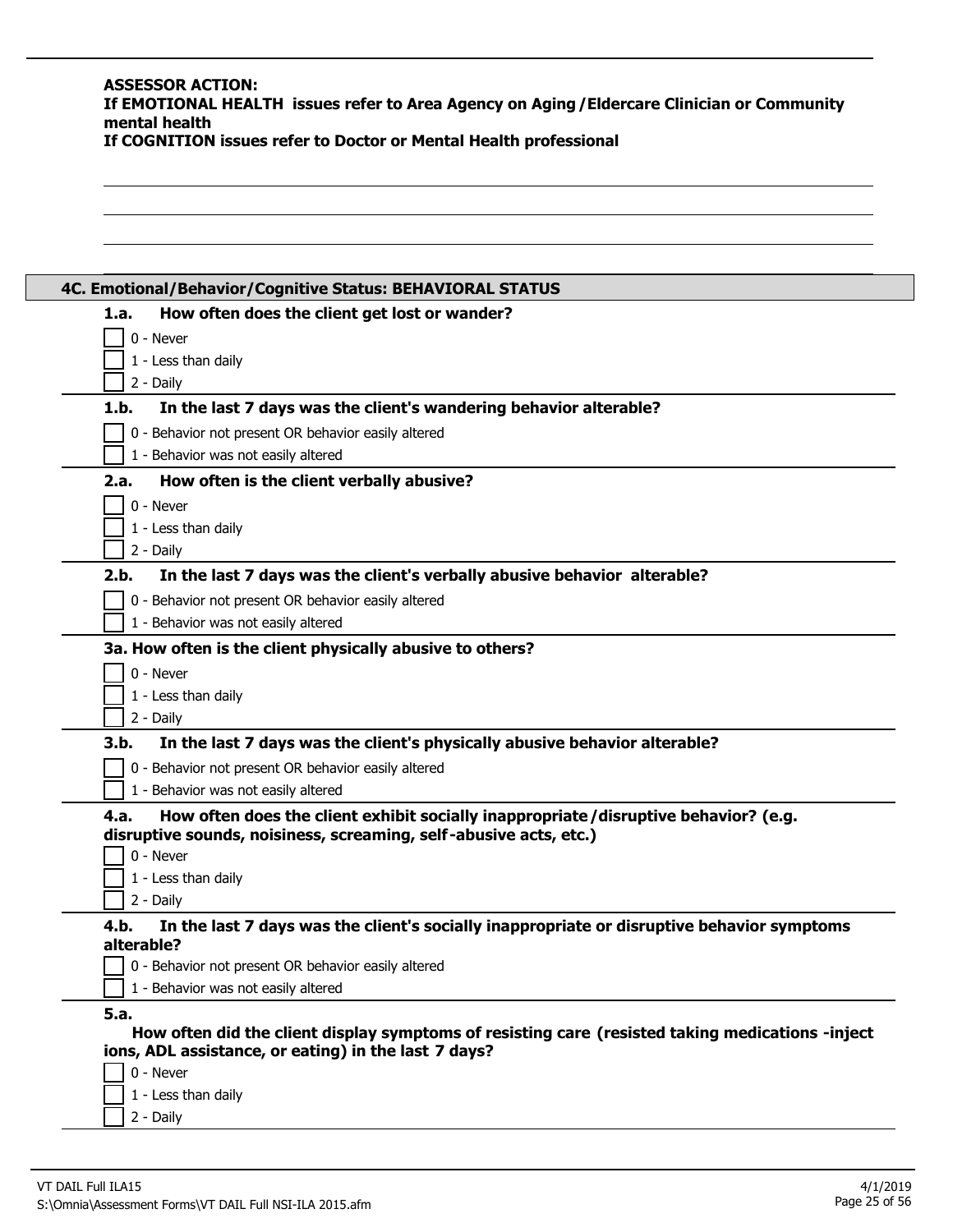**5.b. In the last 7 days was the client's resistance to care symptoms alterable?**

0 - Behavior not present OR behavior easily altered

1 - Behavior was not easily altered

**Comment on behaviors**

**5A. Health Assessment (for CFC must be completed by RN/LPN): DIAGNOSIS/CONDITIONS/TREA TMENTS**

**1. Describe the client's primary diagnoses.**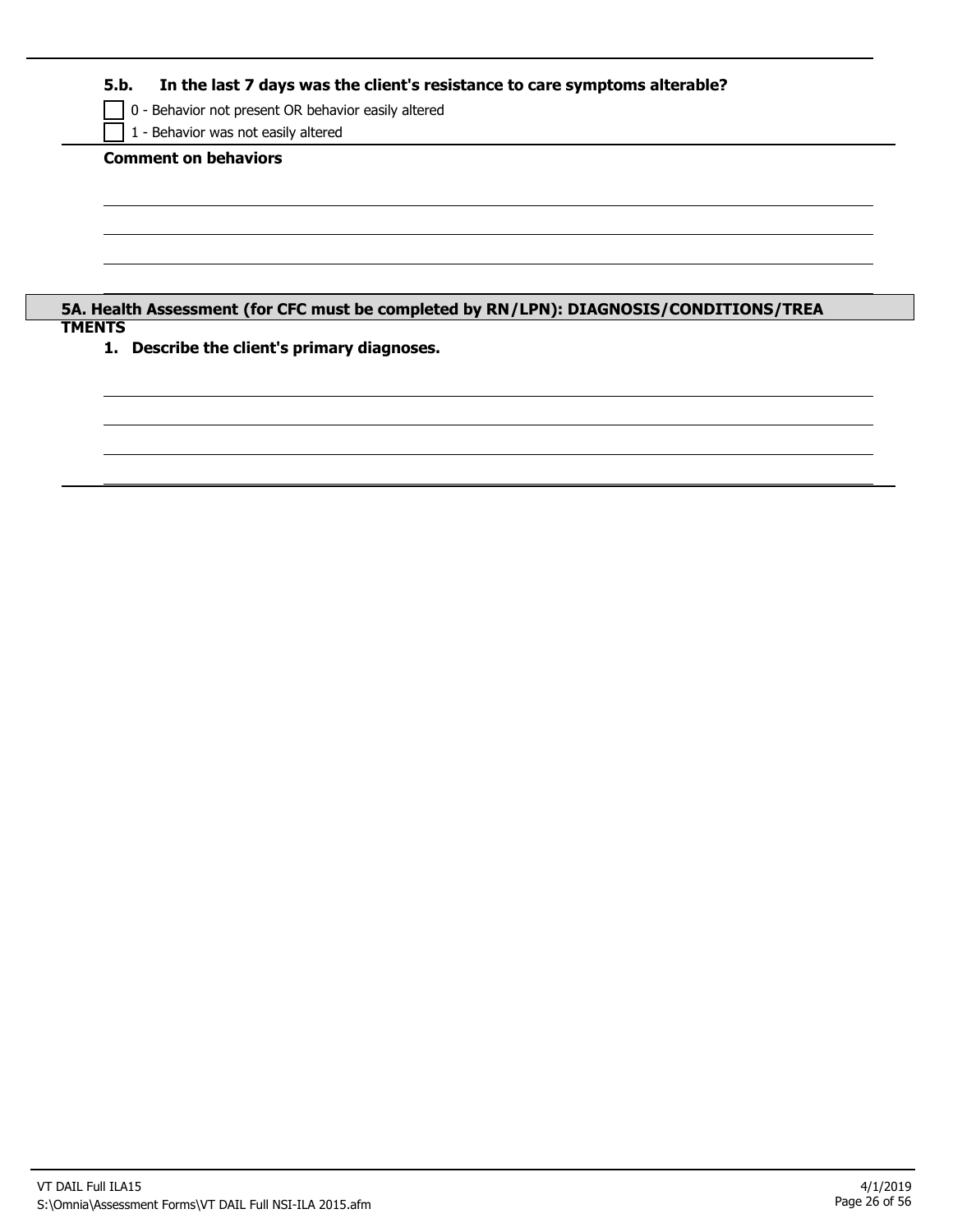# **2. Indicate which of the following conditions/diagnoses the client currently has.**

| A - ENDOCRINE-Diabetes                                              |
|---------------------------------------------------------------------|
| B - ENDOCRINE-Hyperthyroidism                                       |
| C - ENDOCRINE-Hypothyroidism                                        |
| D - HEART-Arteriosclerotic heart disease (ASHD)                     |
| E - HEART--Cardiac dysrhythmias                                     |
| F - HEART--Congestive heart failure                                 |
| G - HEART--Deep vein thrombosis                                     |
| H - HEART--Hypertension                                             |
| I - HEART--Hypotension                                              |
| J - HEART--Peripheral vascular disease                              |
| K - HEART-Other cardiovascular disease                              |
| L - MUSCULOSKELETAL-Arthritis/rheumatic disease/gout                |
| M - MUSCULOSKELETAL-Hip fracture                                    |
| N - MUSCULOSKELETAL-Missing limb (e.g., amputation)                 |
| O - MUSCULOSKELETAL-Osteoporosis                                    |
| P - MUSCULOSKELETAL-Pathological bone fracture                      |
| Q - NEUROLOGICAL-Alzheimer's disease                                |
| R - NEUROLOGICAL-Aphasia                                            |
| S - NEUROLOGICAL-Cerebral palsy                                     |
| T - NEUROLOGICAL-Stroke                                             |
| U - NEUROLOGICAL - Non-Alzheimer's dementia                         |
| V - NEUROLOGICAL-Hemiplegia/Hemiparesis                             |
| W - NEUROLOGICAL-Multiple sclerosis                                 |
|                                                                     |
| X - NEUROLOGICAL-Paraplegia<br>Y - NEUROLOGICAL-Parkinson's disease |
|                                                                     |
| Z - NEUROLOGICAL-Quadriplegia                                       |
| AA - NEUROLOGICAL-Seizure disorder                                  |
| BB - NEUROLOGICAL-Transient ischemic attack (TIA)                   |
| CC - NEUROLOGICAL-Traumatic brain injury                            |
| DD - PSYCHIATRIC-Anxiety disorder                                   |
| EE - PSYCHIATRIC-Depression                                         |
| FF - PSYCHIATRIC- Bipolar disorder (Manic depression)               |
| GG - PSYCHIATRIC-Schizophrenia                                      |
| HH - PULMONARY-Asthma                                               |
| II - PULMONARY-Emphysema/COPD/                                      |
| JJ - SENSORY-Cataract                                               |
| KK - SENSORY-Diabetic retinopathy                                   |
| LL - SENSORY-Glaucoma                                               |
| MM - SENSORY-Macular degeneration                                   |
| MM1 - SENSORY- Hearing impairment                                   |
| NN - OTHER-Allergies                                                |
| OO - OTHER-Anemia                                                   |
| PP - OTHER-Cancer                                                   |
| QQ - OTHER-Renal failure                                            |
| RR - None of the Above                                              |
| SS - OTHER-Other significant illness                                |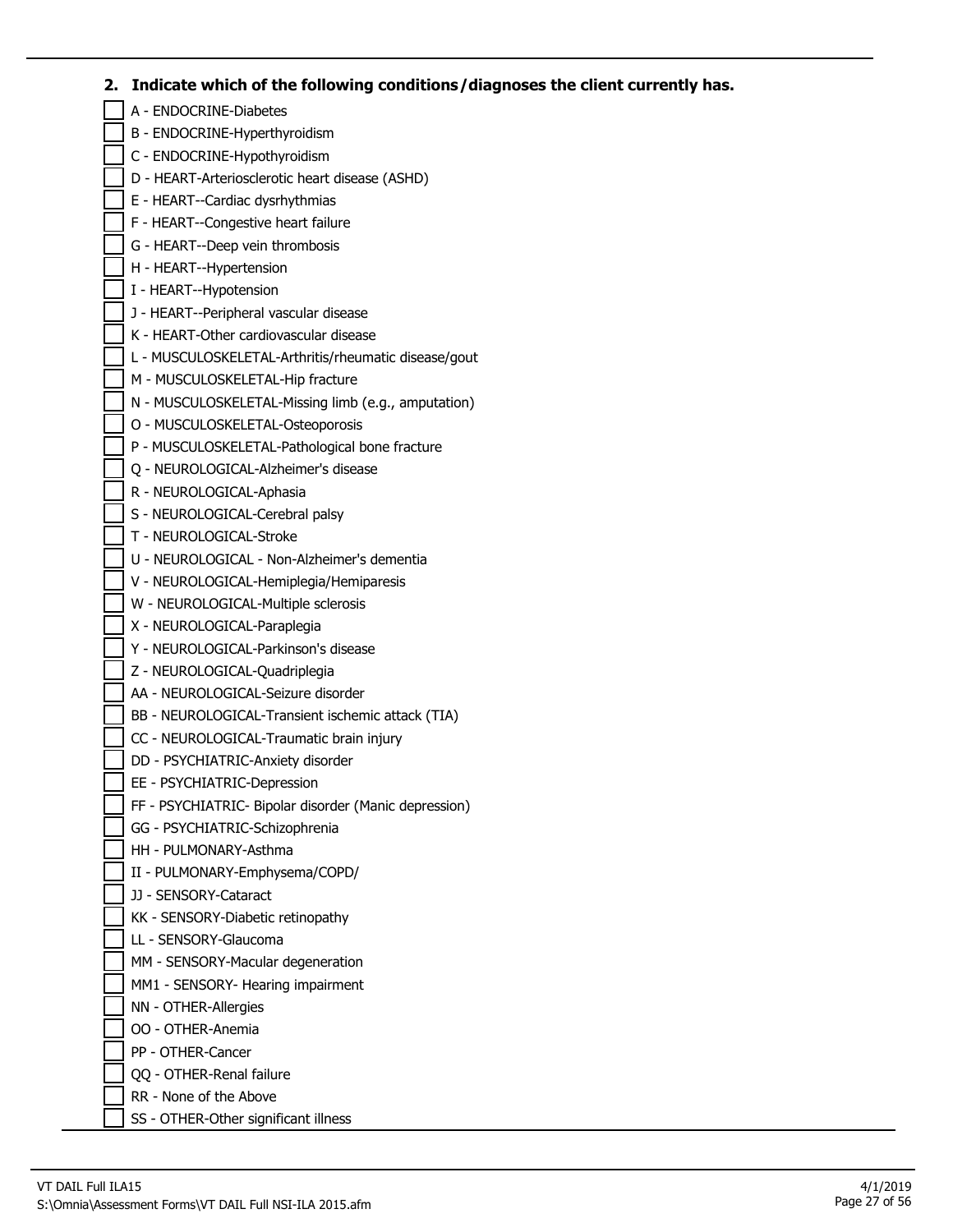**2.a. Enter any comments regarding the client's medical conditions/diagnoses.**

|    | 3. Select all infections that apply to the client's condition based on the client's clinical record,<br>consult staff, physician and accept client statements that seem to have clinical validity. Do not<br>record infections that have been resolved. |
|----|---------------------------------------------------------------------------------------------------------------------------------------------------------------------------------------------------------------------------------------------------------|
|    | A - Antibiotic resistant infection (e.g., Methicillin resistant staph)                                                                                                                                                                                  |
|    | B - Clostridium difficile (c.diff.)                                                                                                                                                                                                                     |
|    | C - Conjunctivitis                                                                                                                                                                                                                                      |
|    | D - HIV infection                                                                                                                                                                                                                                       |
|    | E - Pneumonia                                                                                                                                                                                                                                           |
|    | F - Respiratory infection                                                                                                                                                                                                                               |
|    | G - Septicemia                                                                                                                                                                                                                                          |
|    | H - Sexually transmitted diseases                                                                                                                                                                                                                       |
|    | I - Tuberculosis                                                                                                                                                                                                                                        |
|    | J - Urinary tract infection in last 30 days                                                                                                                                                                                                             |
|    | K - Viral hepatitis                                                                                                                                                                                                                                     |
|    | L - Wound infection                                                                                                                                                                                                                                     |
|    | M - None                                                                                                                                                                                                                                                |
|    | $N - Other$                                                                                                                                                                                                                                             |
|    |                                                                                                                                                                                                                                                         |
| 4. | Indicate what problem conditions the client has had in the past week.                                                                                                                                                                                   |
|    | A - Dehydrated; output exceeds input                                                                                                                                                                                                                    |
|    | <b>B</b> - Delusions                                                                                                                                                                                                                                    |
|    | C - Dizziness or lightheadedness                                                                                                                                                                                                                        |
|    | D - Edema                                                                                                                                                                                                                                               |
|    | E - Fever                                                                                                                                                                                                                                               |
|    | F - Internal bleeding                                                                                                                                                                                                                                   |
|    | G - Recurrent lung aspirations in the last 90 days                                                                                                                                                                                                      |
|    | H - Shortness of breath                                                                                                                                                                                                                                 |
|    | I - Syncope (fainting)                                                                                                                                                                                                                                  |
|    | J - Unsteady gait                                                                                                                                                                                                                                       |
|    | K - Vomiting                                                                                                                                                                                                                                            |
|    | L - End Stage Disease (6 or fewer months to live)                                                                                                                                                                                                       |
|    | M - None of the above                                                                                                                                                                                                                                   |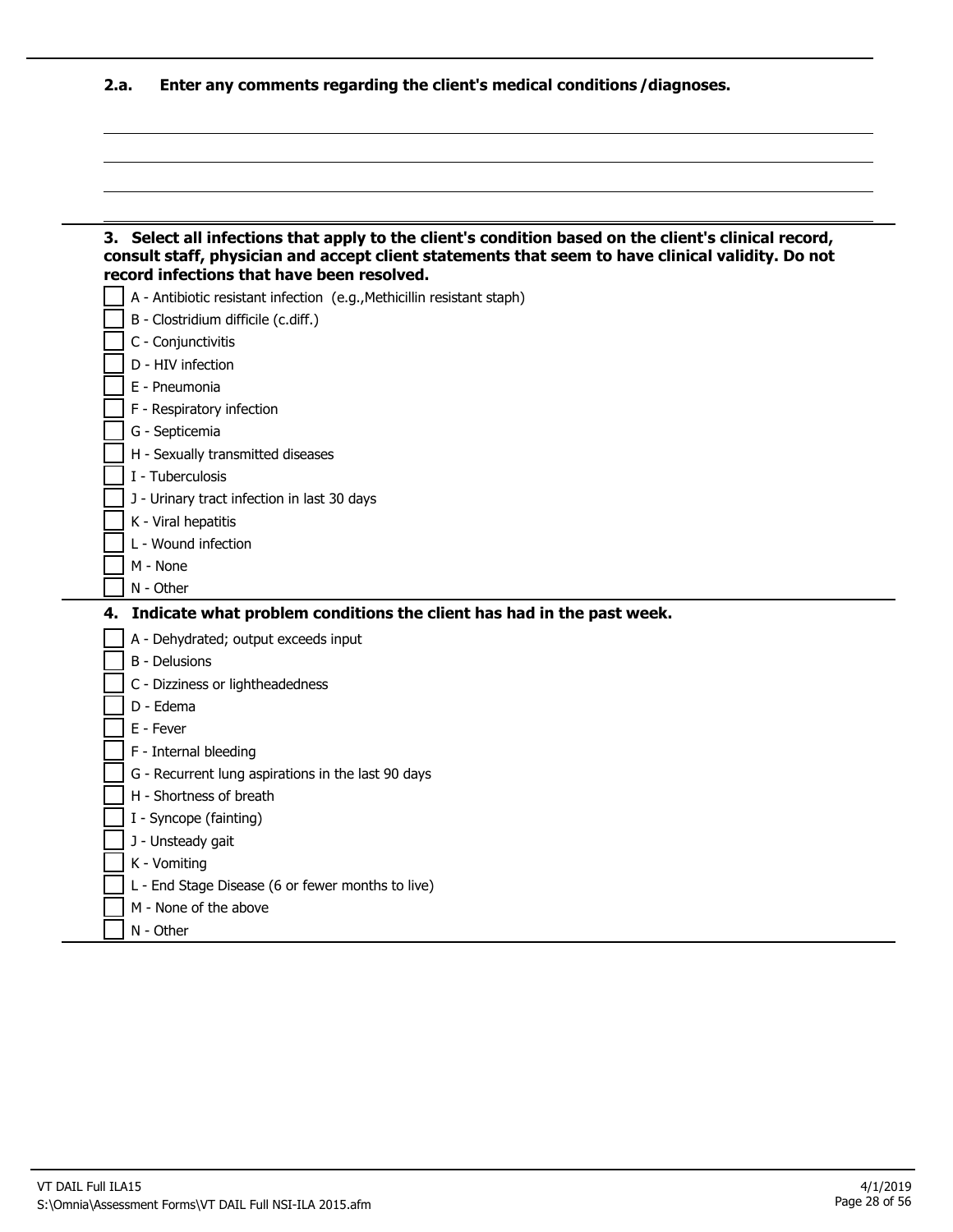| 5. | Medical treatments that the client received during the last 14 days.                             |
|----|--------------------------------------------------------------------------------------------------|
|    | A - TREATMENTS - Chemotherapy                                                                    |
|    | <b>B - TREATMENTS - Dialysis</b>                                                                 |
|    | C - TREATMENTS - IV medication                                                                   |
|    | D - TREATMENTS - Intake/output                                                                   |
|    | E - TREATMENTS - Monitoring acute medical condition                                              |
|    | F - TREATMENTS - Ostomy care                                                                     |
|    | G - TREATMENTS - Oxygen therapy                                                                  |
|    | H - TREATMENTS - Radiation                                                                       |
|    | I - TREATMENTS - Suctioning                                                                      |
|    | J - TREATMENTS - Tracheostomy care                                                               |
|    | K - TREATMENTS - Transfusions                                                                    |
|    | L - TREATMENTS - Ventilator or respirator                                                        |
|    | M - None of the Above                                                                            |
|    | N - Other                                                                                        |
|    | 6. Indicate all therapies received by the client in the last seven (7) days.                     |
|    | A - Speech therapy                                                                               |
|    | B - Occupational therapy                                                                         |
|    | C - Physical therapy                                                                             |
|    | D - Respiratory therapy                                                                          |
|    | E - None of the above                                                                            |
| 7. | Does the client currently receive at least 45 minutes per day for at least 3 days per week of PT |
|    | or a combination of PT, ST or OT?                                                                |
|    | A - Yes                                                                                          |
|    | B - No                                                                                           |
|    | C - Information unavailable                                                                      |
|    | 8. Select all that apply for nutritional approaches.                                             |
|    | A - Parenteral/IV                                                                                |
|    | B - Feeding tube                                                                                 |
|    | C - Mechanically altered diet                                                                    |
|    | D - Syringe (oral feeding)                                                                       |
|    | E - Therapeutic diet                                                                             |
|    | F - Dietary supplement between meals                                                             |
|    | G - Plate guard, stabilized built-up utensil, etc                                                |
|    | H - On a planned weight change program                                                           |
|    | I - Oral liquid diet<br>J - None of the above                                                    |
|    |                                                                                                  |
| 9. | Select all that apply with regards to the client oral and dental status.                         |
|    | A - Broken, loose, or carious teeth                                                              |
|    | B - Daily cleaning of teeth/dentures or daily mouth care - by Client or staff                    |
|    | C - Has dentures or removable bridge                                                             |
|    | D - Inflamed gums (gingiva); swollen/bleeding gums; oral abscesses; ulcers or rashes             |
|    | E - Some/all natural teeth lost, does not have or use dentures or partial plate                  |
|    | F - None of the above                                                                            |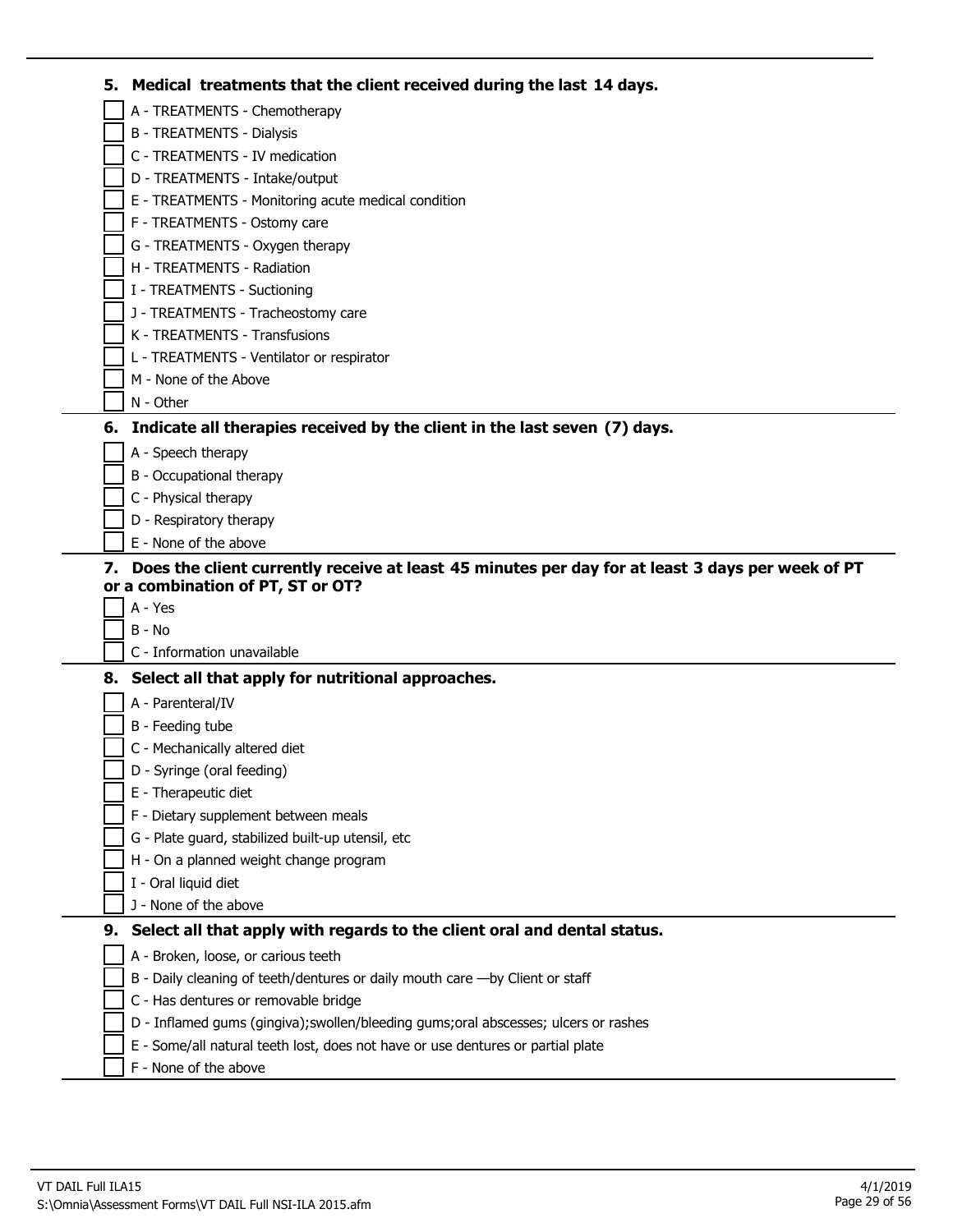| 10. High risk factors characterizing this client?<br>A - Smoking<br>B - Obesity<br>C - Alcohol dependency<br>D - Drug dependency<br>E - Unknown<br>G - None of the above<br>5B. Health Assessment (for CFC must be completed by RN/LPN): PAIN STATUS<br>1. Indicate the client's frequency of pain interfering with his or her activity or movement. |
|------------------------------------------------------------------------------------------------------------------------------------------------------------------------------------------------------------------------------------------------------------------------------------------------------------------------------------------------------|
|                                                                                                                                                                                                                                                                                                                                                      |
|                                                                                                                                                                                                                                                                                                                                                      |
|                                                                                                                                                                                                                                                                                                                                                      |
|                                                                                                                                                                                                                                                                                                                                                      |
|                                                                                                                                                                                                                                                                                                                                                      |
|                                                                                                                                                                                                                                                                                                                                                      |
|                                                                                                                                                                                                                                                                                                                                                      |
|                                                                                                                                                                                                                                                                                                                                                      |
| A - No pain                                                                                                                                                                                                                                                                                                                                          |
| B - Less than daily                                                                                                                                                                                                                                                                                                                                  |
| C - Daily, but not constant                                                                                                                                                                                                                                                                                                                          |
| D - Constantly                                                                                                                                                                                                                                                                                                                                       |
| 2. If the client experiences pain, does its intensity disrupt their usual activities? (e.g. sleep,                                                                                                                                                                                                                                                   |
| eating, energy level)                                                                                                                                                                                                                                                                                                                                |
| A - Yes                                                                                                                                                                                                                                                                                                                                              |
| $B - No$                                                                                                                                                                                                                                                                                                                                             |
| 5C. Health Assessment (for CFC must be completed by RN/LPN): SKIN STATUS                                                                                                                                                                                                                                                                             |
|                                                                                                                                                                                                                                                                                                                                                      |
|                                                                                                                                                                                                                                                                                                                                                      |
|                                                                                                                                                                                                                                                                                                                                                      |
|                                                                                                                                                                                                                                                                                                                                                      |
| STAGE3: Full skin thickness loss, exposing subcutaneous tissues, presents as a deep crater.<br>STAGE 4: Full skin thickness loss, exposing subcutaneous tissues, exposing muscle or bone.                                                                                                                                                            |
|                                                                                                                                                                                                                                                                                                                                                      |
|                                                                                                                                                                                                                                                                                                                                                      |
| Specify the highest ulcer stage (1-4) for any pressure ulcers the client has (specify 0 if the<br>1.a.<br>client has no pressure ulcers).                                                                                                                                                                                                            |
|                                                                                                                                                                                                                                                                                                                                                      |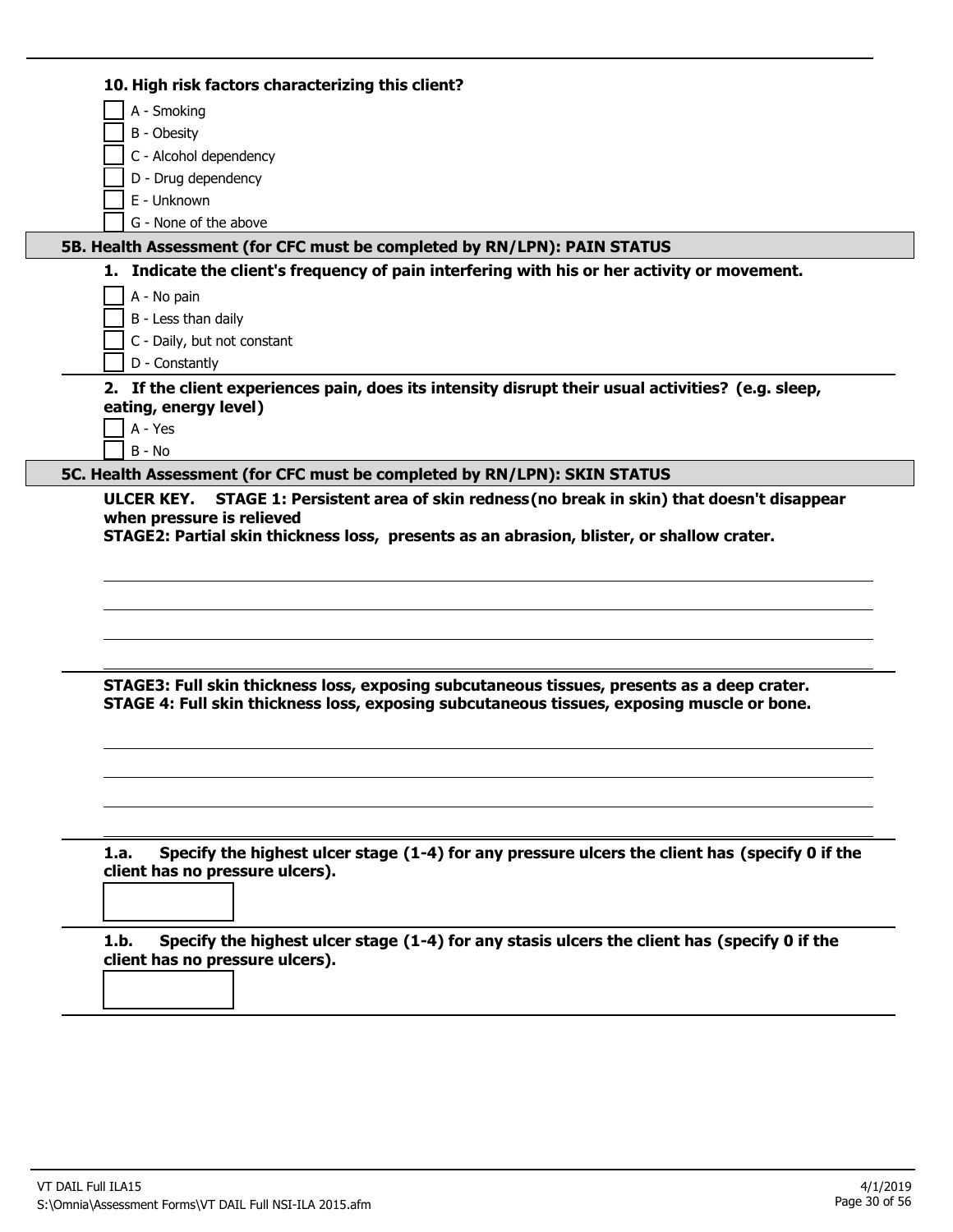| 2. Indicate which of the following skin problems the client has that requires treatment.                                                                                                                                                                      |
|---------------------------------------------------------------------------------------------------------------------------------------------------------------------------------------------------------------------------------------------------------------|
| A - Abrasions or Bruises                                                                                                                                                                                                                                      |
| B - Burns (second or third degree)                                                                                                                                                                                                                            |
| C - Open lesions other than ulcers, rashes or cuts                                                                                                                                                                                                            |
| D - Rashes                                                                                                                                                                                                                                                    |
| E - Skin desensitized to pain or pressure                                                                                                                                                                                                                     |
| F - Skin tears or cuts                                                                                                                                                                                                                                        |
| G - Surgical wound site                                                                                                                                                                                                                                       |
| H - None of the above                                                                                                                                                                                                                                         |
| 5D. Health Assessment (for CFC must be completed by RN/LPN): ELIMINATION STATUS                                                                                                                                                                               |
| 1. Has this client been treated for a urinary tract infection in the past 14 days?                                                                                                                                                                            |
| $A - Yes$                                                                                                                                                                                                                                                     |
| $B - No$                                                                                                                                                                                                                                                      |
| 2. What is the current state of the client's bladder continence (in the last 14 days) Client is<br>continent if dribble volume is insufficient to soak through underpants with appliances used (pads<br>or continence program)                                |
| A - Yes Incontinent                                                                                                                                                                                                                                           |
| B - No incontinence nor catheter                                                                                                                                                                                                                              |
| C - No incontinence has Urinary catheter                                                                                                                                                                                                                      |
| 3. What is the frequency of bladder incontinence?                                                                                                                                                                                                             |
| A - Less than once weekly                                                                                                                                                                                                                                     |
| B - One to three times weekly                                                                                                                                                                                                                                 |
| C - Four to six times weekly                                                                                                                                                                                                                                  |
| D - One to three times daily                                                                                                                                                                                                                                  |
| E - Four or more times daily                                                                                                                                                                                                                                  |
| 4. When does bladder (urinary) incontinence occur?                                                                                                                                                                                                            |
| A - During the day only                                                                                                                                                                                                                                       |
| B - During the night only                                                                                                                                                                                                                                     |
| C - During the day and night                                                                                                                                                                                                                                  |
| 5. What is the current state of the client's bowel continence (in the last 14 days, or since the last<br>assessment if less than 14 days)? Client is continent if control of bowel movement with appliance<br>or bowel continence program.<br>A - Incontinent |
| B - No incontinence nor ostomy                                                                                                                                                                                                                                |
| C - No incontinence has ostomy                                                                                                                                                                                                                                |
| 6. What is the frequency of bowel incontinence?                                                                                                                                                                                                               |
| A - Less than once weekly                                                                                                                                                                                                                                     |
| B - One to three times weekly                                                                                                                                                                                                                                 |
| C - Four to six times weekly                                                                                                                                                                                                                                  |
| D - One to three times daily                                                                                                                                                                                                                                  |
| E - Four or more times daily                                                                                                                                                                                                                                  |
| 7. When does bowel incontinence occur?                                                                                                                                                                                                                        |
|                                                                                                                                                                                                                                                               |
| A - During the day only                                                                                                                                                                                                                                       |
| B - During the night only                                                                                                                                                                                                                                     |
| C - During the day and night                                                                                                                                                                                                                                  |

- 1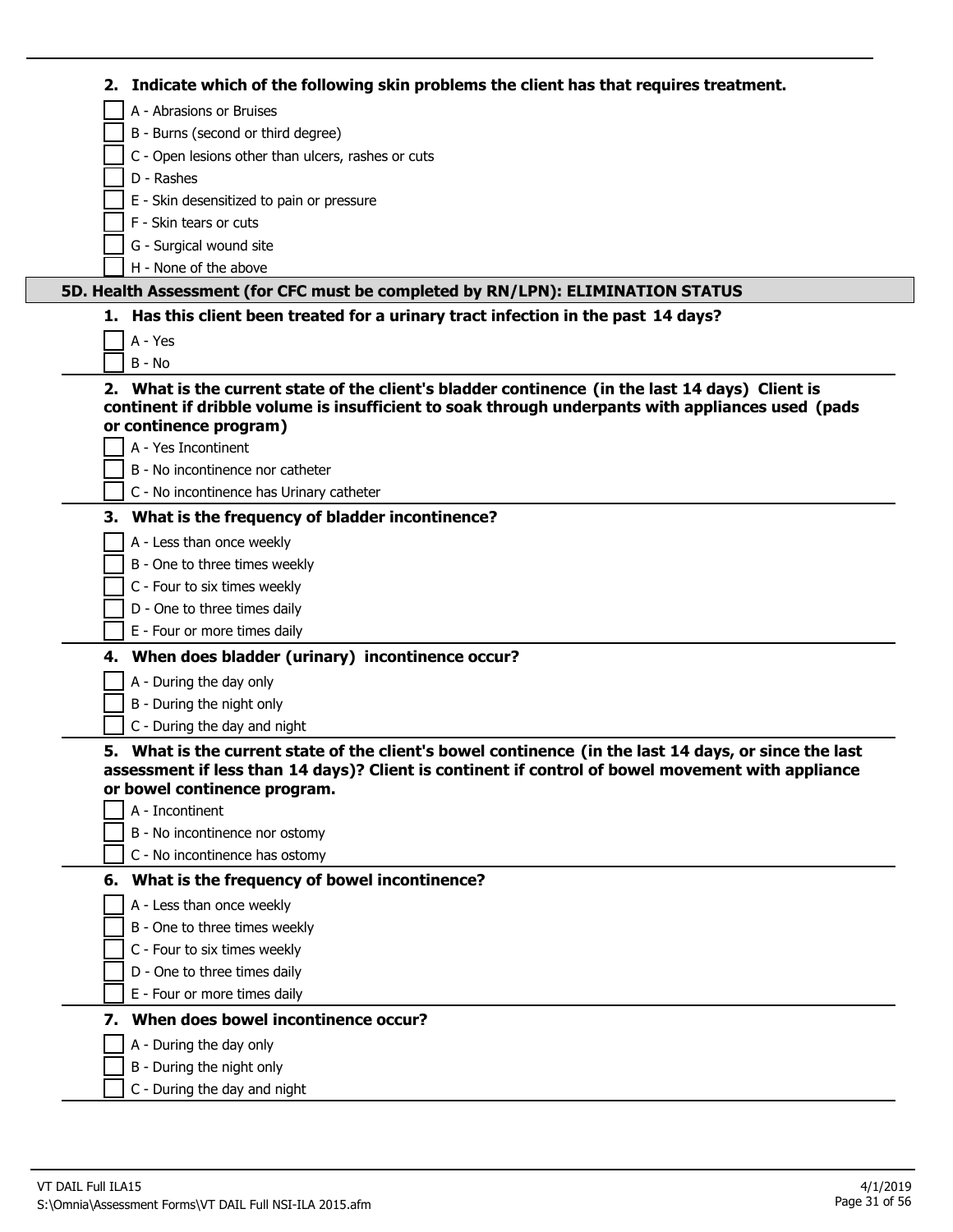| 8. Has the client experienced recurring bouts of diarrhea in the last seven (7) days?<br>A - Yes<br>$B - No$<br>9. Has the client experienced recurring bouts of constipation in the last seven (7) days?<br>A - Yes<br>B - No<br><b>Comments regarding Urinary/Bowel Problems</b> |
|------------------------------------------------------------------------------------------------------------------------------------------------------------------------------------------------------------------------------------------------------------------------------------|
|                                                                                                                                                                                                                                                                                    |
|                                                                                                                                                                                                                                                                                    |
|                                                                                                                                                                                                                                                                                    |
|                                                                                                                                                                                                                                                                                    |
|                                                                                                                                                                                                                                                                                    |
|                                                                                                                                                                                                                                                                                    |
|                                                                                                                                                                                                                                                                                    |
|                                                                                                                                                                                                                                                                                    |
| 5E. Health Assessment (for CFC must be completed by RN/LPN): COMMENTS and RN/LPN                                                                                                                                                                                                   |
| <b>SIGNATURE</b>                                                                                                                                                                                                                                                                   |
| <b>Comments regarding Medical Conditions</b>                                                                                                                                                                                                                                       |
|                                                                                                                                                                                                                                                                                    |
| Enter the name of the Agency of RN/LPN.                                                                                                                                                                                                                                            |
|                                                                                                                                                                                                                                                                                    |
| What is the name of LPN/RN who completed Health Assessment section. SIGN BELOW                                                                                                                                                                                                     |
|                                                                                                                                                                                                                                                                                    |
|                                                                                                                                                                                                                                                                                    |
|                                                                                                                                                                                                                                                                                    |
|                                                                                                                                                                                                                                                                                    |
| <b>5F. LTCCC Reviewer Information</b>                                                                                                                                                                                                                                              |
| LTCCC whodid clinical assessment or reviewed the assessment                                                                                                                                                                                                                        |
|                                                                                                                                                                                                                                                                                    |
|                                                                                                                                                                                                                                                                                    |
| Date clinical assessment was done or reviewed by DAIL LTCCC:                                                                                                                                                                                                                       |
|                                                                                                                                                                                                                                                                                    |
|                                                                                                                                                                                                                                                                                    |
| <b>Utilization Review Comments</b>                                                                                                                                                                                                                                                 |
|                                                                                                                                                                                                                                                                                    |
|                                                                                                                                                                                                                                                                                    |
|                                                                                                                                                                                                                                                                                    |
|                                                                                                                                                                                                                                                                                    |
|                                                                                                                                                                                                                                                                                    |
|                                                                                                                                                                                                                                                                                    |
| 6A. Functional Assessment: ACTIVITIES of DAILY LIVING (ADLs)                                                                                                                                                                                                                       |
| <b>KEY TO ADLS:</b><br>0=INDEPENDENT: No help at all OR help/oversig                                                                                                                                                                                                               |
| ht for 1-2 times<br>1=SUPERVISION: Oversight/cue 3+ times OR oversight/cue + physical                                                                                                                                                                                              |
| help 1 or 2 times.                                                                                                                                                                                                                                                                 |
|                                                                                                                                                                                                                                                                                    |
|                                                                                                                                                                                                                                                                                    |
|                                                                                                                                                                                                                                                                                    |
|                                                                                                                                                                                                                                                                                    |
|                                                                                                                                                                                                                                                                                    |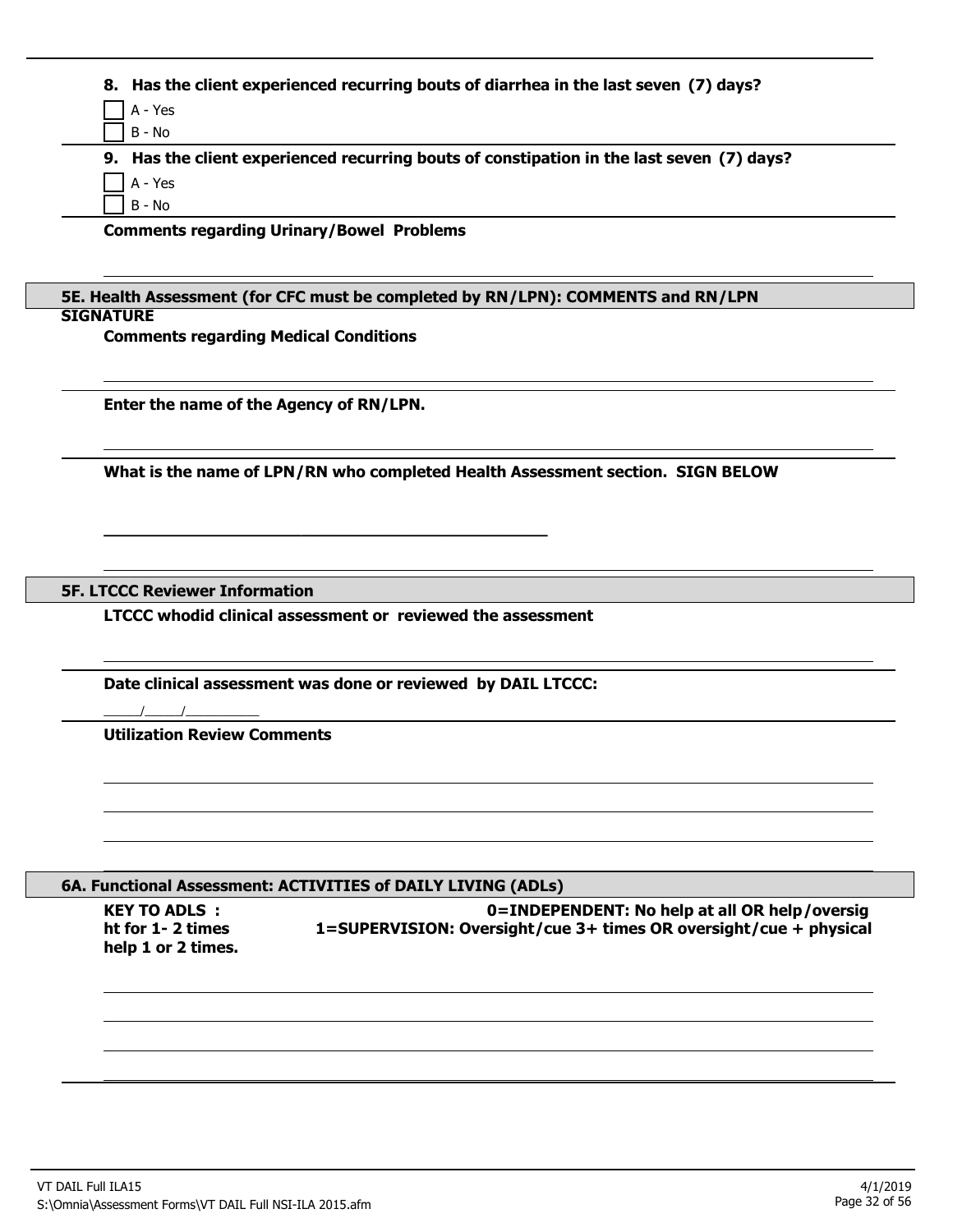# **2=LIMITED ASSIST: Non-wt bearing physical help 3+times OR non-wt bearing help + extensive help 1-2 times 3=EXTENSIVE ASSIST: Wt-bearing help or full caregiver assistance 3+ times**

| 4=TOTAL DEPENDENCE: Full caregiver assistance every time | 8= Activity did not occur OR |
|----------------------------------------------------------|------------------------------|
| unknown.                                                 |                              |

| DRESSING: During the past 7 days, how would you rate the client's ability to perform<br>1.A.<br>DRESSING? (putting on, fastening, taking off clothing, including prosthesis) |
|------------------------------------------------------------------------------------------------------------------------------------------------------------------------------|
| 0 - INDEPENDENT: No help or oversight OR help provided 1 or 2 times                                                                                                          |
| 1 - SUPERVISION: Oversight/cueing 3+ times OR Oversight with physical help 1-2 time                                                                                          |
| 2 - LIMITED ASSISTANCE: Non-wt bearing physical help 3+ times OR extensive help 1-2                                                                                          |
| 3 - EXTENSIVE ASSISTANCE: Weight bearing help OR full caregiver assistance 3+ times                                                                                          |
| 4 - TOTAL DEPENDENCE: Full assistance every time                                                                                                                             |
| 8 - Activity did not occur OR unknown                                                                                                                                        |
| Select the item for the most support provided during the last 7 days, for Dressing<br>1.B.                                                                                   |
| 0 - No setup or physical help                                                                                                                                                |
| 1 - Setup help only                                                                                                                                                          |
| 2 - One person physical assist                                                                                                                                               |
| 3 - Two plus persons physical assist                                                                                                                                         |
| 8 - Activity did not occur in last 7 days OR unknown                                                                                                                         |
| dressing estimated minutes/day                                                                                                                                               |
| 1.C.1. DRESSING: How many MINUTES per DAY were needed for assistance in dressing? (Must<br>enter zero if no time needed)                                                     |
|                                                                                                                                                                              |
| 1.C.2. DRESSING: How many DAYS per WEEK does the client need PCA for ADL dressing? (Must<br>enter zero if no time needed)                                                    |

**1.D. Comment on the client's ability in dressing.**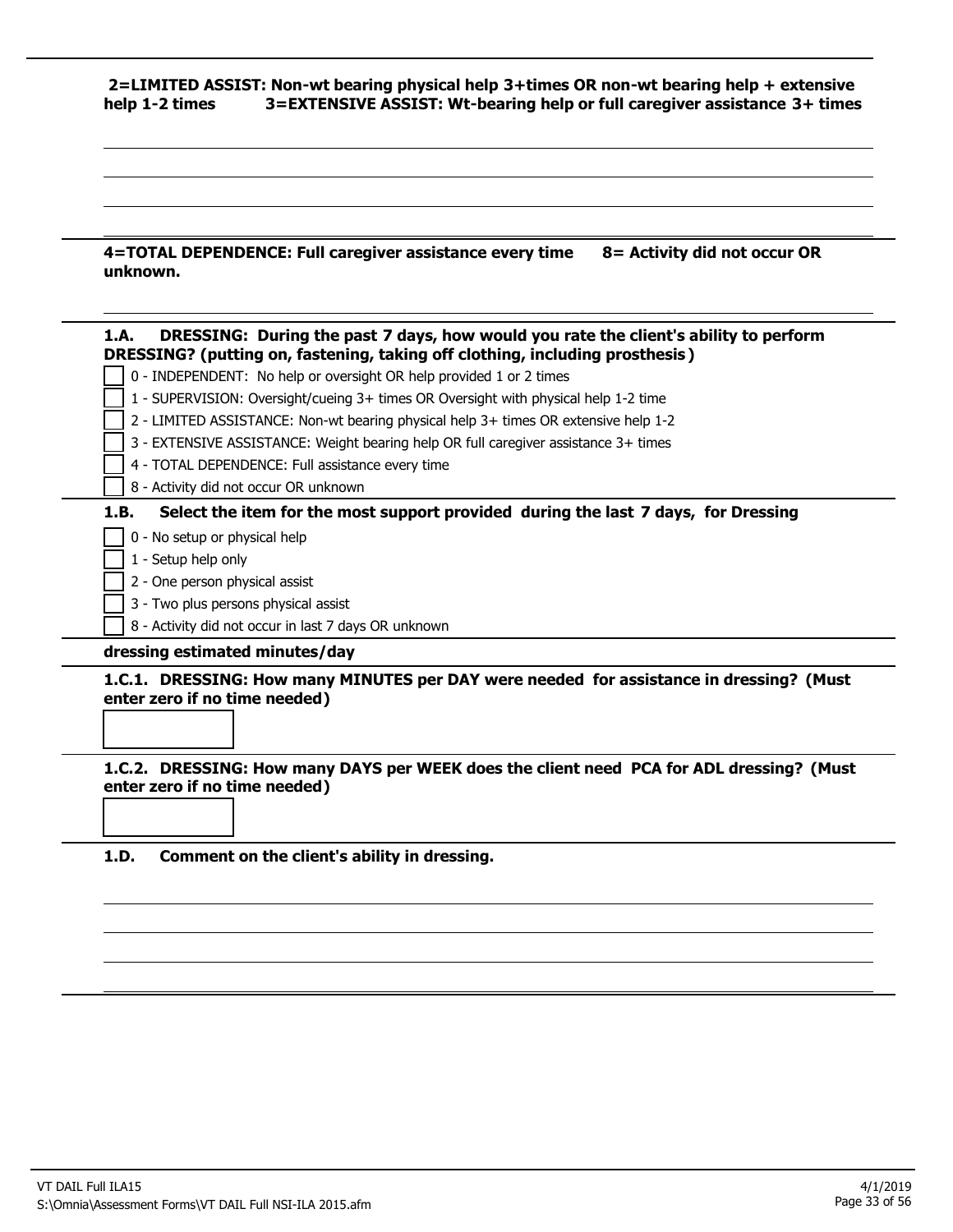|      | BATHING (include shower, full tub or sponge bath, exclude washing back or hair)?                                                                                                                                             |
|------|------------------------------------------------------------------------------------------------------------------------------------------------------------------------------------------------------------------------------|
|      | 0 - INDEPENDENT: No help at all                                                                                                                                                                                              |
|      | 1 - SUPERVISION: Oversight/cueing only                                                                                                                                                                                       |
|      | 2 - LIMITED ASSISTANCE: Physical help limited to transfer only                                                                                                                                                               |
|      | 3 - EXTENSIVE ASSISTANCE: Physical help in part of bathing activity                                                                                                                                                          |
|      | 4 - TOTAL DEPENDENCE: Full assistance every time                                                                                                                                                                             |
|      | 8 - Activity did not occur OR unknown                                                                                                                                                                                        |
| 2.B. | Select the item for the most support provided during the last 7 days, for Bathing.                                                                                                                                           |
|      | 0 - No setup or physical help                                                                                                                                                                                                |
|      | 1 - Setup help only                                                                                                                                                                                                          |
|      | 2 - One person physical assist                                                                                                                                                                                               |
|      | 3 - Two plus persons physical assist                                                                                                                                                                                         |
|      | 8 - Activity did not occur in last 7 days OR unknown                                                                                                                                                                         |
|      | bathing estimated minutes/day                                                                                                                                                                                                |
|      | 2.C.1. BATHING: How many MINUTES per DAY were needed for assistance for bathing? (Must<br>enter zero if no time needed)                                                                                                      |
|      | enter zero if no time needed)                                                                                                                                                                                                |
| 2.D. | Comments regarding the client's bathing.                                                                                                                                                                                     |
|      |                                                                                                                                                                                                                              |
|      | PERSONAL HYGIENE During the past 7 days, how would you rate the client's ability to<br>perform PERSONAL HYGIENE? (combing hair, brushing teeth, shaving, washing/drying face,<br>hands, perineum, EXCLUDE baths and showers) |
| 3.A. | 0 - INDEPENDENT: No help or oversight OR help provided 1 or 2 times                                                                                                                                                          |
|      | 1 - SUPERVISION: Oversight/cueing 3+ times OR Oversight with physical help 1-2 time                                                                                                                                          |
|      | 2 - LIMITED ASSISTANCE: Non-wt bearing physical help 3+ times OR extensive help 1-2                                                                                                                                          |
|      | 3 - EXTENSIVE ASSISTANCE: Weight bearing help OR full caregiver assistance 3+ times                                                                                                                                          |
|      | 4 - TOTAL DEPENDENCE: Full assistance every time                                                                                                                                                                             |
|      | 8 - Activity did not occur OR unknown                                                                                                                                                                                        |
|      | Select the item for the most support provided during the last 7 days, for Personal Hygiene                                                                                                                                   |
|      | 0 - No setup or physical help                                                                                                                                                                                                |
|      | 1 - Setup help only                                                                                                                                                                                                          |
| 3.B. | 2 - One person physical assist                                                                                                                                                                                               |
|      | 3 - Two plus persons physical assist<br>8 - Activity did not occur in last 7 days OR unknown                                                                                                                                 |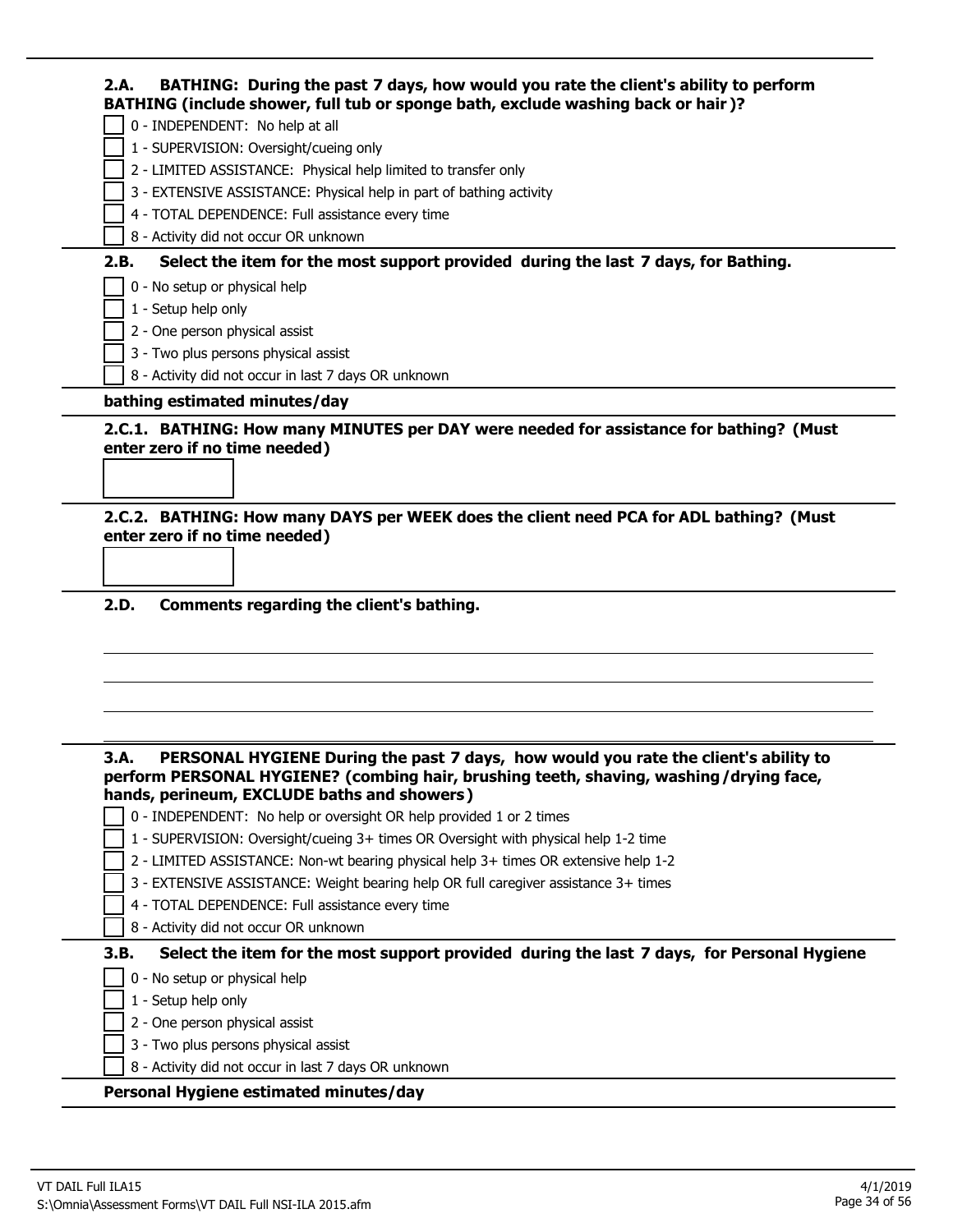#### **3.C.1. PERSONAL HYGIENE: How many MINUTES per DAY were needed for assistance for personal hygiene?**

|  | 3.C.2. PERSONAL HYGIENE: How many DAYS per WEEK does the client need PCA for ADL<br>personal hygiene? (Must enter zero if no time needed) |
|--|-------------------------------------------------------------------------------------------------------------------------------------------|
|  |                                                                                                                                           |
|  |                                                                                                                                           |

#### **3.D. Comment on the client's ability to perform personal hygiene**

#### **4.A. MOBILITY IN BED During the past 7 days, how would you rate the client's ability to perform MOBILITY IN BED? (moving to and from lying position, turning side to side, and positioning while in bed)**

- 0 INDEPENDENT: No help or oversight OR help provided 1 or 2 times
- 1 SUPERVISION: Oversight/cueing 3+ times OR Oversight with physical help 1-2 time
- 2 LIMITED ASSISTANCE: Non-wt bearing physical help 3+ times OR extensive help 1-2
- 3 EXTENSIVE ASSISTANCE: Weight bearing help OR full caregiver assistance 3+ times
	- 4 TOTAL DEPENDENCE: Full assistance every time
	- 8 Activity did not occur OR unknown

#### **4.B. Select the item for the most support provided during the last 7 days, for Bed Mobility.**

- 0 No setup or physical help
- 1 Setup help only
- 2 One person physical assist
- 3 Two Plus persons physical assist
- 8 Activity did not occur in last 7 days OR unknown

#### **Mobility in Bed estimated min/day**

**NOTE: If full assistance is needed more than 6+x/day Bed Mobility estimated minutes/day =30**

## **4.C.1.**

**BED MOBILITY How many MINUTES per DAY were needed for assistance for bed mobility? (M ust enter zero if no time needed)**

#### **4.C.2.**

**BED MOBILITY How many DAYS per WEEK does the client need PCA for ADL bed mobility? (Mu st enter zero if no time needed)**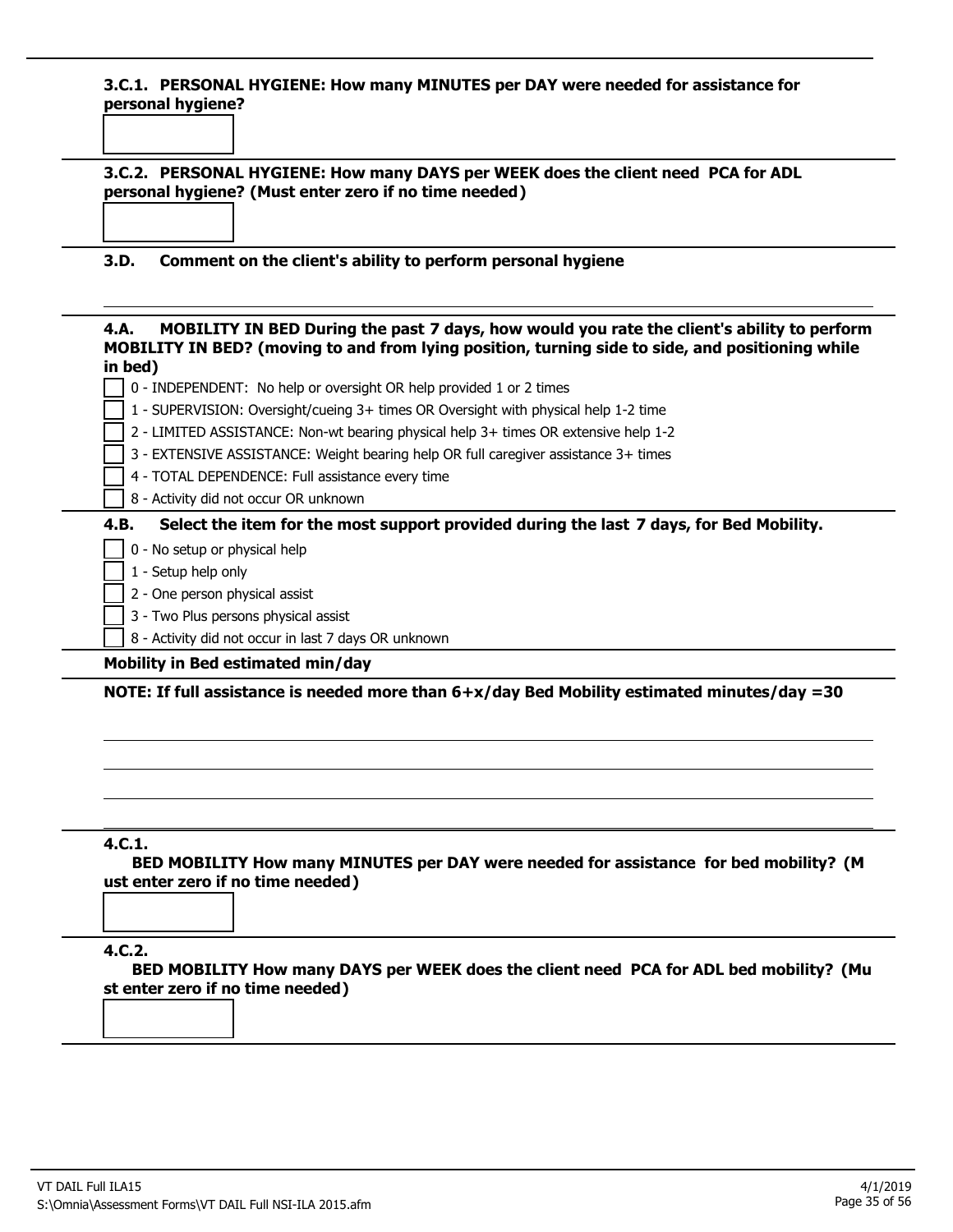| 4.D. | <b>Comments on clients bed mobility.</b> |  |  |  |  |
|------|------------------------------------------|--|--|--|--|
|------|------------------------------------------|--|--|--|--|

|      | TOILET USE? (using toilet, getting on/off toilet, cleansing self, managing incontinence)                                                                                   |
|------|----------------------------------------------------------------------------------------------------------------------------------------------------------------------------|
|      | 0 - INDEPENDENT: No help or oversight OR help provided 1 or 2 times                                                                                                        |
|      | 1 - SUPERVISION: Oversight/cueing 3+ times OR Oversight with physical help 1-2 time<br>2 - LIMITED ASSISTANCE: Non-wt bearing physical help 3+ times OR extensive help 1-2 |
|      | 3 - EXTENSIVE ASSISTANCE: Weight bearing help OR full caregiver assistance 3+ times                                                                                        |
|      | 4 - TOTAL DEPENDENCE: Full assistance every time                                                                                                                           |
|      | 8 - Activity did not occur OR unknown                                                                                                                                      |
| 5.B. | Select the item for the most support provided during the last 7 days, for Toilet Use                                                                                       |
|      | 0 - No setup or physical help                                                                                                                                              |
|      | 1 - Setup help only                                                                                                                                                        |
|      | 2 - One person physical assist                                                                                                                                             |
|      | 3 - Two plus persons physical assist                                                                                                                                       |
|      | 8 - Activity did not occur in last 7 days OR unknown                                                                                                                       |
|      | toileting estimated minutes/day                                                                                                                                            |

**5.C.1. TOILET USE: How many MINUTES per DAY were needed for assistance for toilet use? (Must enter zero if no time needed)**

**5.C.2. TOILET USE: How many DAYS per WEEK were needed for assistance for toilet use? (Must enter zero if no time needed)**

**5.D. Comment on the client's ability to use the toilet.**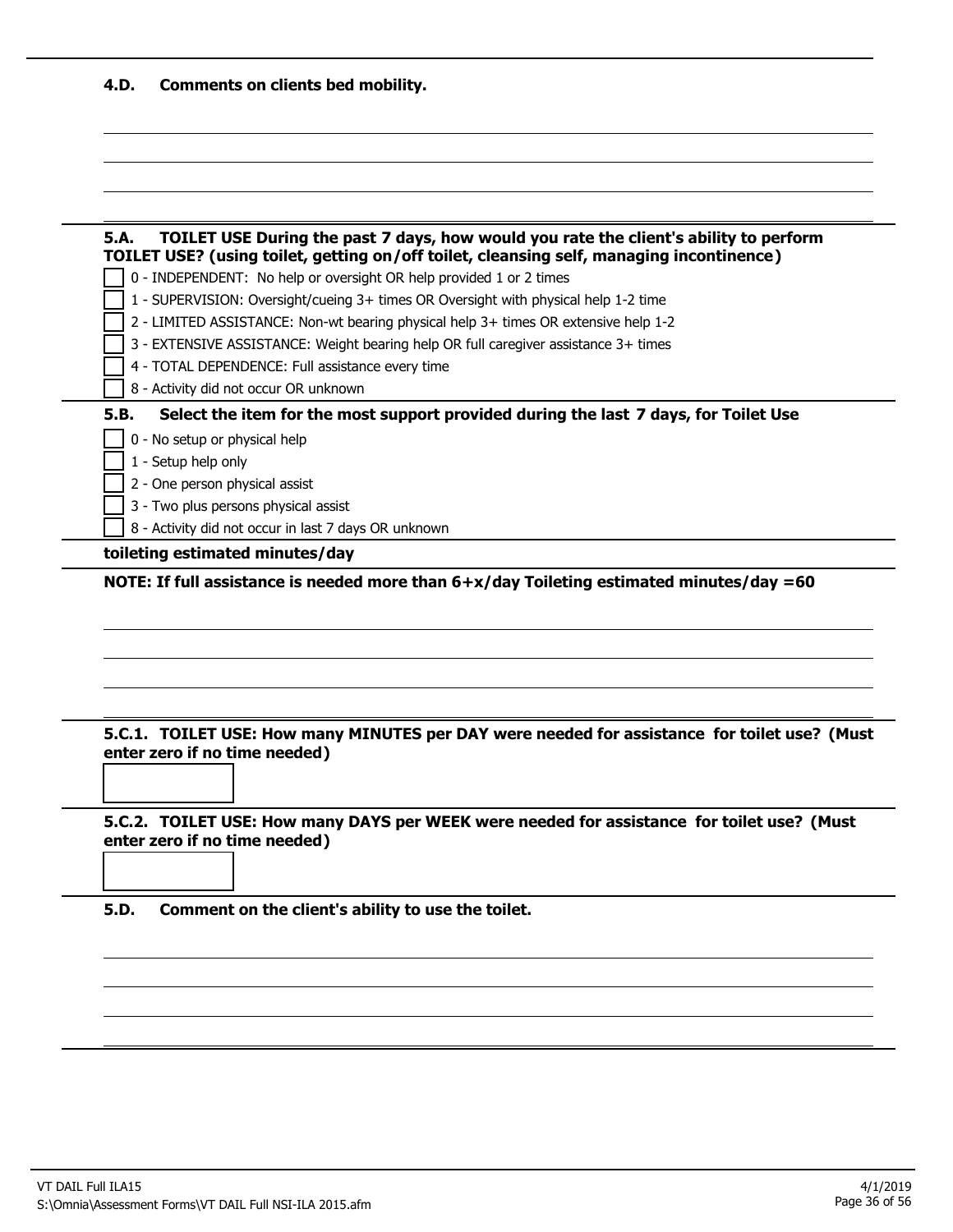|       | putting on and/or removing braces, splints, and other adaptive devices.                          |
|-------|--------------------------------------------------------------------------------------------------|
|       | 0 - INDEPENDENT: No help or oversight OR help provided 1 or 2 times                              |
|       | 1 - SUPERVISION: Oversight/cueing 3+ times OR Oversight with physical help 1-2 time              |
|       | 2 - LIMITED ASSISTANCE: Non-wt bearing physical help 3+ times OR extensive help 1-2              |
|       | 3 - EXTENSIVE ASSISTANCE: Weight bearing help OR full caregiver assistance 3+ times              |
|       | 4 - TOTAL DEPENDENCE: Full assistance every time                                                 |
|       | 8 - Activity did not occur OR unknown                                                            |
| 6.B.  |                                                                                                  |
|       | Specify the most support provided for client's ability to care for his / her adaptive equipment. |
|       | 0 - No setup or physical help                                                                    |
|       | 1 - Setup only                                                                                   |
|       | 2 - One person physical assist                                                                   |
|       | 3 - Two plus persons physical assist                                                             |
|       | 8 - Activity did not occur in last 7 days OR unknown                                             |
|       | Adaptive devices estimated minutes/day                                                           |
|       | 6.C.2. ADAPTIVE DEVICES: How many DAYS per WEEK does the client need PCA for ADL adaptive        |
|       |                                                                                                  |
|       |                                                                                                  |
| 6.D.  |                                                                                                  |
|       | <b>Comment on adaptive devices.</b>                                                              |
|       |                                                                                                  |
|       |                                                                                                  |
|       |                                                                                                  |
|       |                                                                                                  |
|       |                                                                                                  |
| 7.A.  | TRANSFER: During the past 7 days, how would you rate the client's ability to perform             |
|       | TRANSFER? (moving to/from bed, chair, wheelchair, standing position, EXCLUDES to/from bath/to    |
| ilet) |                                                                                                  |
|       | 0 - INDEPENDENT: No help or oversight OR help provided 1 or 2 times                              |
|       | 1 - SUPERVISION: Oversight/cueing 3+ times OR Oversight with physical help 1-2 time              |
|       | 2 - LIMITED ASSISTANCE: Non-wt bearing physical help 3+ times OR extensive help 1-2              |
|       | 3 - EXTENSIVE ASSISTANCE: Weight bearing help OR full caregiver assistance 3+ times              |
|       | 4 - TOTAL DEPENDENCE: Full assistance every time                                                 |
|       | 8 - Activity did not occur OR unknown                                                            |
| 7.B.  | Select the item for the most support provided during the last 7 days, for Transfer.              |
|       | 0 - No setup or physical help                                                                    |
|       |                                                                                                  |
|       | 1 - Setup help only                                                                              |
|       | 2 - One person physical assist                                                                   |
|       | 3 - Two plus persons physical assist<br>8 - Activity did not occur in last 7 days OR unknown     |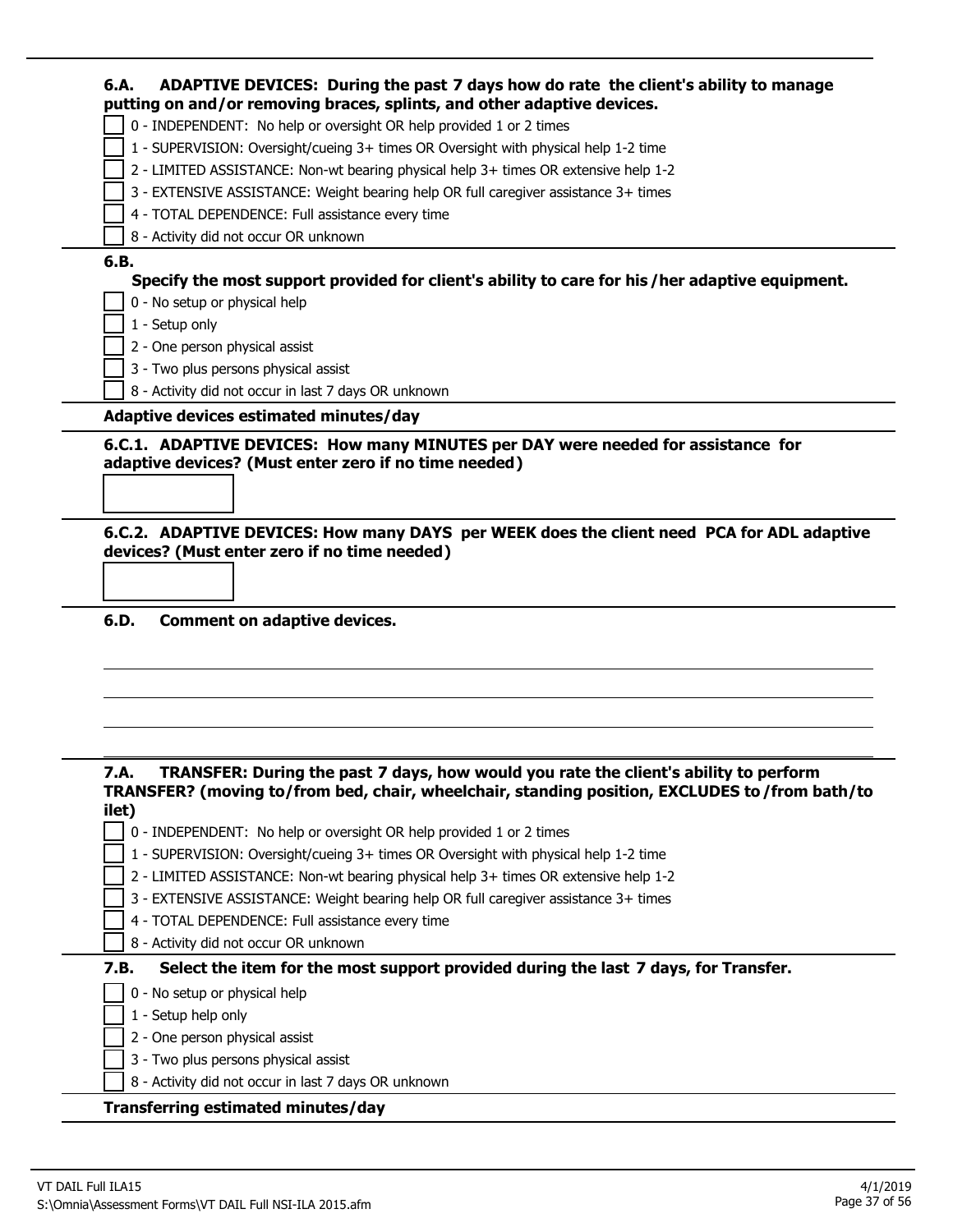|       | NOTE: If full assistance is needed more than $6+x/day$ Transferring estimated minutes/day =45 (h |  |  |
|-------|--------------------------------------------------------------------------------------------------|--|--|
| oyer) |                                                                                                  |  |  |

|      | 7.C.1. TRANSFERRING: How many MINUTES per DAY were needed for assistance for<br>transferring? (Must enter zero if no time needed)                                                       |
|------|-----------------------------------------------------------------------------------------------------------------------------------------------------------------------------------------|
|      |                                                                                                                                                                                         |
|      |                                                                                                                                                                                         |
|      | 7.C.2. TRANSFERRING: How many DAYS per WEEK does the client need PCA for ADL<br>transferring? (Must enter zero if no time needed)                                                       |
| 7.D. | Enter any comments regarding the client's ability to transfer.                                                                                                                          |
|      |                                                                                                                                                                                         |
|      |                                                                                                                                                                                         |
|      |                                                                                                                                                                                         |
|      |                                                                                                                                                                                         |
|      |                                                                                                                                                                                         |
|      | MOBILITY: During the past 7 days, how would you rate the client's ability to perform<br>MOBILITY IN HOME? (moving between locations in home. If in wheelchair, self-sufficiency once in |
|      | wheelchair)                                                                                                                                                                             |
|      | 0 - INDEPENDENT: No help or oversight OR help provided 1 or 2 times                                                                                                                     |
|      | 1 - SUPERVISION: Oversight/cueing 3+ times OR Oversight with physical help 1-2 time                                                                                                     |
|      | 2 - LIMITED ASSISTANCE: Non-wt bearing physical help 3+ times OR extensive help 1-2                                                                                                     |
|      | 3 - EXTENSIVE ASSISTANCE: Weight bearing help OR full caregiver assistance 3+ times                                                                                                     |
| 8.A. | 4 - TOTAL DEPENDENCE: Full assistance every time                                                                                                                                        |
|      | 8 - Activity did not occur OR unknown                                                                                                                                                   |
| 8.B. | Select the item for the most support provide for mobility in last 7 days                                                                                                                |
|      | 0 - No setup or physical help                                                                                                                                                           |
|      | 1 - Setup help only                                                                                                                                                                     |
|      | 2 - One person physical assist                                                                                                                                                          |
|      |                                                                                                                                                                                         |
|      | 3 - Two + person physical assist<br>8 - Activity did not occur in last 7 days OR unknown                                                                                                |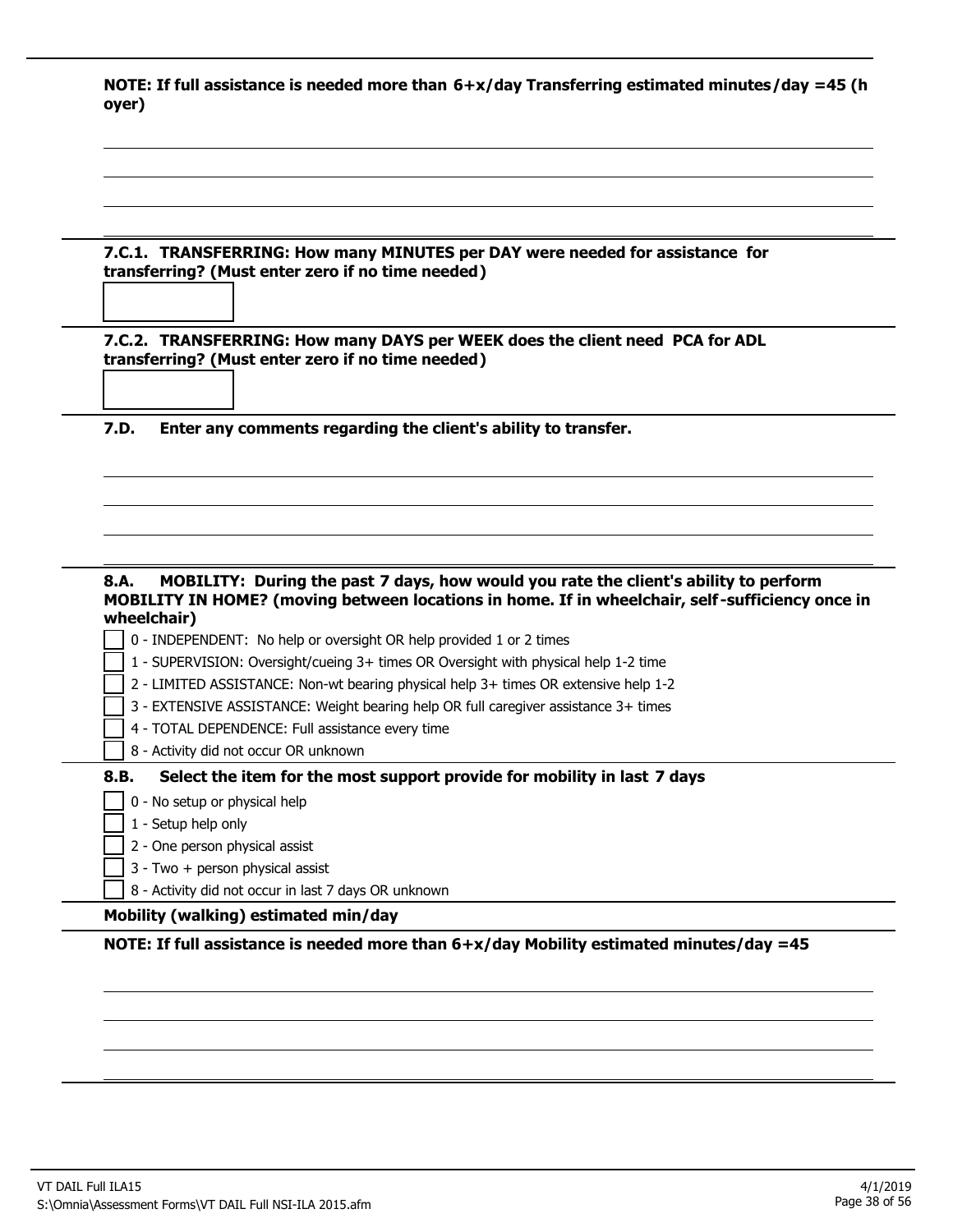# **8.C.1.**

**MOBILITY: How many MINUTES per DAY were needed for assistance for mobility (ambulation /locomotion)? (Must enter zero if no time needed)**

**8.C.2. MOBILITY: How many DAYS per WEEK does the client need PCA for ADL mobility? (Must enter zero if no time needed)**

**8.D. Comment on the client's ability to get around inside the home.**

| EATING: During the past 7 days, how would you rate the client's ability to perform<br>9.A.<br>EATING? (ability to eat and drink regardless of skill. Includes intake of nourishment by other |
|----------------------------------------------------------------------------------------------------------------------------------------------------------------------------------------------|
| means (e.g. tube feeding, total parenteral nutrition)<br>0 - INDEPENDENT: No help or oversight OR help provided 1 or 2 times                                                                 |
|                                                                                                                                                                                              |
| 1 - SUPERVISION: Oversight/cueing 3+ times OR Oversight with physical help 1-2 time                                                                                                          |
| 2 - LIMITED ASSISTANCE: Non-wt bearing physical help 3+ times OR extensive help 1-2                                                                                                          |
| 3 - EXTENSIVE ASSISTANCE: Weight bearing help OR full caregiver assistance 3+ times<br>4 - TOTAL DEPENDENCE: Full assistance every time                                                      |
| 8 - Activity did not occur OR unknown                                                                                                                                                        |
|                                                                                                                                                                                              |
| Select the item for the most support provided during the last 7 days, for Eating<br>9.B.                                                                                                     |
| 0 - No setup or physical help                                                                                                                                                                |
| 1 - Setup help only                                                                                                                                                                          |
| 2 - One person physical assist                                                                                                                                                               |
| 3 - Two plus persons physical assist                                                                                                                                                         |
| 8 - Activity did not occur in last 7 days OR unknown                                                                                                                                         |
| eating estimated minutes/day                                                                                                                                                                 |
| 9.C.1. EATING: How many MINUTES per DAY were needed for assistance for eating? (Must enter<br>zero if no time needed)                                                                        |
| 9.C.2. EATING: How many DAYS per WEEK does the client need PCA for ADL eating? (Must enter<br>zero if no time needed)                                                                        |
| 9.D.<br>Comment on the client's ability to eat.                                                                                                                                              |
| What is the client's ADL count?                                                                                                                                                              |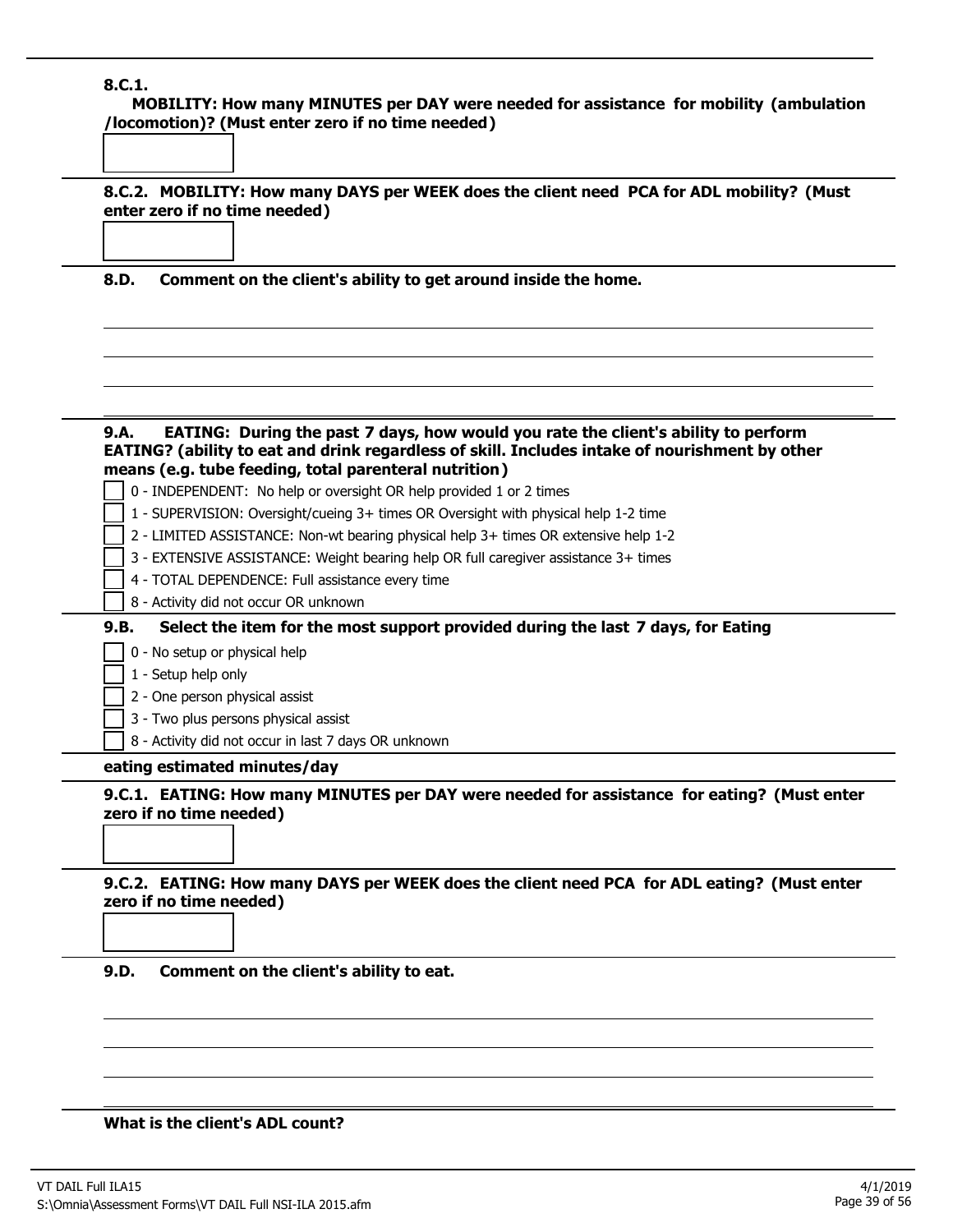|      | 0 - INDEPENDENT: No help provided (With/without assistive devices)                                                                 |
|------|------------------------------------------------------------------------------------------------------------------------------------|
|      | 1 - DONE WITH HELP: Cueing, supervision, reminders, and/or physical help provided                                                  |
|      | 2 - DONE BY OTHERS: Full caregiver assistance                                                                                      |
|      | 8 - Activity did not occur OR unknown                                                                                              |
| 1.B. | Indicate the highest level of phone use support provided in the last seven (7) days.                                               |
|      | 0 - No setup or physical help                                                                                                      |
|      | 1 - Supervision/cueing                                                                                                             |
|      | 2 - Setup help only                                                                                                                |
|      | 3 - Physical assistance                                                                                                            |
|      | 8 - Activity did not occur or unknown                                                                                              |
|      |                                                                                                                                    |
|      | MEAL PREPARATION: During the past 7 days, how would you rate the client's ability to                                               |
|      | perform MEAL PREPARATION? (planning and preparing light meals or reheating delivered meals)                                        |
| 2.A. | 0 - INDEPENDENT: No help provided (With/without assistive devices)                                                                 |
|      | 1 - DONE WITH HELP: Cueing, supervision, reminders, and/or physical help provided                                                  |
|      | 2 - DONE BY OTHERS: Full caregiver assistance<br>8 - Activity did not occur OR unknown                                             |
|      |                                                                                                                                    |
|      | Indicate the most support provided for meal prep in the last seven (7) days.                                                       |
| 2.B. | 0 - No setup or physical help                                                                                                      |
|      | 1 - Supervision/cueing                                                                                                             |
|      | 2 - Setup help only<br>3 - Physical assistance                                                                                     |
|      | 8 - Activity did not occur or unknown                                                                                              |
|      | Meal prep estimated minutes/day                                                                                                    |
|      | 2.C.1. MEAL PREP: How many MINUTES per DAY were needed for assistance for meal<br>preparation? (Must enter zero if no time needed) |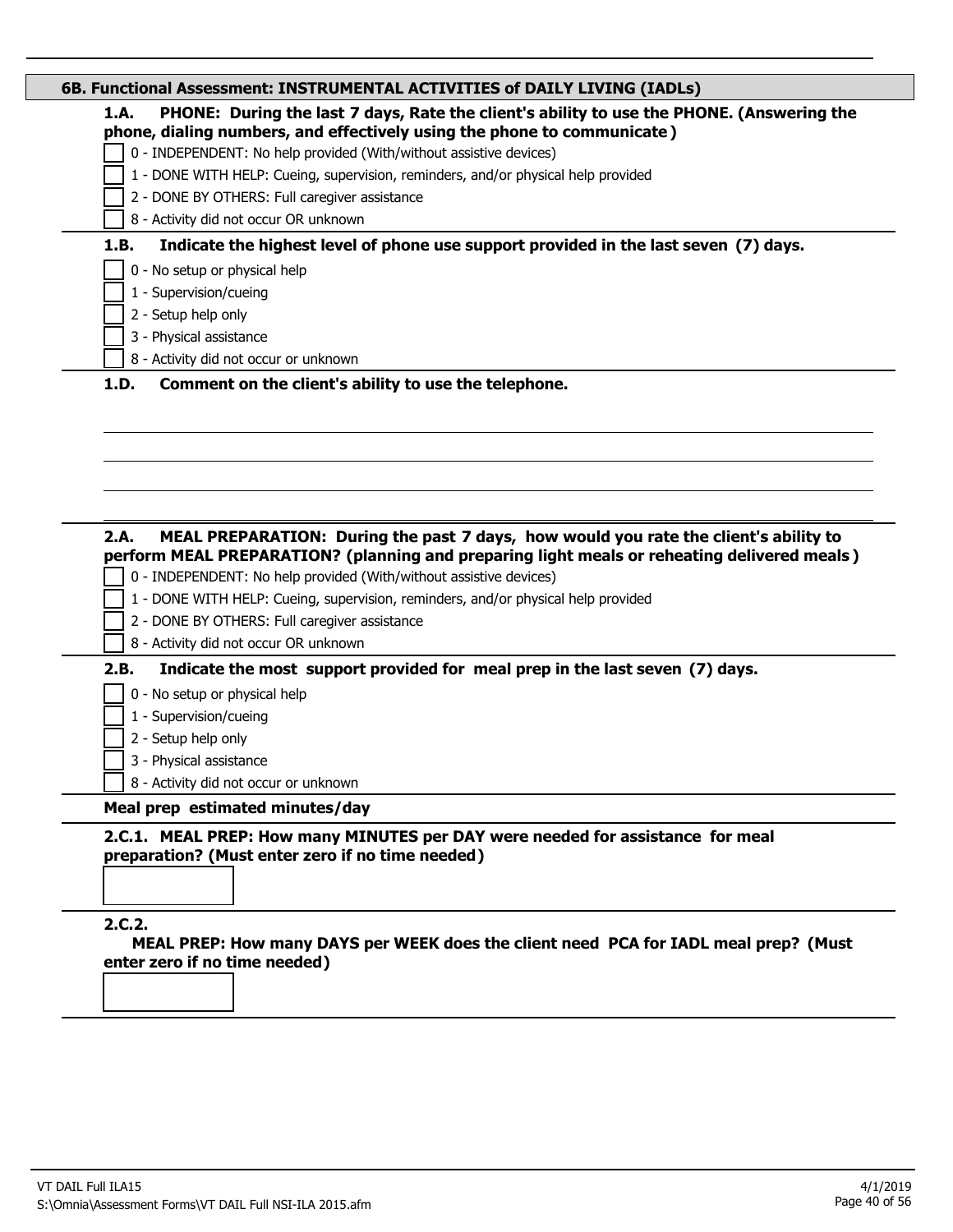| 2.D. | Comment on the client's ability to prepare meals. |  |  |
|------|---------------------------------------------------|--|--|
|------|---------------------------------------------------|--|--|

| 3.A.                          | MEDICATIONS MANAGEMENT: During the past 7 days, how would you rate the client's<br>ability to perform MEDICATIONS MANAGEMENT? (preparing/taking all prescribed and over the<br>counter medications reliably and safely, including correct dosage at correct times) |
|-------------------------------|--------------------------------------------------------------------------------------------------------------------------------------------------------------------------------------------------------------------------------------------------------------------|
|                               | 0 - INDEPENDENT: No help provided (With/without assistive devices)                                                                                                                                                                                                 |
|                               | 1 - DONE WITH HELP: Cueing, supervision, reminders, and/or physical help provided                                                                                                                                                                                  |
|                               | 2 - DONE BY OTHERS: Full caregiver assistance                                                                                                                                                                                                                      |
|                               | 8 - Activity did not occur OR unknown                                                                                                                                                                                                                              |
| 3.B.                          | Indicate the most support provided for medications management in the last seven (7) days.                                                                                                                                                                          |
| 0 - No setup or physical help |                                                                                                                                                                                                                                                                    |
| 1 - Supervision/cueing        |                                                                                                                                                                                                                                                                    |
| 2 - Setup help only           |                                                                                                                                                                                                                                                                    |
| 3 - Physical assistance       |                                                                                                                                                                                                                                                                    |
|                               | 8 - Activity did not occur or unknown                                                                                                                                                                                                                              |
|                               | 3.C.1. MEDICATIONS MANAGEMENT: How many MINUTES per DAY were needed for assistance<br>for medications management. (Must enter zero if no time needed)                                                                                                              |
|                               | 3.C.2. MEDICATIONS MANAGEMENT: How many DAYS per WEEK does the client need for IADL<br>medications management? (Must enter zero if no time needed)                                                                                                                 |
|                               | Comment on the client's ability to take his/her medication.                                                                                                                                                                                                        |
|                               | MONEY MANAGEMENT: During the last 7 days how do you rate the client's ability to<br>manage money. (payment of bills, managing checkbook/accounts, being aware of potential                                                                                         |
|                               | exploitation, budgets, plans for emergencies etc.)                                                                                                                                                                                                                 |
| 3.D.<br>4.A.                  | 0 - INDEPENDENT: No help provided (With/without assistive devices)<br>1 - DONE WITH HELP: Cueing, supervision, reminders, and/or physical help provided                                                                                                            |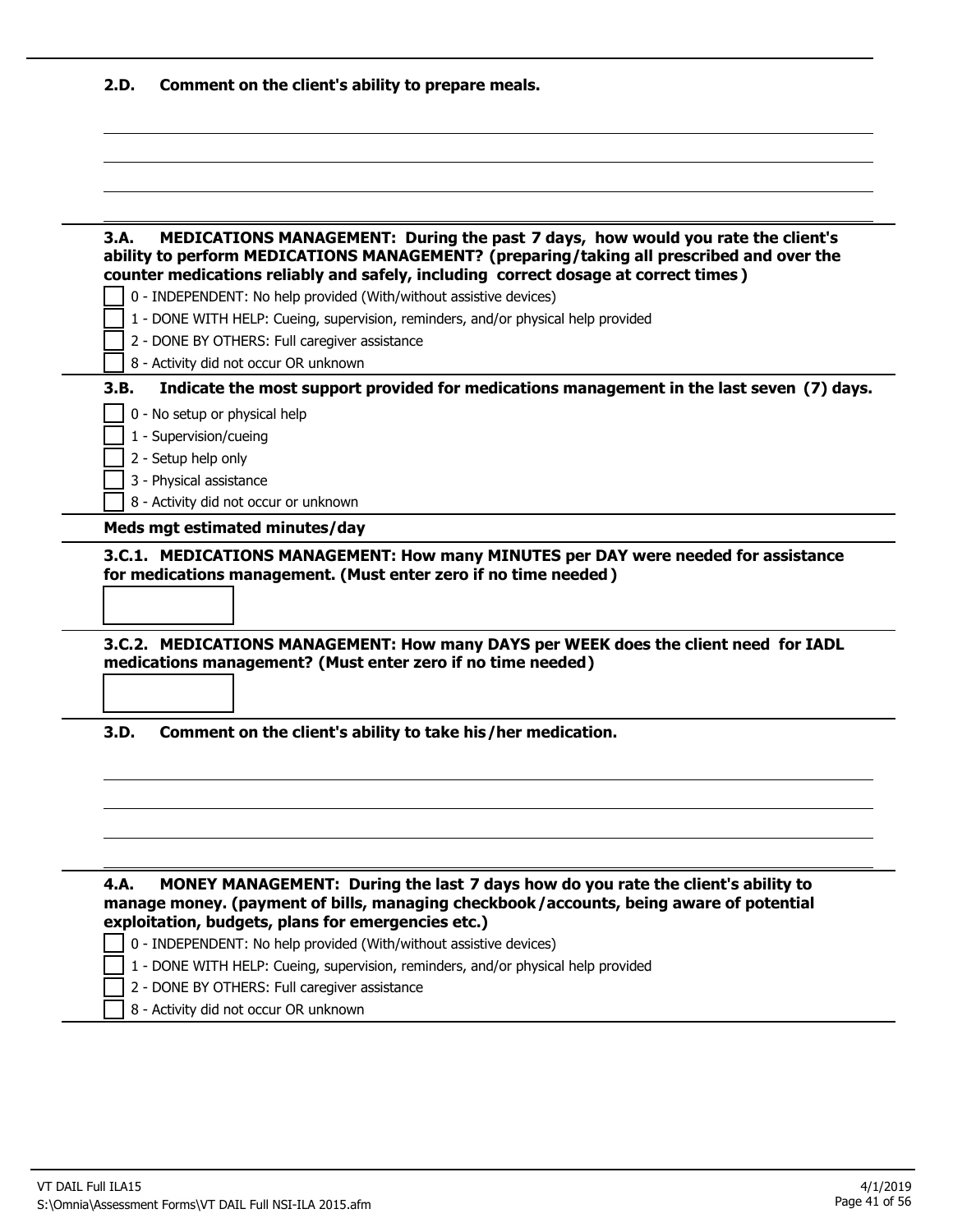| 4.B. | Indicate the most support provided for money management in the last seven (7) days. |  |  |
|------|-------------------------------------------------------------------------------------|--|--|
|------|-------------------------------------------------------------------------------------|--|--|

0 - No setup or physical help

- 1 Supervision/cueing
- 2 Setup help only
- 3 Physical assistance
- 8 Activity did not occur or unknown

#### **4.D. Comment on the client's ability to manage money.**

#### **5.A. HOUSEHOLD MAINTENANCE: During the past 7 days rate the client's ability to perform HOUSEHOLD MAINTENANCE. (chores such as washing windows, shoveling snow, taking out garbage and scrubbing floors)**

- 0 INDEPENDENT: No help provided (With/without assistive devices)
- 1 DONE WITH HELP: Cueing, supervision, reminders, and/or physical help provided
- 2 DONE BY OTHERS: Full caregiver assistance
- 8 Activity did not occur OR unknown

# **5.B.**

**Indicate the highest level of household maintenance support provided in the last seven (7) days.**

- 0 No setup or physical help
- 1 Supervision/cueing
- 2 Setup help only
- 3 Physical assistance
- 8 Activity did not occur or unknown

**5.D. Comment on the client's ability to perform household maintenance chores.**

| LIGHT HOUSEKEEPING: During the last 7 days how would you rate the client's ability to<br>6.A.<br>perform light housekeeping. (dusting. sweeping, vacuuming, dishes, light mop, and picking up) |
|------------------------------------------------------------------------------------------------------------------------------------------------------------------------------------------------|
| 0 - INDEPENDENT: No help provided (With/without assistive devices)                                                                                                                             |
| 1 - DONE WITH HELP: Cueing, supervision, reminders, and/or physical help provided                                                                                                              |
| 2 - DONE BY OTHERS: Full caregiver assistance                                                                                                                                                  |
| 8 - Activity did not occur OR unknown                                                                                                                                                          |
| Indicate the most support provided for housekeeping in the last seven (7) days.<br>6.B.                                                                                                        |
| 0 - No setup or physical help                                                                                                                                                                  |
| 1 - Supervision/cueing                                                                                                                                                                         |
| 2 - Setup help only                                                                                                                                                                            |
| 3 - Physical assistance                                                                                                                                                                        |

8 - Activity did not occur or unknown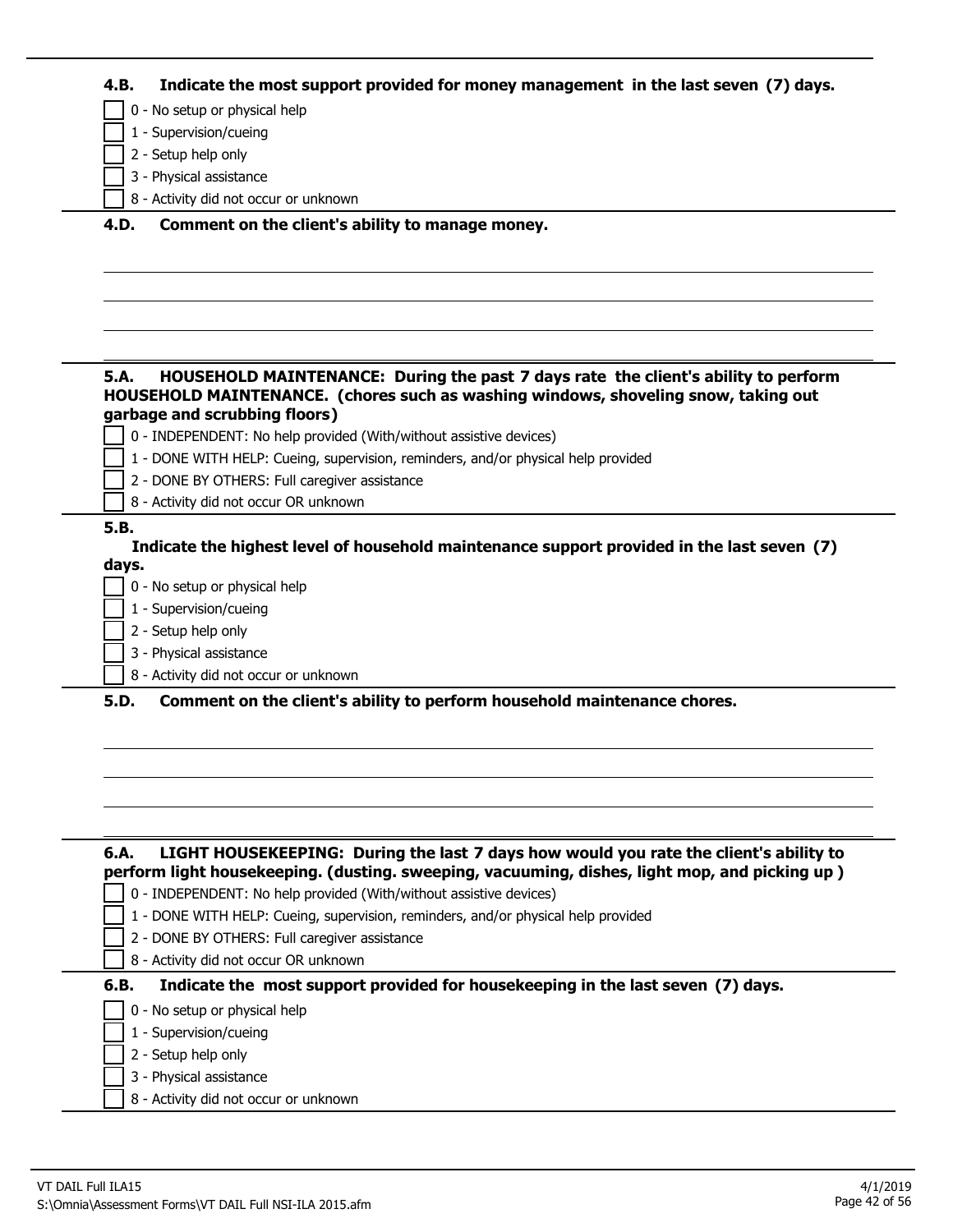| 6.D. | Comment on the client's ability to do ordinary housekeeping.                                                                                                                                      |
|------|---------------------------------------------------------------------------------------------------------------------------------------------------------------------------------------------------|
|      |                                                                                                                                                                                                   |
|      |                                                                                                                                                                                                   |
|      |                                                                                                                                                                                                   |
| 7.A. | LAUNDRY During the last 7 days how do rate the client's ability to perform laundry.<br>(carrying laundry to and from the washing machine, using washer and dryer, washing small items<br>by hand) |
|      | 0 - INDEPENDENT: No help provided (With/without assistive devices)                                                                                                                                |
|      | 1 - DONE WITH HELP: Cueing, supervision, reminders, and/or physical help provided                                                                                                                 |
|      | 2 - DONE BY OTHERS: Full caregiver assistance                                                                                                                                                     |
|      | 8 - Activity did not occur OR unknown                                                                                                                                                             |
| 7.B. | Indicate the most support provided for laundry in the last seven (7) days.                                                                                                                        |
|      | 0 - No setup or physical help                                                                                                                                                                     |
|      | 1 - Supervision/cueing                                                                                                                                                                            |
|      | 2 - Setup help only                                                                                                                                                                               |
|      | 3 - Physical assistance                                                                                                                                                                           |
|      | 8 - Activity did not occur or unknown                                                                                                                                                             |
| 7.D. | Comment on the client's ability to do laundry.                                                                                                                                                    |
|      |                                                                                                                                                                                                   |
|      |                                                                                                                                                                                                   |
|      |                                                                                                                                                                                                   |
|      |                                                                                                                                                                                                   |
|      |                                                                                                                                                                                                   |
|      |                                                                                                                                                                                                   |
| 8.A. | SHOPPING: During the past 7 days, how would you rate the client's ability to perform                                                                                                              |
|      | SHOPPING? (planning, selecting, and purchasing items in a store and carrying them home or<br>arranging delivery if available)                                                                     |
|      | 0 - INDEPENDENT: No help provided (With/without assistive devices)                                                                                                                                |
|      | 1 - DONE WITH HELP: Cueing, supervision, reminders, and/or physical help provided                                                                                                                 |
|      | 2 - DONE BY OTHERS: Full caregiver assistance                                                                                                                                                     |
|      |                                                                                                                                                                                                   |

#### **8.B. Indicate the highest level of shopping support provided in the last seven (7) days.**

- 0 No setup or physical help
- 1 Supervision/cueing  $\mathcal{L}$
- $\overline{\phantom{a}}$  2 Setup help only
- 3 Physical assistance
- 8 Activity did not occur or unknown

# **8.D. Comment on the client's ability to do shopping.**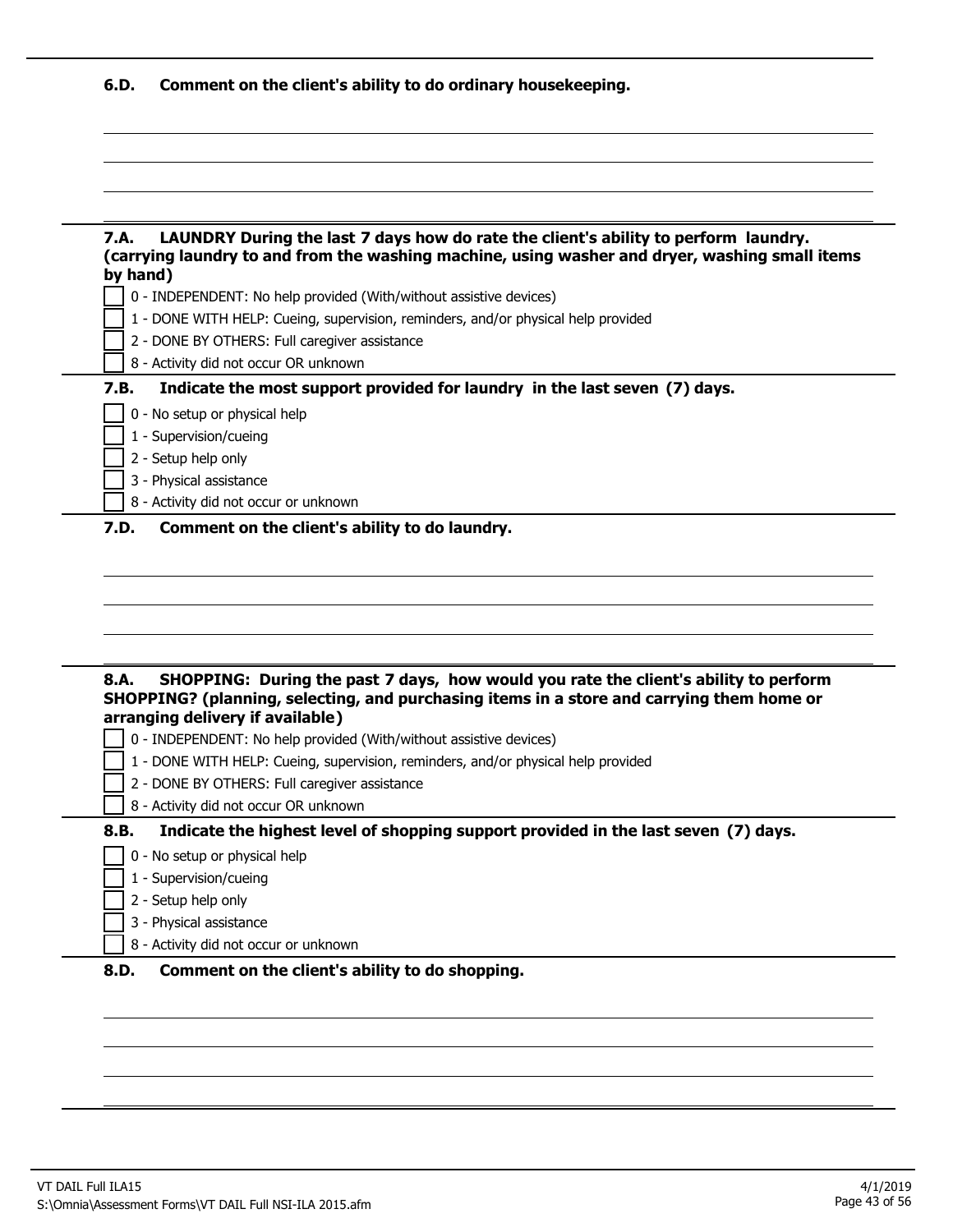|       | 0 - INDEPENDENT: No help provided (With/without assistive devices)                                                                                                                                                   |
|-------|----------------------------------------------------------------------------------------------------------------------------------------------------------------------------------------------------------------------|
|       | 1 - DONE WITH HELP: Cueing, supervision, reminders, and/or physical help provided                                                                                                                                    |
|       | 2 - DONE BY OTHERS: Full caregiver assistance                                                                                                                                                                        |
|       | 8 - Activity did not occur OR unknown                                                                                                                                                                                |
| 9.B.  | Indicate the highest level of transportation support provided in the last seven (7) days.                                                                                                                            |
|       | 0 - No setup or physical help                                                                                                                                                                                        |
|       | 1 - Supervision/cueing                                                                                                                                                                                               |
|       | 2 - Setup help only                                                                                                                                                                                                  |
|       | 3 - Physical assistance                                                                                                                                                                                              |
|       | 8 - Activity did not occur or unknown                                                                                                                                                                                |
|       |                                                                                                                                                                                                                      |
|       |                                                                                                                                                                                                                      |
|       | aning, adjusting or general care of adaptive/medical equipment such as wheelchairs, walkers,                                                                                                                         |
|       | nebulizer, IV equipment etc.)<br>0 - INDEPENDENT: No help provided (With/without assistive devices)                                                                                                                  |
|       | 1 - DONE WITH HELP: Cueing, supervision, reminders, and/or physical help provided                                                                                                                                    |
| 10.A. | 2 - DONE BY OTHERS: Full caregiver assistance                                                                                                                                                                        |
|       | 8 - Activity did not occur OR unknown                                                                                                                                                                                |
|       |                                                                                                                                                                                                                      |
|       | 0 - No setup or physical help                                                                                                                                                                                        |
|       | 1 - Supervision/cueing                                                                                                                                                                                               |
|       | EQUIPMENT MANAGEMENT: During last 7 days rate client's ability to manage equipment (cle<br>10.B. Indicate the highest level of care of equipment support provided in the last seven (7) days.<br>2 - Setup help only |
|       | 3 - Physical assistance                                                                                                                                                                                              |

**11. Is the program application for the client for ASP or Other programs? If it is not ASP then the following IADL questions will be skipped.**

- A Attendant Services program
- B Other

# **What is the client's IADL count?**

# **6.C.1. ASP Only - Extra IADL Questions**

## **11.A.**

**INFANT/CHILD CARE (ASP only): During last 7 days rate client's ability to perform infant/child care. (bathing, dressing, feeding of own children to the extent that dependent child cannot self perform.**

- 0 - INDEPENDENT: No help provided (With/without assistive devices)
- 1 DONE WITH HELP: Cueing, supervision, reminders, and/or physical help provided
- 2 DONE BY OTHERS: Full caregiver assistance
- 8 Activity does not occur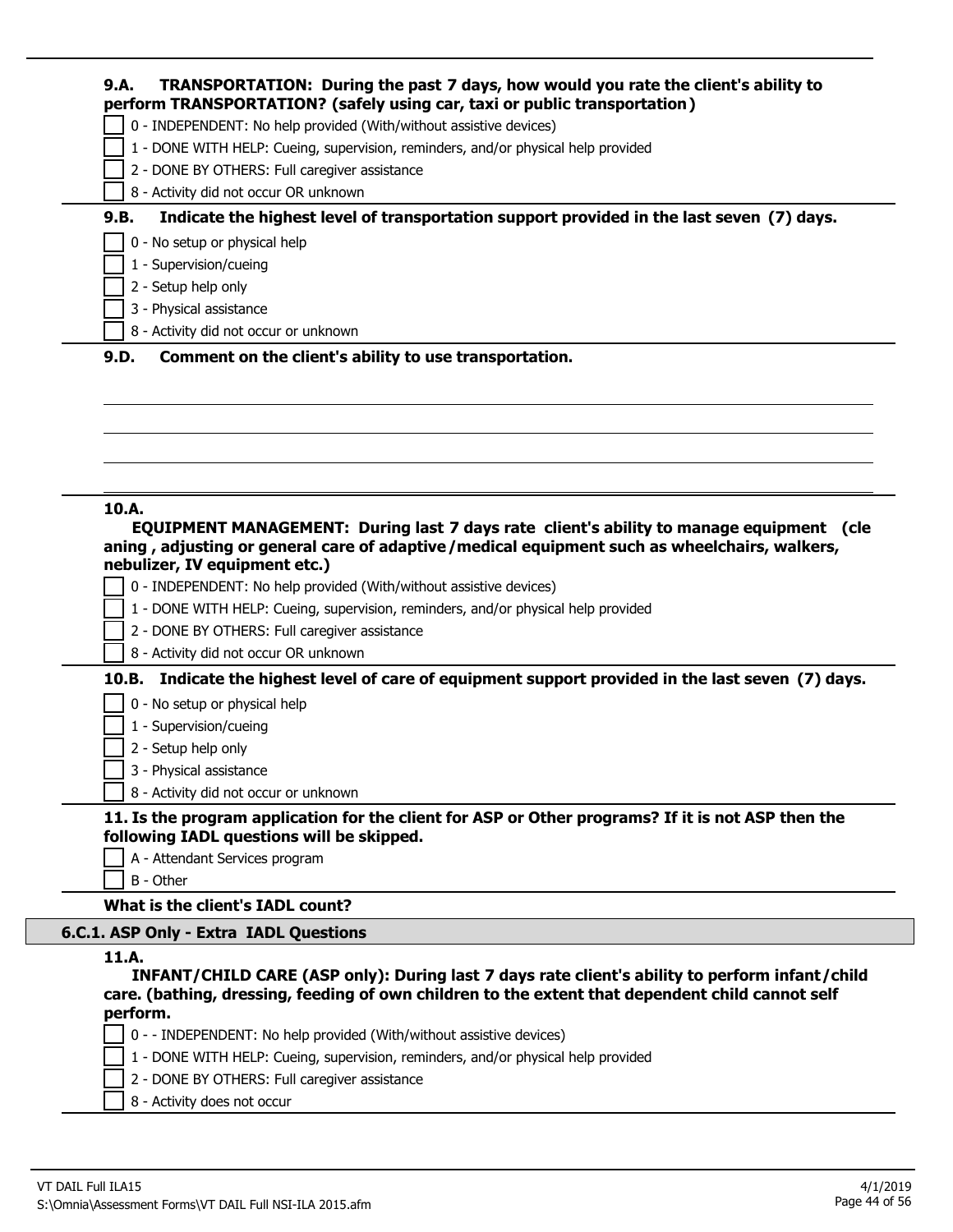| 11.B. Indicate the highest level of child care support provided in the last seven (7) days.                                                                                                                                                                                                                                                                                                                                                                         |
|---------------------------------------------------------------------------------------------------------------------------------------------------------------------------------------------------------------------------------------------------------------------------------------------------------------------------------------------------------------------------------------------------------------------------------------------------------------------|
| 0 - No setup or physical help                                                                                                                                                                                                                                                                                                                                                                                                                                       |
| 1 - Supervision/cueing                                                                                                                                                                                                                                                                                                                                                                                                                                              |
| 2 - Setup help only                                                                                                                                                                                                                                                                                                                                                                                                                                                 |
| 3 - Physical assistance                                                                                                                                                                                                                                                                                                                                                                                                                                             |
| 8 - Activity did not occur or unknown                                                                                                                                                                                                                                                                                                                                                                                                                               |
| 12.A. SUPPORT ANIMAL (ASP only): During last 7 days rate client's ability to care for support<br>animal. (feeding, grooming, walking seeing-eye dog or hearing-ear dog or other support animal)                                                                                                                                                                                                                                                                     |
| 0 - - INDEPENDENT: No help provided (With/without assistive devices)                                                                                                                                                                                                                                                                                                                                                                                                |
| 1 - DONE WITH HELP: Cueing, supervision, reminders, and/or physical help provided                                                                                                                                                                                                                                                                                                                                                                                   |
| 2 - DONE BY OTHERS: Full caregiver assistance                                                                                                                                                                                                                                                                                                                                                                                                                       |
| 8 - Activity does not occur                                                                                                                                                                                                                                                                                                                                                                                                                                         |
| 12.B. Indicate the highest level of support of animals support provided in the last seven (7) days.                                                                                                                                                                                                                                                                                                                                                                 |
| 0 - No setup or physical help                                                                                                                                                                                                                                                                                                                                                                                                                                       |
| 1 - Supervision/cueing                                                                                                                                                                                                                                                                                                                                                                                                                                              |
| 2 - Setup help only                                                                                                                                                                                                                                                                                                                                                                                                                                                 |
| 3 - Physical assistance                                                                                                                                                                                                                                                                                                                                                                                                                                             |
| 8 - Activity did not occur or unknown                                                                                                                                                                                                                                                                                                                                                                                                                               |
| 0 - - INDEPENDENT: No help provided (With/without assistive devices)<br>1 - DONE WITH HELP: Cueing, supervision, reminders, and/or physical help provided<br>2 - DONE BY OTHERS: Full caregiver assistance<br>8 - Activity did not occur or unknown<br>13.B. Indicate the highest level of mobility guide support provided in the last seven (7) days.<br>0 - No setup or physical help<br>1 - Setup help only<br>2 - Supervision/cueing<br>3 - Physical assistance |
| 8 - Activity did not occur or unknown                                                                                                                                                                                                                                                                                                                                                                                                                               |
| 6.C.2. ASP only worksheet questions                                                                                                                                                                                                                                                                                                                                                                                                                                 |
| 1.C.1. PHONE: (only enter for ASP) How many MINUTES per DAY were needed for assistance for<br>phone use. (must enter zero if no time is needed)<br>1.C.2. PHONE: (enter for ASP only) How many DAYS per WEEK does the client need PCA for IADL<br>phone use? (enter zero if no time needed)                                                                                                                                                                         |
| 4.C.1. MONEY MANAGEMENT: (only enter for ASP) How many MINUTES per WEEK were needed                                                                                                                                                                                                                                                                                                                                                                                 |

 $\Box$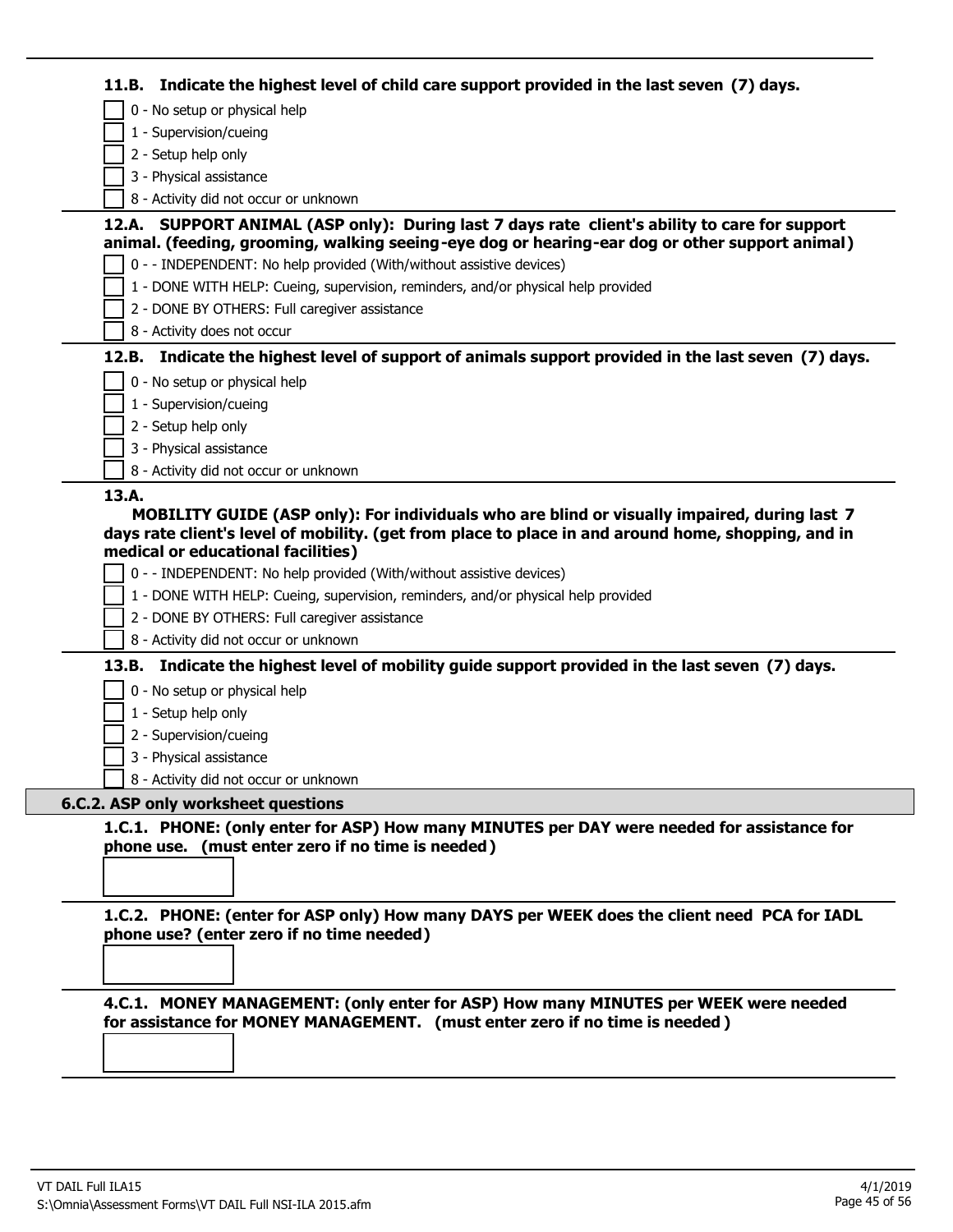**5.C.1. HOUSEHOLD MAINTENANCE: (only enter for ASP) How many MINUTES per WEEK were needed for assistance for HOUSEHOLD MAINTENANCE. (must enter zero if no time is needed )**

**6.C.1. LIGHT HOUSEKEEPING: (only enter for ASP) How many MINUTES per WEEK were needed for assistance for LIGHT HOUSEKEEPING. (must enter zero if no time is needed )**

**8.C.1. SHOPPING: (only enter for ASP) How many MINUTES per WEEK were needed for assistance for SHOPPING. (must enter zero if no time is needed)**

**9.C.1. TRANSPORTATION: (ENTER FOR asp ONLY) How many MINUTES per WEEK were needed for assistance for transportation? (Must enter zero if no time needed)**

**10.C.1.EQUIPMENT MANAGEMENT: (only enter for ASP) How many MINUTES per WEEK were needed for assistance for EQUIPMENT MANAGEMENT. (must enter zero if no time is needed )**

**11.C. CHILD CARE: How many MINUTES per WEEK were needed for assistance for child care?**

**12.C.1.SUPPORT ANIMAL CARE: How many MINUTES per WEEK were needed for assistance for care for support animal?**

**13.C.1.MOBILITY GUIDE: How many MINUTES per WEEK were needed for assistance for mobility guide?**

**14. ADAPTIVE EQUIPMENT : (only enter for ASP) How many MINUTES per WEEK were needed for assistance for ADAPTIVE EQUIPMENT (must enter zero if no time is needed)**

**Enter any comments regarding the client's ability to perform Mobility Outdoors.**

#### **6D. Functional Assessment: ADL/IADL Unmet Needs**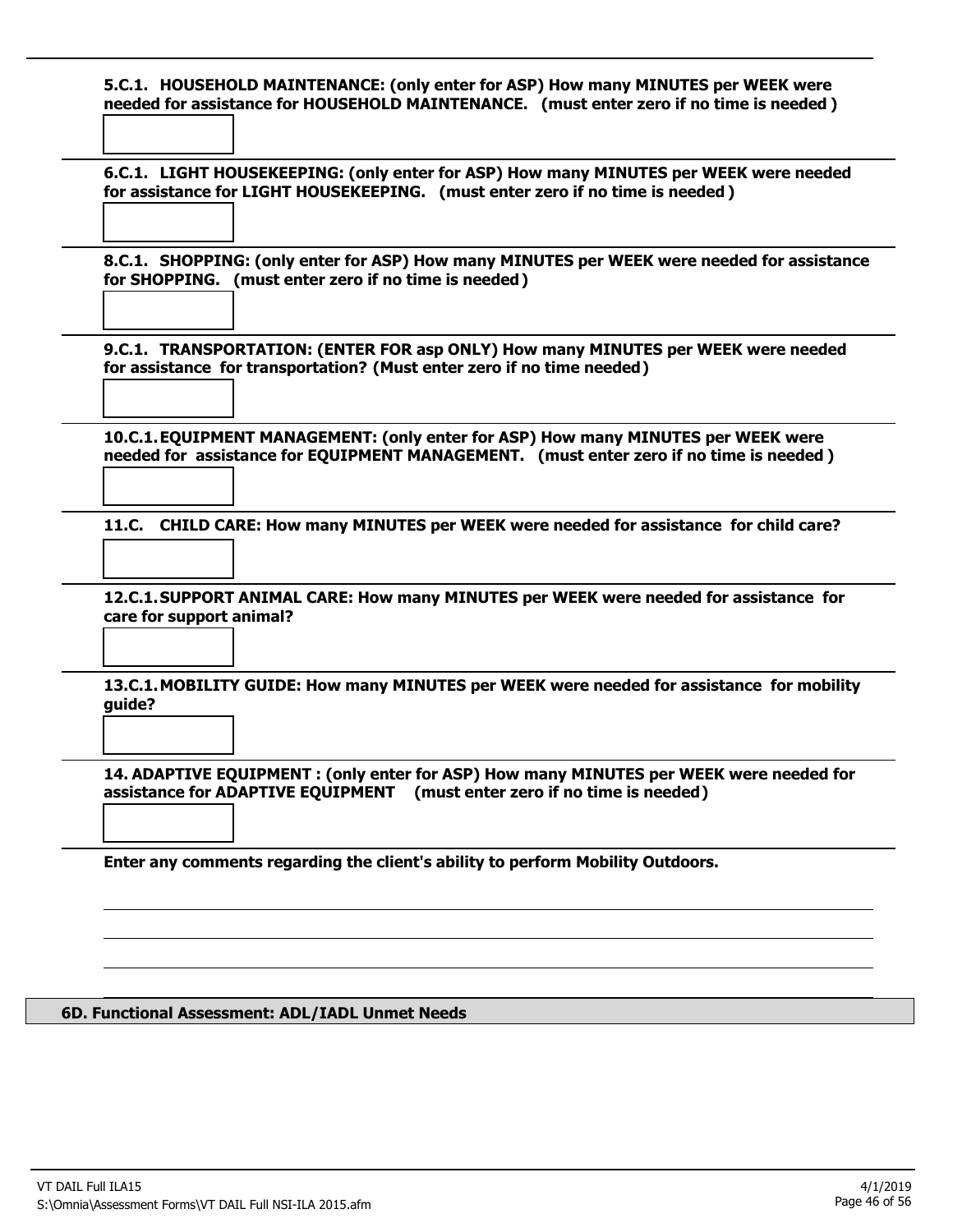| Enter any additional comments regarding IADLs.                                                                                                                                                                                                                       |
|----------------------------------------------------------------------------------------------------------------------------------------------------------------------------------------------------------------------------------------------------------------------|
|                                                                                                                                                                                                                                                                      |
|                                                                                                                                                                                                                                                                      |
| ADL/IADL Comments- Identify unmet needs if any.<br>Variance request must include<br>1. Description of client's specific unmet need<br>2. Why unmet need cannot be met with other services<br>3. Actual/immediate risk to client's health/welfare posed by unmet need |
|                                                                                                                                                                                                                                                                      |
|                                                                                                                                                                                                                                                                      |
| 7A. Estimated/requested Incontinence needs:                                                                                                                                                                                                                          |
| Bowel needs estimated min/day                                                                                                                                                                                                                                        |
| BOWEL: How many MINUTES per DAY were needed for assistance for bowel incontinence?                                                                                                                                                                                   |
| BOWEL: How many DAYS per WEEK were needed for assistance for bowel incontinence?                                                                                                                                                                                     |
| Urinary needs estimated min/day                                                                                                                                                                                                                                      |
| BLADDER: How many MINUTES per DAY were needed for assistance for bladder incontinence?                                                                                                                                                                               |
| BLADDER: How many DAYS per WEEK were needed for assistance for bladder incontinence?                                                                                                                                                                                 |
| 2. Calculated needs for HCBS Personal Care Worksheet                                                                                                                                                                                                                 |
| 2.A. Calculated ADL/Meal Prep + Meds Management needs                                                                                                                                                                                                                |
| <b>Dressing minutes/week</b>                                                                                                                                                                                                                                         |
| bathing minutes/week calculated                                                                                                                                                                                                                                      |
| Hygiene min/week calculated                                                                                                                                                                                                                                          |
| Bed mobility min/week calculated                                                                                                                                                                                                                                     |
| Toilet min/week calculated                                                                                                                                                                                                                                           |
| Adap device min/week calculated                                                                                                                                                                                                                                      |
| Transfer min/week calculated                                                                                                                                                                                                                                         |
| <b>Mobility min/week calculated</b>                                                                                                                                                                                                                                  |
|                                                                                                                                                                                                                                                                      |
| Eating min/week calculated                                                                                                                                                                                                                                           |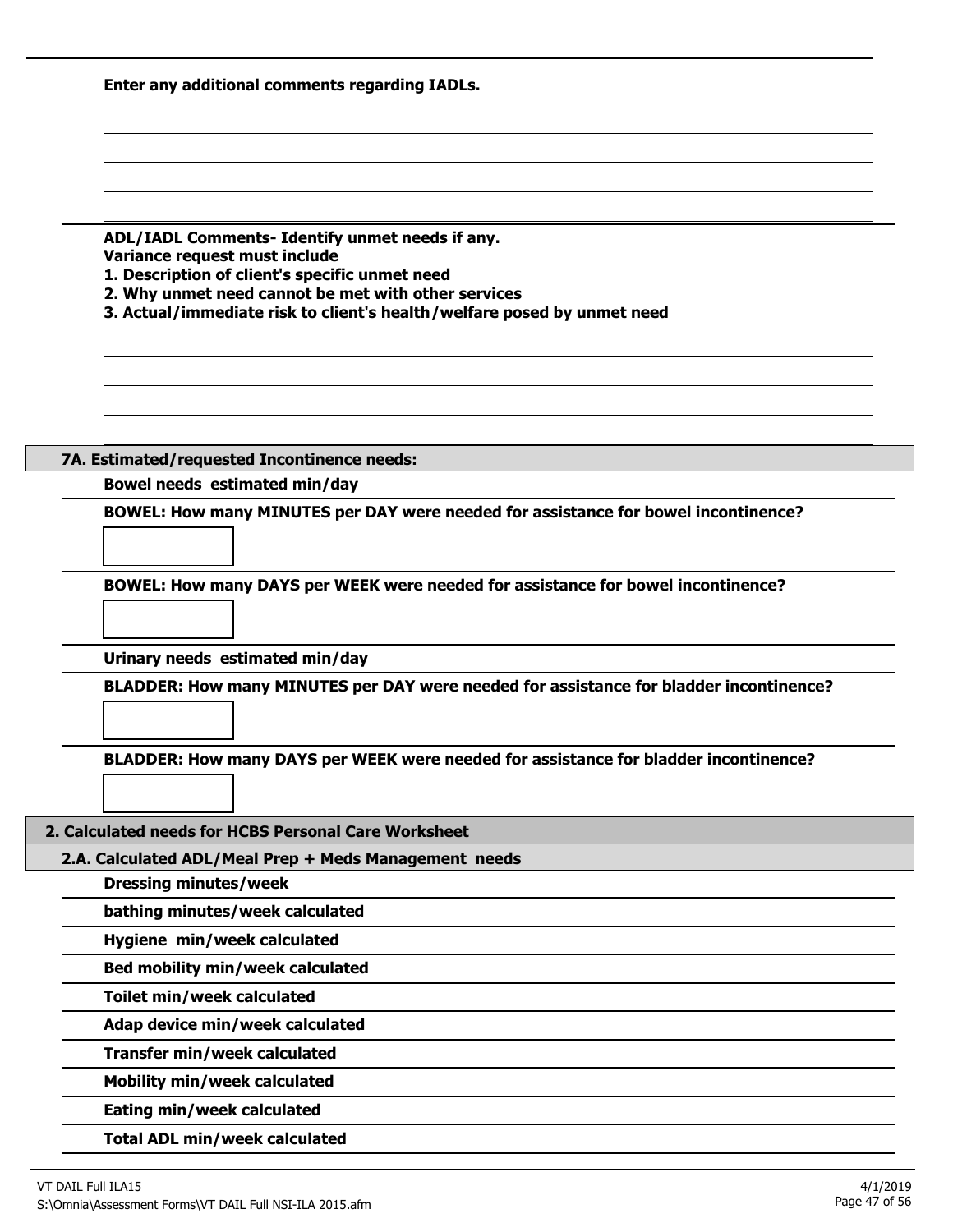**Total ADL hours/week calculated**

**Meal prep min/week calculated**

**Med mgt min/week calculated**

**2.B. Calculated Incontinence needs**

**urinary needs min/week calculated**

**Bowel needs min/week calculated**

**2.C. LTC Waiver (Choices for Care) Calculated Needs**

**Total Incontinence hrs/week calculated**

**Total ADL + meal prep +meds mgt min/wk**

**Enter min/week for all IADLs except Meal Prep and Medication Management. Cannot exceed 270 ( max IADL min/wk allowed).**

**Enter Comments on min/week for all IADLs except Meal Prep and Medication Management. Cannot exceed 270 (max IADL min/wk allowed).**

**Total IADL assistance min/week**

**Max IADL min/wk allowed**

**Total IADL max min/wk**

**Total LTC Waiver min/wk**

**Total LTC Waiver hrs/wk**

**Total LTC Waiver hrs/2 wks**

**Total LTC Waiver hrs/mo**

**IADLs over Max (1 =yes, 0=no)**

#### **3. Service Plan**

## **3.A. Service Plan Request Information**

**1. What type of care plan is this? (Select One)**

A - Initial

B - Reassessment

C - Change

**1a. Reason for care plan change**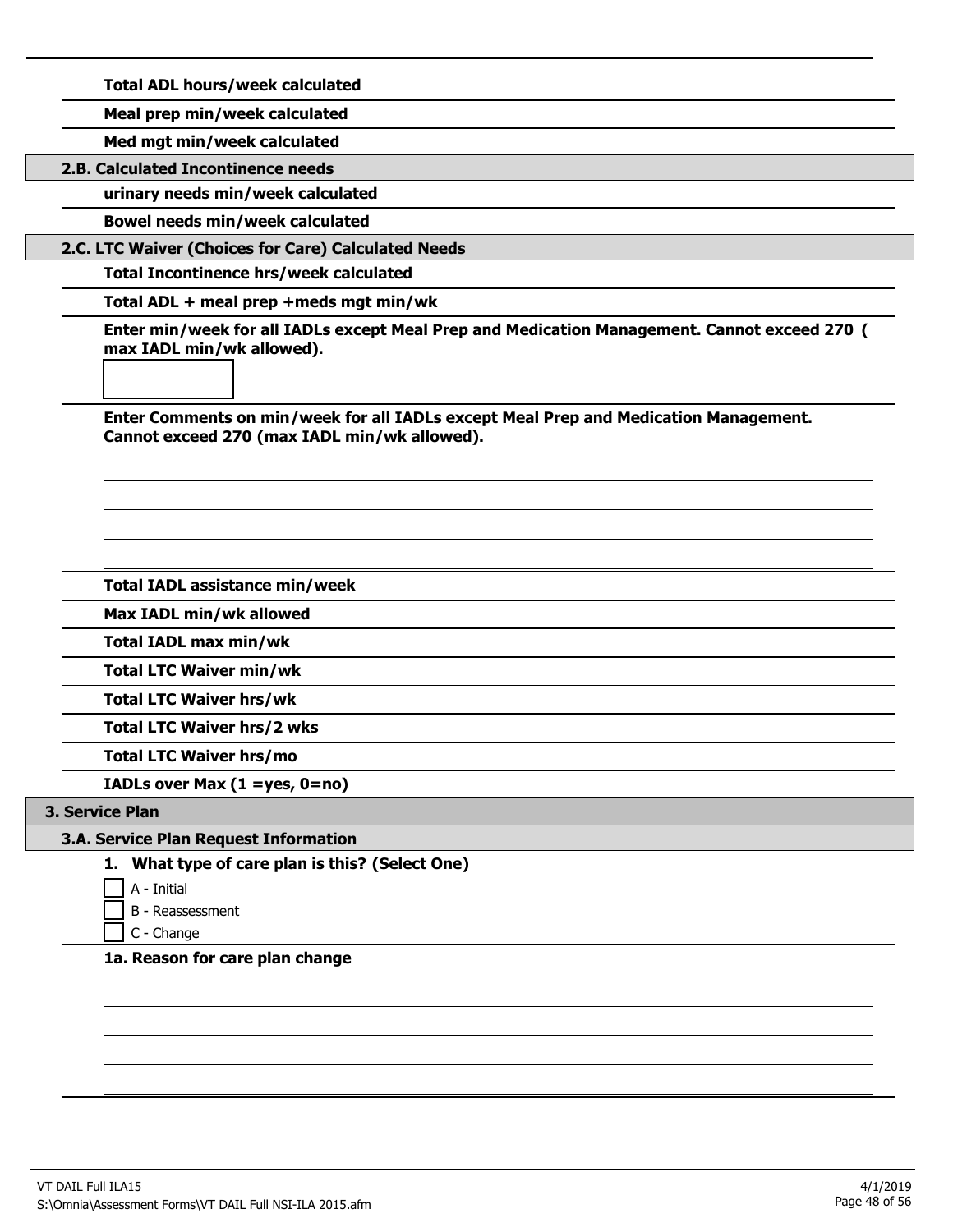### **2. Primary diagnoses for long term care needs in ICD code format. Multiple codes may be added but primary should be first code.**

List each medical diagnosis or problem for which the patient is receiving care and ICD code category (three digits required; five digits optional - no surgical or V-codes ) and rate them using the following severity index. (Choose one value that represents the most severe rating appropriate for each diagnosis.)

|                               | the following severity index. (Choose one value that represents the most severe rating appropriate for each diagnosis.)                              |                        |                     |
|-------------------------------|------------------------------------------------------------------------------------------------------------------------------------------------------|------------------------|---------------------|
| 0<br>$\mathbf{1}$             | Asymptomatic, no treatment needed at this time<br>Symptoms well controlled with current therapy                                                      |                        |                     |
| $\overline{2}$                | Symptoms controlled with difficulty, affecting daily functioning, needs ongoing monitoring                                                           |                        |                     |
| 3<br>4                        | Symptoms poorly controlled; needs frequent adjustment in treatment and dose monitoring<br>Symptoms poorly controlled; history of rehospitializations |                        |                     |
|                               | Choose one value that represents the disease code for this diagnosis.                                                                                |                        |                     |
| 0                             | Not Present - No Answer                                                                                                                              |                        |                     |
| $\mathbf{1}$<br>2             | Primary diagnosis/diagnosis for current stay<br>Diagnosis present, receiving active treatement                                                       |                        |                     |
| 3                             | Diagnosis present, monitored but no active treatement                                                                                                |                        |                     |
| Diagnosis                     | <b>Diagnosis Code</b>                                                                                                                                | <b>Severity Rating</b> | <b>Disease Code</b> |
|                               |                                                                                                                                                      |                        |                     |
|                               |                                                                                                                                                      |                        |                     |
|                               |                                                                                                                                                      |                        |                     |
|                               |                                                                                                                                                      |                        |                     |
|                               |                                                                                                                                                      |                        |                     |
|                               |                                                                                                                                                      |                        |                     |
|                               |                                                                                                                                                      |                        |                     |
|                               | 3. Requested Plan of Care Start Date                                                                                                                 |                        |                     |
| <b>3.A.1. CASE MANAGEMENT</b> |                                                                                                                                                      |                        |                     |
|                               | What is the case management provider type?                                                                                                           |                        |                     |
|                               |                                                                                                                                                      |                        |                     |
| A - AAA                       |                                                                                                                                                      |                        |                     |
| B - Home health               |                                                                                                                                                      |                        |                     |
|                               | 2. case management provider                                                                                                                          |                        |                     |
|                               |                                                                                                                                                      |                        |                     |
|                               |                                                                                                                                                      |                        |                     |
|                               |                                                                                                                                                      |                        |                     |
|                               |                                                                                                                                                      |                        |                     |
|                               |                                                                                                                                                      |                        |                     |
| Max case mgt hrs/yr           | <b>Total LTC waiver Personal Care hrs/2 wks</b>                                                                                                      |                        |                     |
| <b>3.A.2. PERSONAL CARE</b>   | Total LTC Waiver hrs/2 wks + IADL variance request<br>1. Total Personal Care Hrs/ 2 wks (Enter the highest of the 2 numbers above rounded to the     |                        |                     |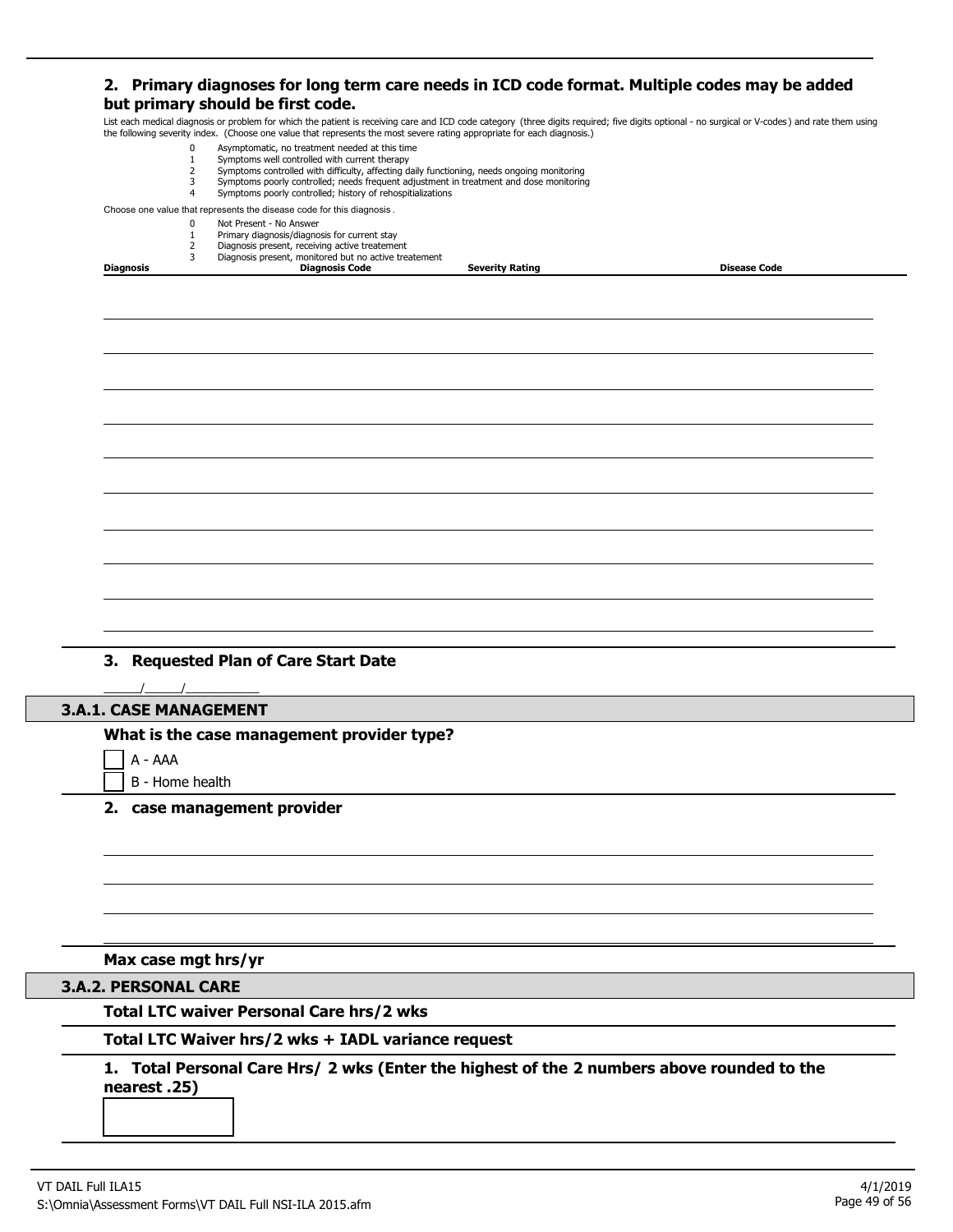#### **2. HOME HEALTH personal care provider#1**

**2a. HOME HEALTH Personal Care provider #1 hrs 2/wks**

**3. HOME HEALTH personal care provider #2**

**3a. HOME HEALTH Personal Care provider #2 hrs 2/wks**

**4. CONSUMER/SURROGATE Personal Care provider (Fiscal ISO)**

**4a. CONSUMER directed Personal care hrs/2 wks**

**4b. SURROGATE directed Personal care hrs/ 2 wks**

#### **3.A.3. ADULT DAY**

**1. ADULT DAY Provider**

#### **2. ADULT DAY hrs/ 2 weeks**

#### **3.A.4. RESPITE CARE**

**1. HOME HEALTH Respite Provider #1**

**1a. HOME HEALTH Respite provider #1 hrs/yr**

**2. HOME HEALTH Respite Provider #2**

**2a. HOME HEALTH Respite provider #2 hrs/yr**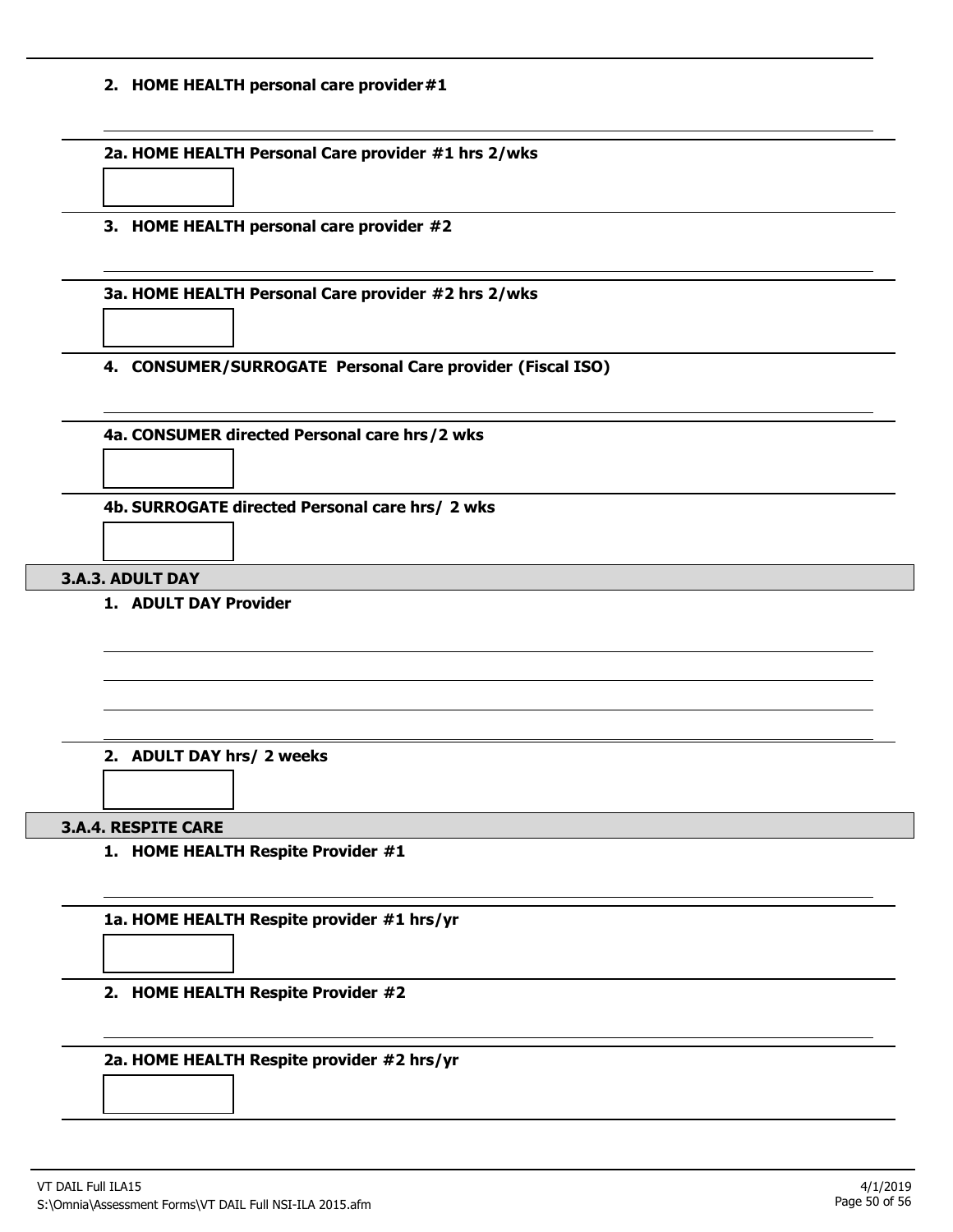|  |  | 3. CONSUMER/SURROGATE Respite provider (Fiscal ISO) |  |  |  |
|--|--|-----------------------------------------------------|--|--|--|
|--|--|-----------------------------------------------------|--|--|--|

#### **3a. CONSUMER directed Respite hrs/yr**

**3b. SURROGATE directed Respite hrs/yr**

**4. ERC (enhanced residential care) Respite provider?**

**4a. ERC Respite days/yr**

**5. Respite Adult Day provider name**

**5a. Respite Adult Day hrs/yr**

**3.A.5. COMPANION**

**1. HOME HEALTH Companion Provider #1**

**1a. HOME HEALTH Companion provider #1 hrs/yr**

**2. HOME HEALTH Companion Provider #2:**

**2a. HOME HEALTH Companion provider #2 hrs/yr**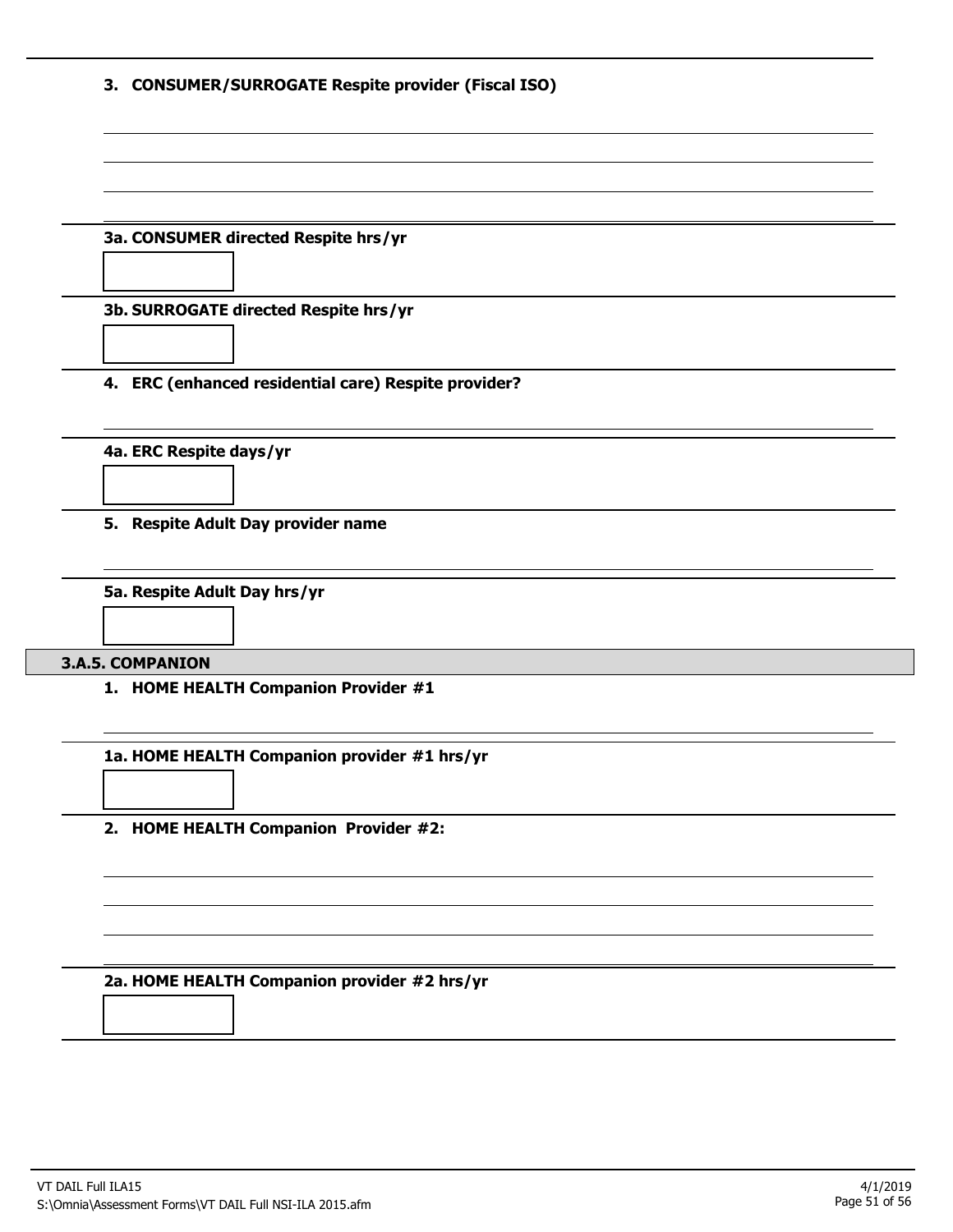|  |  | 3. SENIOR COMPANION Provider #3: |  |
|--|--|----------------------------------|--|
|--|--|----------------------------------|--|

|  | 3a. SENIOR COMPANION hrs/yr |  |
|--|-----------------------------|--|
|--|-----------------------------|--|

#### **4. CONSUMER/SURROGATE directed companion Provider (Fiscal ISO)**

**4a. CONSUMER directed Companion hrs/yr**

**4b. SURROGATE directed Companion hrs/yr**

#### **3.A.5a. RESPITE/COMPANION Max and Sum Requested**

**Max Respite/Companion hrs allowed per calendar yr**

**HB Companion Sum Requested**

**HB Respite Sum Requested**

**HB Respite/Companion Balance**

**3.A.6. PERSONAL EMERGENCY RESPONSE SYSTEM**

#### **RATE PERS installation**

\$

\$

**1. PERS Installation/first month cost**

# **RATE PERS monthly cost**

**2. PERS ongoing cost/month**



#### **3.A.7. ASSISTIVE DEVICES**

#### **Max assistive devices \$/yr**

#### **3.A.8. ISO EMPLOYER SUPPORT SERVICES**

#### **ARIS ISO cost/mo**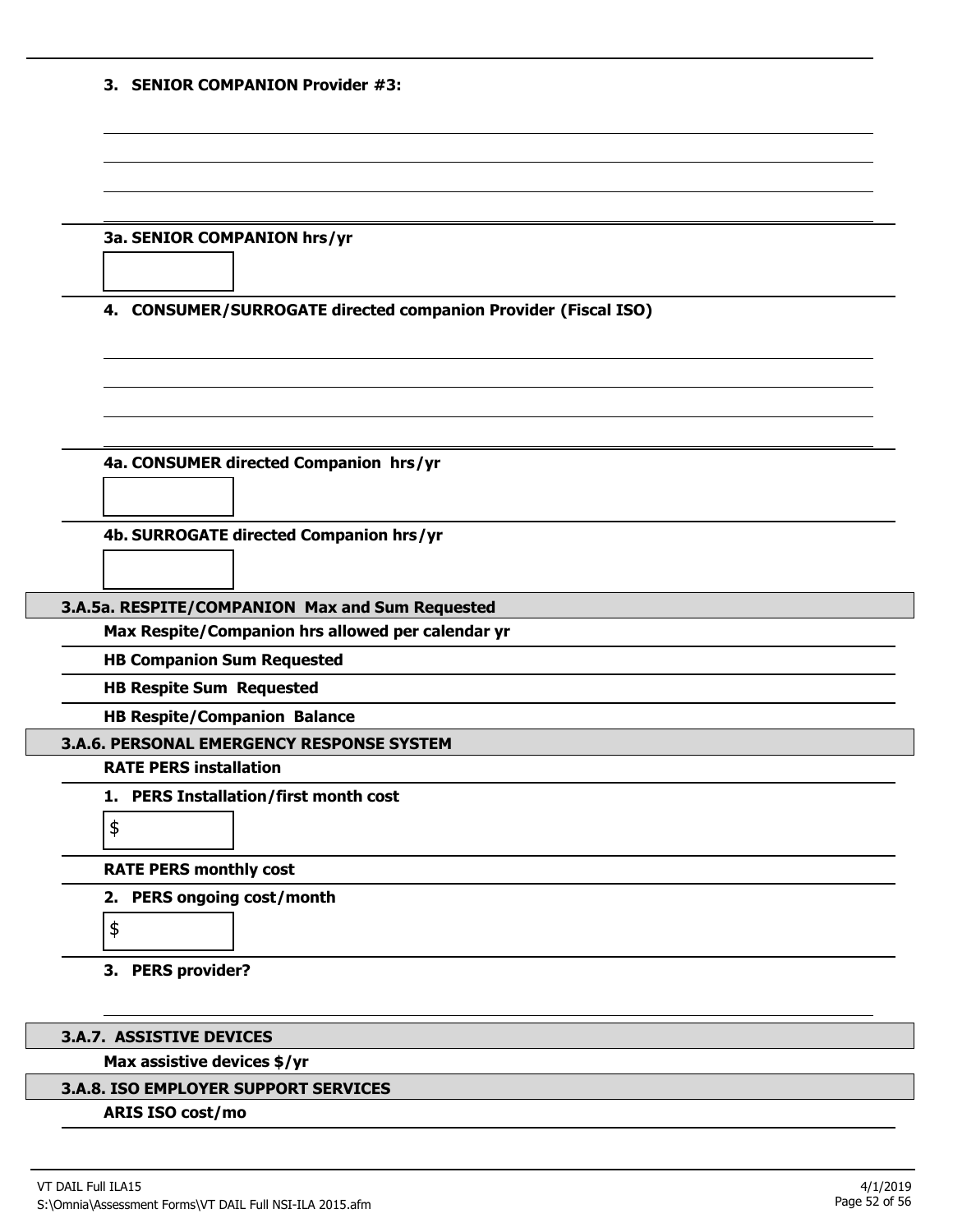**1. ISO Employer Support Services (ARIS)**

\$

**If the individual spouse is an approved paid caregiver through CFC, they may only be paid to provide assistance with Activities of Daily Living (ADL). They MAY NOT be paid for IADLS's including meal prep, medication management or companion respite time.**

| 3.B.1. Service Plan Request Hrs summary   |
|-------------------------------------------|
| Calc case mgt hrs/mo AAA                  |
| Calc case mgt hrs/mo HHA                  |
| Calc Personal Care Hrs/2 wks HHA 1        |
| <b>Calc Personal Care Hrs/2 wks HHA 2</b> |
| calc Personal Care hrs/2 wks consumer     |
| Calc Personal Care hrs/2 wks surrogate    |
| Calc Adult Day hrs/2 wks                  |
| Calc Respite adult day hrs/yr             |
| Calc Respite ERC days/yr                  |
| Calc Respite hrs/yr HHA 1                 |
| Calc Respite hrs/yr HHA 2                 |
| Calc Respite hrs/yr consumer              |
| calc Respite hr/mo consumer               |
| Calc Respite hrs/yr surrogate             |
| calc Respite hrs/mo surrogate             |
| <b>Calc companion hrs/yr HHA1</b>         |
| calc Companion hrs/yr HHA 2               |
| calc Companion hrs/mo HHA 1               |
| <b>Calc Companion hrs/mo HHA 2</b>        |
| Calc Companion senior companion hrs/yr    |
| calc Companion senior companion hrs/mo    |
| <b>Calc Companion hrs/yr consumer</b>     |
| calc Companion hrs/mo consumer            |
| Calc Companion hrs/yr surrogate           |
| Calc Companion hrs/mo surrogate           |
| <b>Calc PERS monthly cost</b>             |
| <b>Calc PERS install cost</b>             |
| Calc ISO cost/mo                          |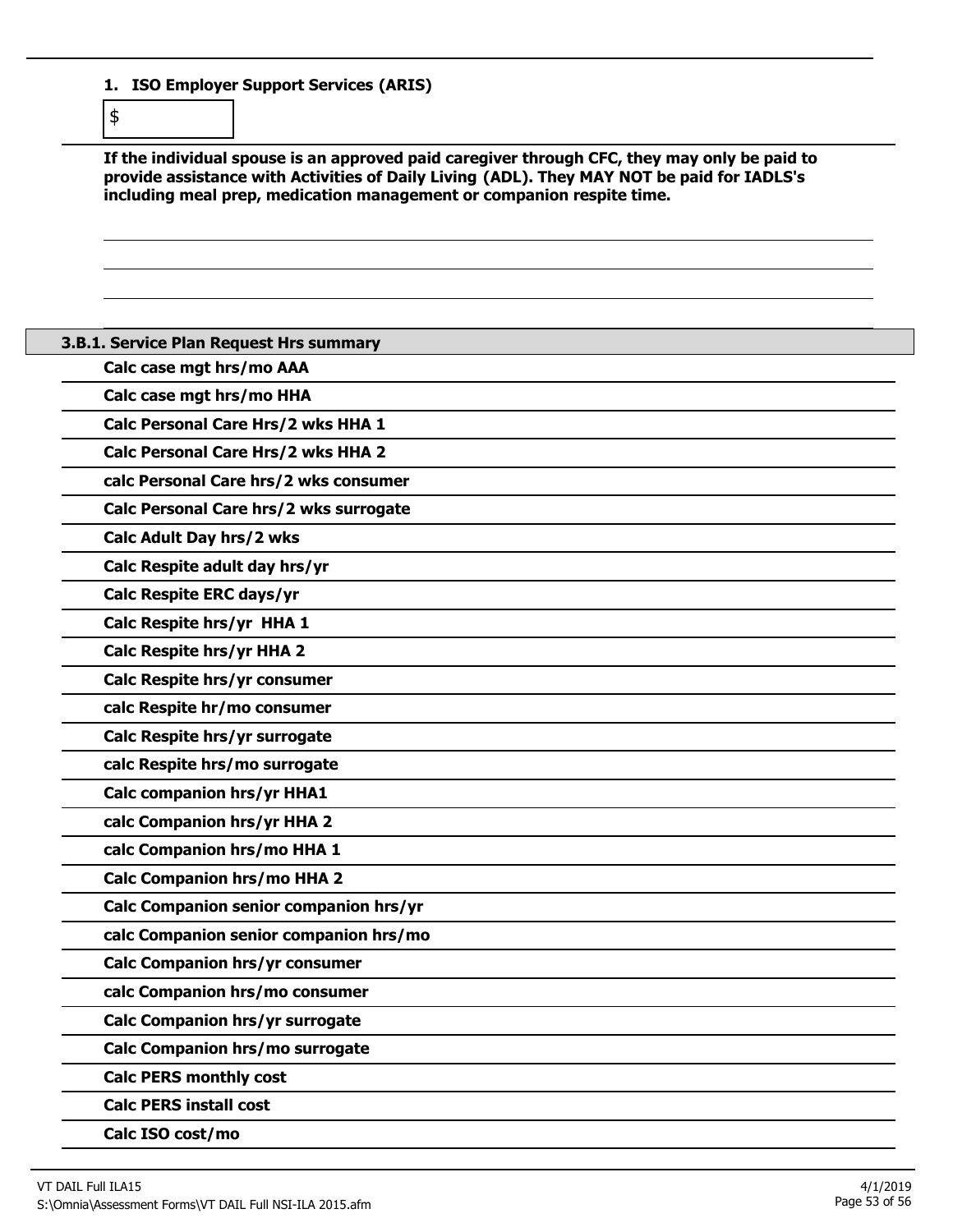|  |  | Calc Respite ERC Total hrs/yr |  |
|--|--|-------------------------------|--|
|--|--|-------------------------------|--|

**Calc assistive device cost**

**Calc Total Respite hrs/yr**

**Calc Total Respite over max of 720 hrs/yr (1)**

**3.B.2. Service Plan Request \$**

**POC case mgt AAA \$/mo**

**POC case mgt HHA \$/mo**

**POC Personal Care HHA 1 \$/2 wks**

**POC Personal Care HHA 2 \$/2 wks**

**POC Personal Care consumer \$/2 wks**

**POC Personal Care surrogate \$/2wks**

**POC Adult Day \$/2 wks**

**POC RESPITE CONSUMER \$/YR**

**POC RESPITE SURROGATE \$/YR**

**POC RESPITE ADULT DAY \$/YR**

**POC Respite HHA 1 \$/yr**

**POC Respite HHA 2 \$/yr**

**POC Companion HHA 1 \$/yr**

**POC Companion HHA 2 \$/yr**

**POC COMPANION SURROGATE \$/YR**

**POC COMPANION CONSUMER \$/YR**

**POC PERS Installation \$/mo**

**POC PERS ongoing \$/mo**

**POC assistive device at max \$/yr**

**POC ISO Employer Support \$/mo**

**The Case Manager certifies that the service plan was developed with the participant /applicant or their legal representative and all parties fully understand the terms of the proposed plan and consent to the terms of the plan.**

A - Yes

**3.C. Service Plan Rates**

**Case Management rate \$/hr**

**Rate PERSONAL CARE Consumer-surrogate \$/hr**

**Rate PERSONAL CARE surrogate \$/hr**

**Rate PERSONAL CARE HHA \$/hr**

**Rate ADULT DAY \$/hr**

**Rate RESPITE HHA \$/hr**

**Rate RESPITE Consumer \$/hr**

**Rate RESPITE Surrogate \$/hr**

**Rate RESPITE Adult Day \$/hr**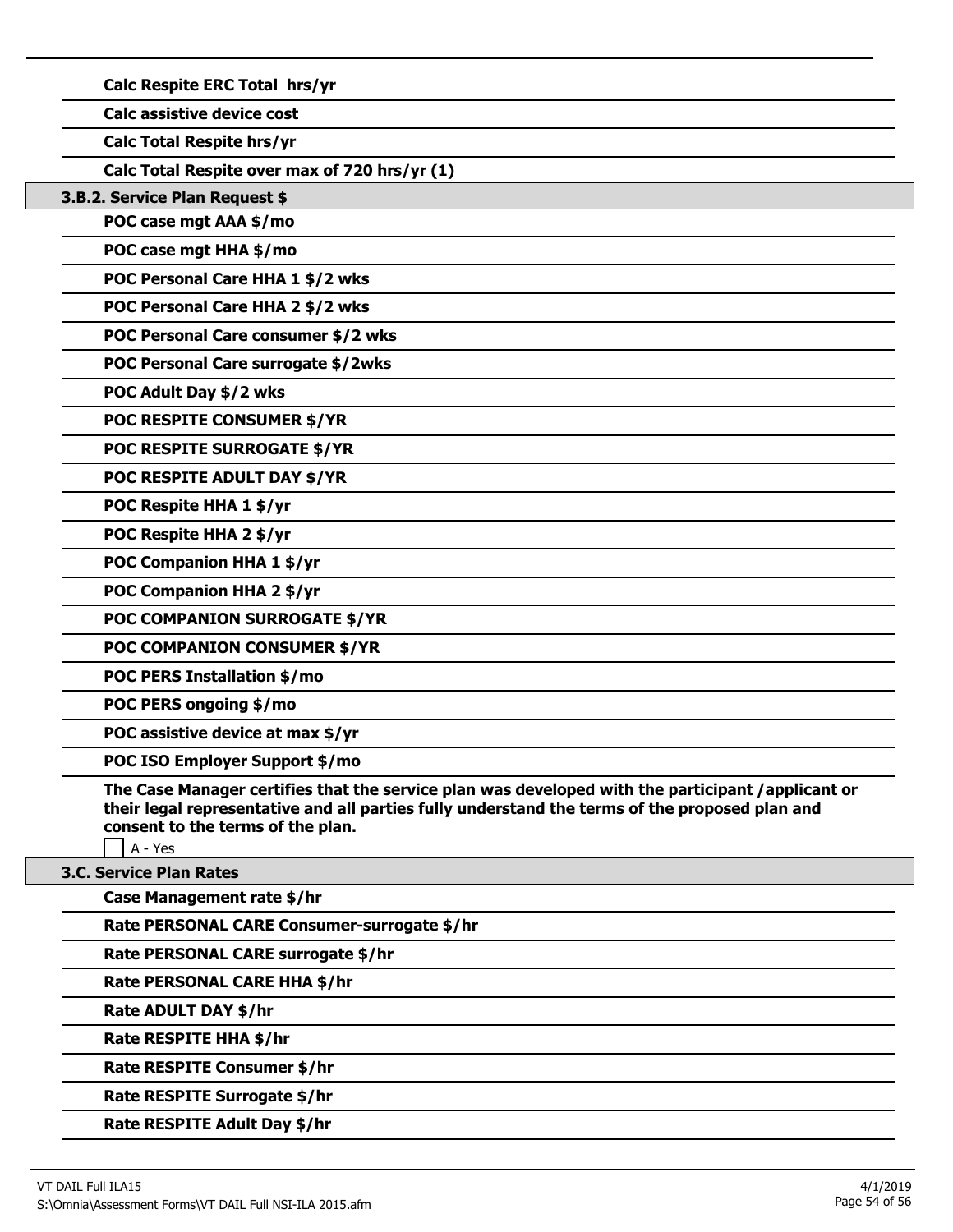**Rate RESPITE Res Care Home \$/day**

**Rate COMPANION HHA \$/hr**

**Rate COMPANION Senior Companion \$/hr**

**Rate COMPANION consumer \$/hr**

**Rate Companion surrogate \$/hr**

**HB Respite rate/hr HHA**

**HB Respite rate/hr consumer surrogate**

**HB Personal care \$/hr rate consumer/surrogate**

**HB Personal care \$/hr rate HHA**

**4. Potential Issues Checklist**

**4.A. Health Issues checklist (1 indicates area for follow-up)**

**Issue Emergency preparedness**

**Issue Client lives alone**

**Issue Client has Fallen recently**

**Issue Nutritional Risk (>=6)**

**Issue Prescription meds (>=5)**

**Issue depressed,anxious,hopeless**

**Issue Incontinent bowels or urinary**

**Issue Pain disrupts usual activities**

**Issue End Stage Disease -6 or fewer months to live**

**4.B. Other Issues checklist (1 indicates area for follow-up)**

**Issue No Power of Attorney**

**Issue No Advance Directives**

**Issue Lost/gained 10 pounds**

**Issue No money to buy food**

**Issue Client in poverty**

**Issue No Medigap insurance**

**Issue Client refuses services**

**Issue Client has dangerous behavior**

**Issue Client cannot make clear decisions**

**Issue Evidence of abuse**

**Issue Thought about harming self**

**Issue Plan for harming self**

**Issue Means to carry out plan to harm self**

**Issue Getting lost/wandering**

**Issue Wandering behavior not alterable**

**Issue Verbally abusive behavior not alterable**

**Issue Physical abuse behavior not alterable**